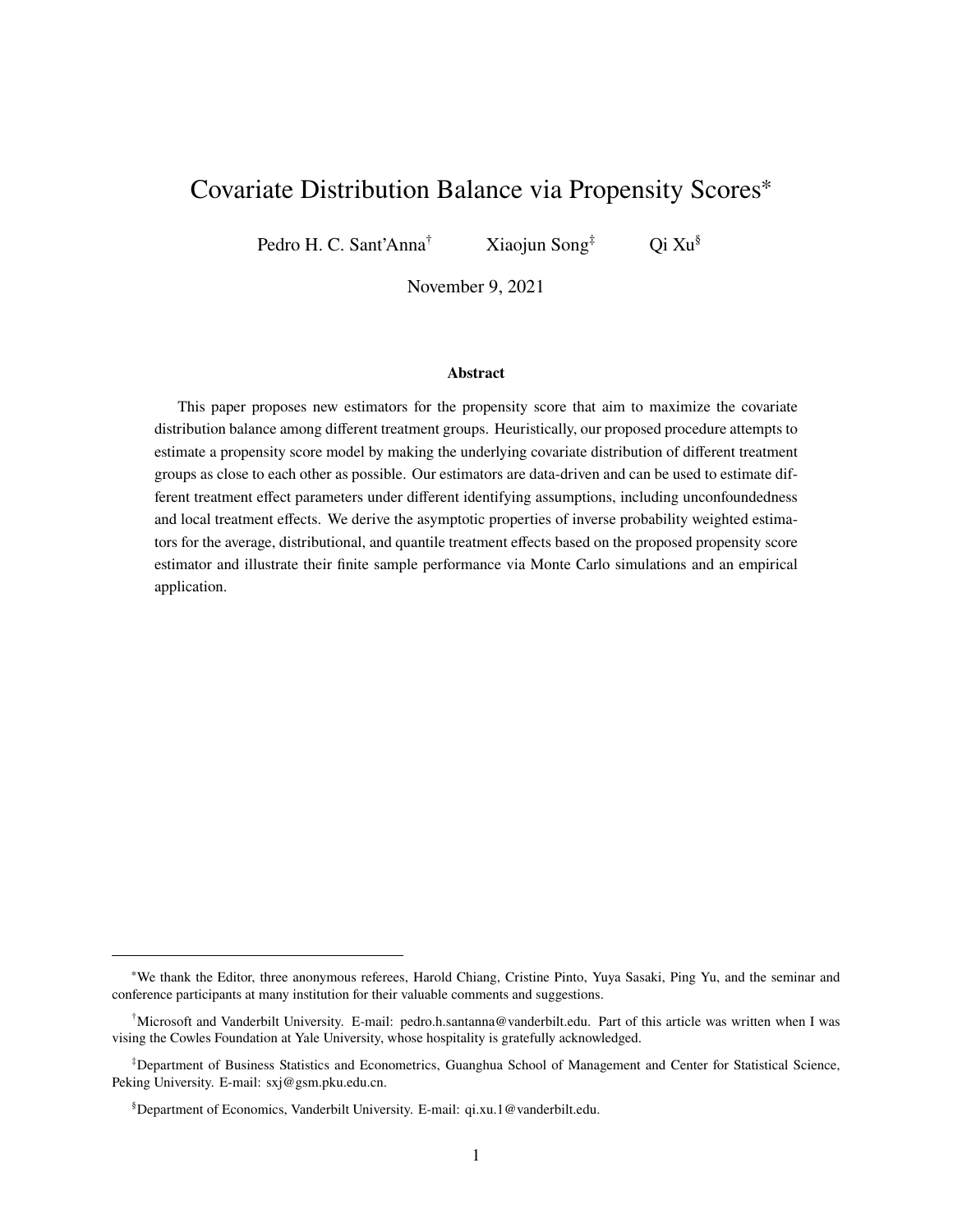## <span id="page-1-0"></span>**1 Introduction**

Identifying and estimating the effect of a policy, treatment or intervention on an outcome of interest is one of the main goals in applied research. Although a randomized control trial (RCT) is commonly deemed as the gold standard to identify causal effects, many times its implementation is infeasible and researchers have to rely on observational data. In such settings, the propensity score (PS), which is defined as the probability of being treated given observed covariates, plays a prominent role. Statistical methods using the PS include matching, inverse probability weighting (IPW), regression, as well as combinations thereof; for review, see, e.g., [Imbens and Rubin](#page-32-0) [\(2015\)](#page-32-0).

To use these methods in practice, one has to acknowledge that the PS is usually unknown and has to be estimated from the observed data. Given the moderate or high dimensionality of available covariates, researchers are usually coerced to adopt a parametric model for the PS. A popular approach is to assume a linear logistic model, estimate the unknown parameters by maximum likelihood (ML), check if the resulting PS estimates balance specific moments of covariates, and in case they do not, refit the PS model including higher-order and interaction terms and repeat the procedure until covariate balancing is achieved, see, e.g., [Rosenbaum and Rubin](#page-33-0) [\(1984\)](#page-33-0) and [Dehejia and Wahba](#page-31-0) [\(2002\)](#page-31-0). On top of involving *ad hoc* choices of model refinements, such model selection procedures may result in distorted inference about the parameters of interest, see, e.g., [Leeb and Pötscher](#page-33-1) [\(2005\)](#page-33-1). An additional challenge faced by PS estimators based on ML is that the likelihood loss function does not take into account the covariate balancing property of the PS [\(Rosenbaum and Rubin,](#page-33-2) [1983](#page-33-2) ), and, as a result, treatment effect estimators based of ML PS estimates can be very sensitive to model misspecifications, see, e.g., [Kang and Schafer](#page-32-1) [\(2007\)](#page-32-1).

In light of these practical issues, alternative estimation procedures that are able to resemble randomization in a closer fashion have been proposed. For instance, [Graham, Pinto and Egel](#page-32-2) [\(2012\)](#page-32-2), [Hainmueller](#page-32-3) [\(2012\)](#page-32-3), [Imai and Ratkovic](#page-32-4) [\(2014\)](#page-32-4), [Zubizarreta](#page-33-3) [\(2015\)](#page-33-3), and [Zhao](#page-33-4) [\(2019\)](#page-33-4) propose alternative estimation procedures that attempt to directly balance covariates among the treated, untreated and, combined sample. Although such methods usually lead to treatment effect estimators with improved finite sample properties, they only aim to balance *some specific* functions of covariates. However, the covariate balancing property of the PS is considerably more powerful as it implies balance not only for some particular moments but for *all* measurable, integrable functions of the covariates. Indeed, the balancing property of the propensity score resembles randomization: when the data come from a randomized control trial (RCT) with perfect compliance, the entire covariate distributions among different treatment groups are balanced and, therefore, all measurable, integrable functions of the covariates are indeed balanced.

In this paper, we propose an alternative framework for estimating the PS that fully exploits the covariate balancing property of the PS. We call the resulting PS estimator the integrated propensity score (IPS). At a conceptual level, the IPS builds on the observation that the covariate balancing property of the PS can be equivalently characterized by balancing covariate distributions, namely, by an infinite, but tractable, number of unconditional moment restrictions. Upon such an observation, we consider Cramér-von Mises-type distances between these infinite balancing conditions and zero, and show that their minima are uniquely achieved at the true PS parameters. These results, in turn, suggest that we can estimate the unknown PS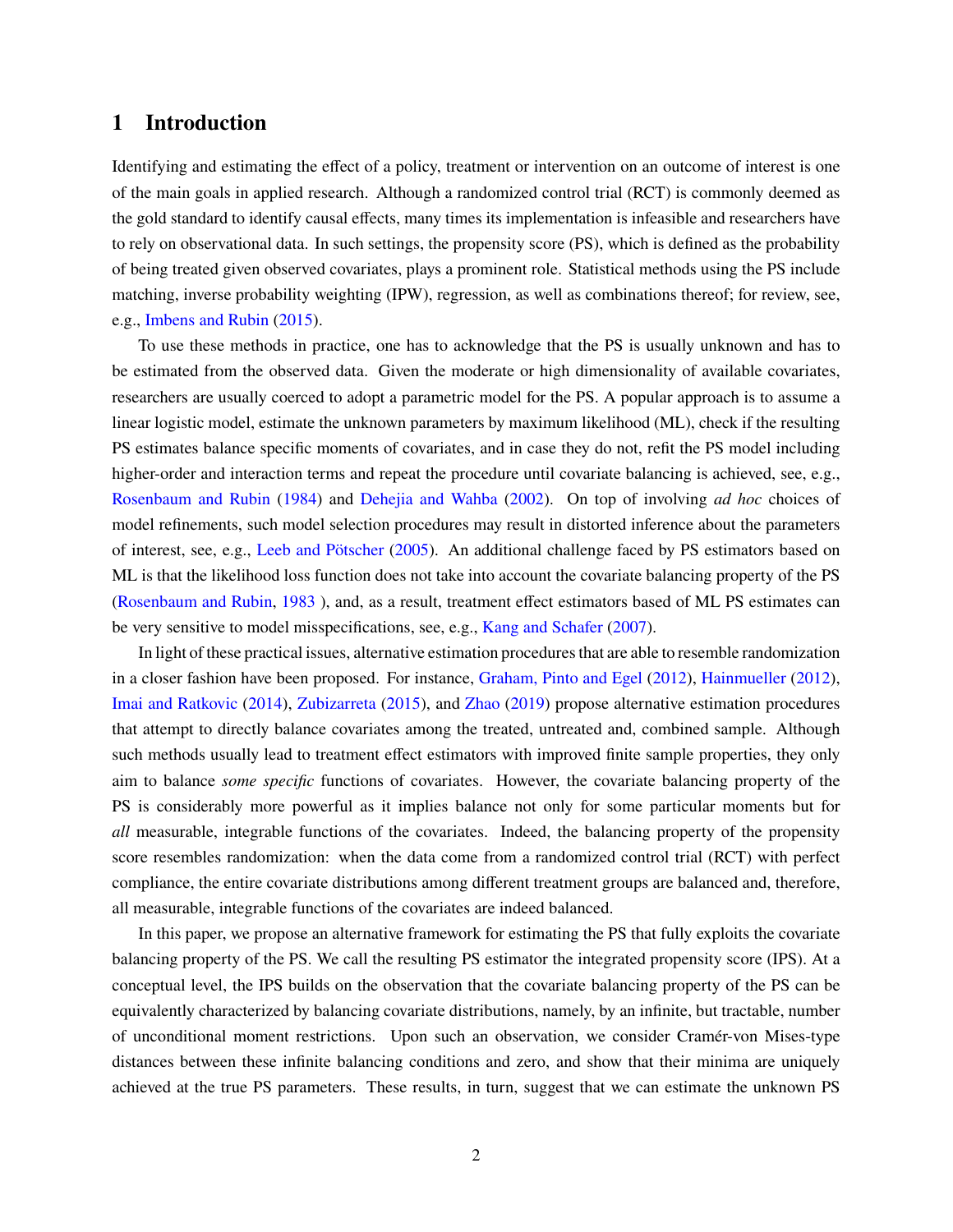parameters within the minimum distance framework, as in, for example, [Dominguez and Lobato](#page-31-1) [\(2004\)](#page-31-1) and [Escanciano](#page-32-5) [\(2006](#page-32-5)*a*, [2018\)](#page-32-6). We emphasize that the IPS can be used under different "research designs", including not only the unconfounded treatment assignment setup, see, e.g., [Rosenbaum and Rubin](#page-33-2) [\(1983\)](#page-33-2), [Hirano, Imbens and Ridder](#page-32-7) [\(2003\)](#page-32-7), [Firpo](#page-32-8) [\(2007\)](#page-32-8), and [Chen, Hong and Tarozzi](#page-31-2) [\(2008\)](#page-31-2), but also the "local treatment effect" setup, where selection into treatment is possibly endogenous but a binary instrumental variable is available, see, e.g., [Abadie](#page-31-3) [\(2003\)](#page-31-3), and [Frölich and Melly](#page-32-9) [\(2013\)](#page-32-9). In this latter case, the IPS aims to balance the covariates among the treated, non-treated, and overall complier subpopulations.

At the practical level, one can think of the IPS as an estimation procedure that attempts to estimate the unknown finite dimensional parameters of a PS model by making the underlying entire covariate distribution of different treatment groups as close to each other as possible. The IPS framework also acknowledges that, in practice, there are different ways to compare covariate distribution functions depending on how covariate distribution balance is measured and the norm chosen. We explicitly consider three natural ways to characterize covariate distribution balance: 1) using the covariates' joint cumulative distribution, 2) their joint characteristic function, or 3) exploiting the Cramér–Wold theorem to focus on the cumulative distribution of the one-dimensional projections of the covariates. In terms of the norm, we focus on Cramér-von Mises-type distances as they can lead to smooth criteria functions that admit a closed-form representation, allowing us to avoid using numerical integration procedures. In fact, our proposed method is easy to use as currently implemented in the new package IPS for R, available at [https://github.com/pedrohcgs/IPS.](https://github.com/pedrohcgs/IPS)

The proposed IPS enjoys several appealing properties. First, the IPS procedure guarantees that the unknown PS parameters are globally identified. This is in contrast to the traditional generalized method of moments approach based on finitely many balancing conditions, see, e.g., [Hellerstein and Imbens](#page-32-10) [\(1999\)](#page-32-10) and [Dominguez and Lobato](#page-31-1) [\(2004\)](#page-31-1). Second, even though we aim to balance an infinite number of balancing conditions, the IPS estimator does not rely on tuning parameters such as bandwidths. Third, as other inverse probability weighted (IPW) estimators, the IPS does not rely on outcome data and separates the design stage (where one estimates the propensity score) from the analysis stage (where one estimates different treatment effect measures). As advocated by [Rubin](#page-33-5) [\(2007,](#page-33-5) [2008\)](#page-33-6), this separation is useful as it simultaneously mimics RCTs and avoids potential data snooping problems. Another direct consequence of this clear separation is that one can use the IPS to estimate a variety of causal effect parameters in a relatively straightforward manner. We illustrate this flexibility by deriving the asymptotic properties of IPW estimators for average, distributional and quantile treatment effects based on the IPS, under both the unconfoundedness and the local treatment effects setups.

**Related literature:** Our proposal builds on different branches of the econometrics literature. For instance, this paper is related to [Shaikh, Simonsen, Vytlacil and Yildiz](#page-33-7) [\(2009\)](#page-33-7) and [Sant'Anna and Song](#page-33-8) [\(2019\)](#page-33-8), who exploit the covariate balancing of the PS to propose specification tests for a given PS model. Here, instead of checking if a given PS estimator balances the covariate distribution among different treatment groups, we propose to estimate the PS unknown parameters by maximizing the covariate balancing. The IPS estimators also build on [Dominguez and Lobato](#page-31-1) [\(2004\)](#page-31-1) and [Escanciano](#page-32-5) [\(2006](#page-32-5)*a*, [2018\)](#page-32-6), who propose generic estimation procedures for finite-dimensional parameters defined via an infinite number of unconditional moment restrictions. Upon characterizing the covariate balancing property of the PS as an infinite number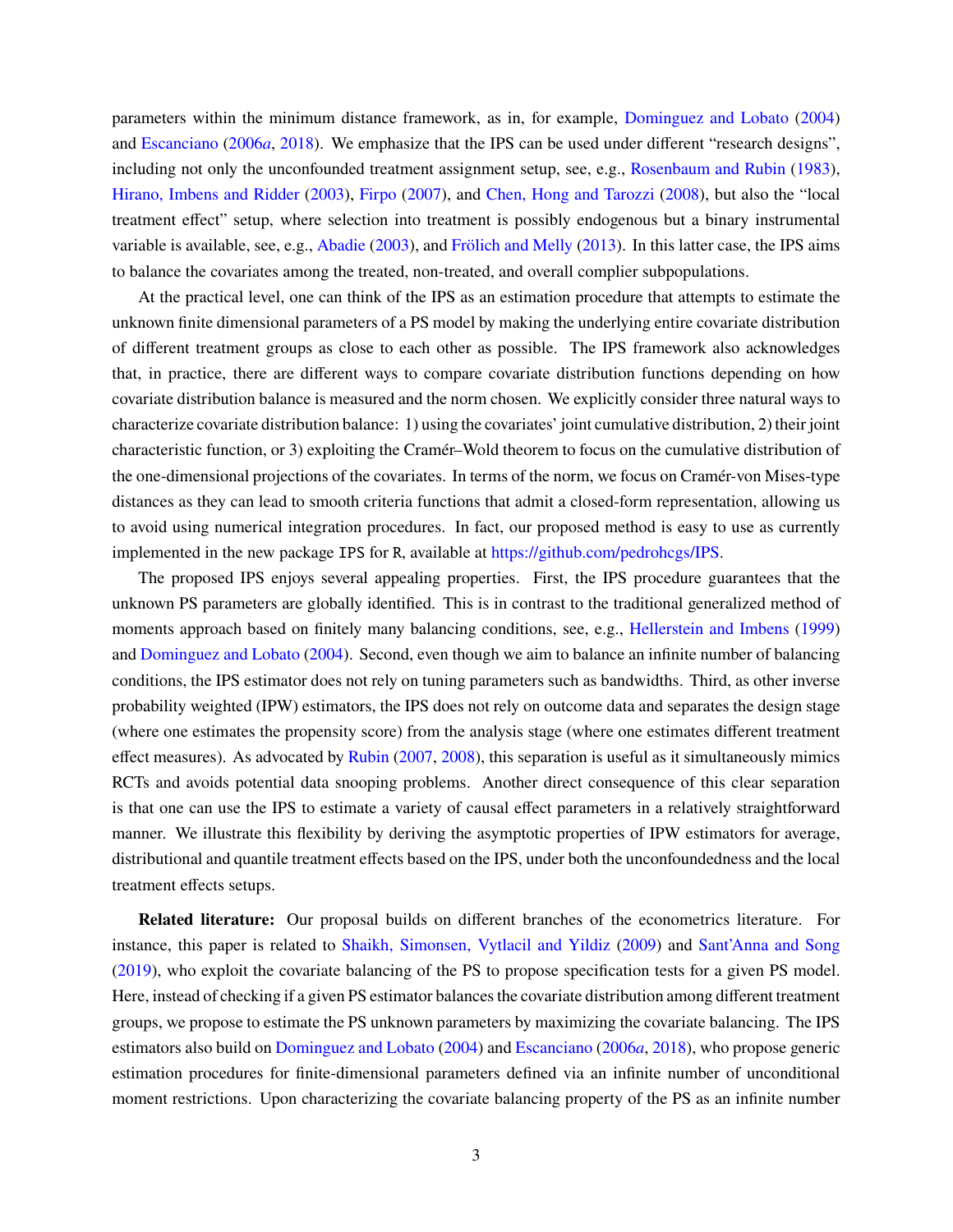of unconditional moment restrictions, we are able to adapt their proposals to our causal inference context.

Our proposal is also related to the growing literature on weighting-based covariate balancing methods. Among this branch of the literature, the closest papers to ours are [Graham et al.](#page-32-2) [\(2012\)](#page-32-2), [Imai and Ratkovic](#page-32-4) [\(2014\)](#page-32-4), [Díaz, Rau and Rivera](#page-31-4) [\(2015\)](#page-31-4) and [Fan, Imai, Liu, Ning and Yang](#page-32-11) [\(2016\)](#page-32-11). An important difference between our proposal and theirs is that all these papers focus exclusively on average treatment effects under unconfoundedness, whereas we show that one can directly use the IPS to estimate a variety of causal parameters of interest such as average, quantile and distributional treatment effects, not only under unconfoundedness but also in settings with endogenous treatment. It is also worth stressing that [Graham](#page-32-2) [et al.](#page-32-2) [\(2012\)](#page-32-2) and [Imai and Ratkovic](#page-32-4) [\(2014\)](#page-32-4) propose estimating PS by balancing some specific pre-determined moments of the covariates, and that their procedure requires one to *assume* that the propensity score parameters are uniquely (globally) identified, see, e.g., Assumption 2.1(i) in [Graham et al.](#page-32-2) [\(2012\)](#page-32-2). In practice, it is hard to verify such important condition, and when such assumption is not satisfied, inference procedures based on their proposal will in general not be valid, see, e.g. [Dominguez and Lobato](#page-31-1) [\(2004\)](#page-31-1). Our proposed IPS procedure, on the other hand, does not suffer from this drawback as it aims to balance the entire covariate distribution, i.e., our proposal is based on an infinite number of balancing conditions that fully characterize the propensity score.

In a recent working paper, [Fan et al.](#page-32-11) [\(2016\)](#page-32-11) consider the case where the number of balancing moments grows with the sample size at an appropriate rate. Although this proposal bypass the identification challenge mentioned above (see, e.g., [Ai and Chen](#page-31-5) [\(2003\)](#page-31-5) and [Donald, Imbens and Newey](#page-32-12) [\(2003\)](#page-32-12)), to implement their proposal one needs to carefully choose tuning parameters and basis functions such that the resulting balancing moments are guaranteed to be finite. They also exclusively focus on estimating average treatment effects under unconfoundedness assumptions. On the other hand, their proposal does not rely on parametric assumptions like we do. As so, we view our works as complements.

**Organization of the paper:** Section [2](#page-3-0) introduces the framework of balancing weights and explains the estimation problem of the IPS. Section [3](#page-8-0) presents the large sample properties of the IPS estimator. This section also discusses how one can use the IPS to estimate and make inference about average, distributional and quantile treatment effects under the unconfoundedness assumption. In Section [4,](#page-12-0) we discuss how one can use the IPS in the empirically relevant situation where treatment adoption is endogenous and one has access to a binary instrumental variable. Section [5](#page-17-0) illustrates the comparative performance of the proposed method through simulations. Section [6](#page-26-0) presents an empirical application. Section [7](#page-30-0) concludes. Proofs, as well as additional results, are reported in the Supplementary Appendix<sup>[1](#page-0-0)</sup>.

# <span id="page-3-0"></span>**2 Covariate balancing via propensity score**

#### <span id="page-3-1"></span>**2.1 Background**

Let D be a binary random variable that indicates participation in the program, i.e.,  $D = 1$  if the individual participates in the treatment and  $D = 0$  otherwise. Define Y (1) and Y (0) as the potential outcomes under

<sup>1</sup> The Supplementary Appendix is available at <https://pedrohcgs.github.io/files/IPS-supplementary.pdf>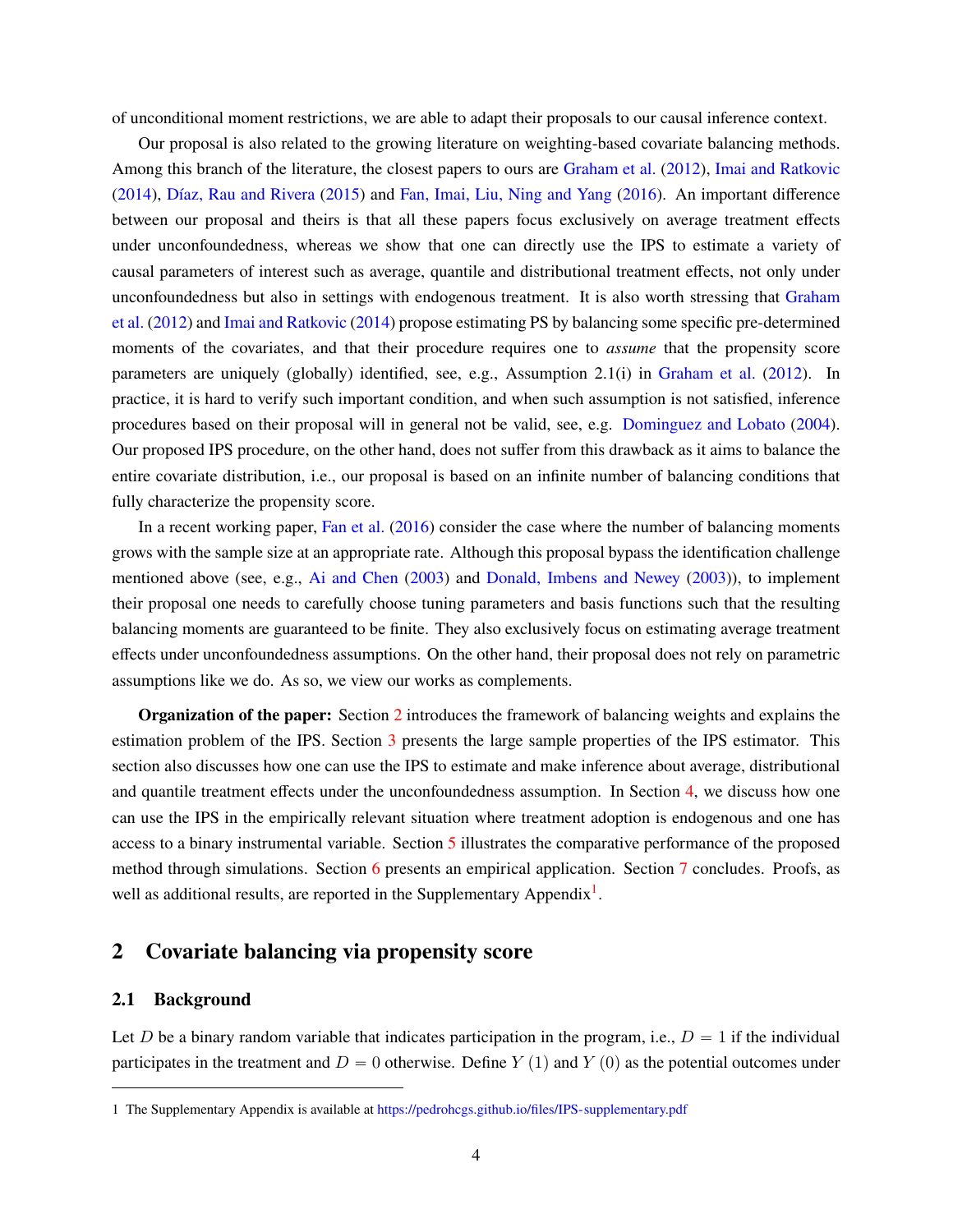treatment and untreated, respectively. The realized outcome of interest is  $Y = DY(1) + (1 - D)Y(0)$ , and X is an observable  $k \times 1$  vector of pre-treatment covariates. Denote the support of X by  $\mathcal{X} \subset \mathbb{R}^k$  and the propensity score  $p(\mathbf{x}) = \mathbb{P}(D = 1 | \mathbf{X} = \mathbf{x})$ . For  $d \in \{0, 1\}$ , denote the distribution and quantile of the popropertial outcome  $Y(d)$  by  $F_{Y(d)}(y) = \mathbb{P}(Y(d) \leq y)$ , and  $q_{Y(d)}(\tau) = \inf \{y : F_{Y(d)}(y) \geq \tau\}$ , respectively, where  $y \in \mathbb{R}$  and  $\tau \in (0, 1)$ . Henceforth, assume that we have a random sample  $\{(Y_i, D_i, \mathbf{X}_i')\}$ <br>where  $y \in \mathbb{R}$  and  $\tau \in (0, 1)$ . Henceforth, assume that we have a random sample  $\{(Y_i, D_i, \mathbf{X}_i')\}$  $\sum_{i=1}^n$  from  $(Y, D, \mathbf{X}')'$ , where  $n \geq 1$  is the sample size, and all random variables are defined on a common probability space  $(\Omega, \mathcal{A}, \mathbb{P})$ . For a generic random variable Z, denote  $\mathbb{E}_n [Z] = n^{-1} \sum_{i=1}^n Z_i$ .

The main goal in causal inference is to assess the effect of a treatment  $D$  on the outcome of interest Y. Perhaps the most popular causal parameter of interest is the overall average treatment effect,  $ATE =$  $\mathbb{E}[Y(1) - Y(0)]$ . Despite its popularity, the ATE can mask important treatment effect heterogeneity across different subpopulations, see, e.g., [Bitler, Gelbach and Hoynes](#page-31-6) [\(2006\)](#page-31-6). Thus, in order to uncover potential treatment effect heterogeneity, one usually focuses on different treatment effect parameters beyond the mean. Leading examples include the overall distributional treatment effect,  $DTE(y) = F_{Y(1)}(y) - F_{Y(0)}(y)$ , and the overall quantile treatment effect,  $QTE(\tau) = q_{Y(1)}(\tau) - q_{Y(0)}(\tau)$ . Given that these causal parameters depend on potential outcomes that are not jointly observed for the same individual, one cannot directly rely on the analogy principle to identify and estimate such functionals.

A commonly used identification strategy in policy evaluation to bypass this difficulty is to assume that selection into treatment is based on observable characteristics, and that all individuals have a positive probability of being in either the treatment or the untreated group — the so-called unconfoundedness setup, see, e.g., [Rosenbaum and Rubin](#page-33-2) [\(1983\)](#page-33-2). Formally, unconfoundedness requires the following assumption.

<span id="page-4-0"></span>**Assumption 1** (a) Given **X**,  $(Y(1), Y(0))$  is jointly independent from D; and (b) for all  $\mathbf{x} \in \mathcal{X}$ ,  $p(\mathbf{x})$  is *uniformly bounded away from zero and one.*

[Rosenbaum](#page-33-9) [\(1987\)](#page-33-9) shows that, under Assumption [1,](#page-4-0) the ATE is identified by<br> $\sqrt{2E}$   $\sqrt{D}$   $(1-D)\sqrt{x}$ 

$$
ATE = \mathbb{E}\left[\left(\frac{D}{p\left(\mathbf{X}\right)} - \frac{(1-D)}{1-p\left(\mathbf{X}\right)}\right)Y\right].
$$

Analogously, for  $d \in \{0, 1\}$ ,  $F_{Y(d)}(y)$  is identified by

$$
F_{Y(d)}(y) = \mathbb{E}\left[\frac{1\{D = d\}}{dp\left(\mathbf{X}\right) + (1 - d)\left(1 - p\left(\mathbf{X}\right)\right)}\mathbf{1}\left\{Y \leq y\right\}\right],
$$

with  $1 \{\cdot\}$  the indicator function, implying that both DTE(y) and QTE( $\tau$ ) can also be written as functionals of the observed data; see, e.g., [Firpo](#page-32-8) [\(2007\)](#page-32-8), and [Chen et al.](#page-31-2) [\(2008\)](#page-31-2).

These identification results suggest that, if the PS were known, one could get consistent estimators by using the sample analogue of such estimands. For instance, one can estimate the ATE using the [Hájek](#page-32-13) [\(1971\)](#page-32-13)-type estimator "´ı

$$
\widetilde{ATE}_n = \mathbb{E}_n \left[ \left( \varpi_{n,1}^{ps} \left( D, \mathbf{X} \right) - \varpi_{n,0}^{ps} \left( D, \mathbf{X} \right) \right) Y \right],
$$

where

$$
\varpi_{n,1}^{ps}\left(D,\mathbf{X}\right)=\frac{D}{p\left(\mathbf{X}\right)}\Bigg/\,\mathbb{E}_{n}\left[\frac{D}{p\left(\mathbf{X}\right)}\right],\text{ and }\varpi_{n,0}^{ps}\left(D,\mathbf{X}\right)=\frac{1-D}{1-p\left(\mathbf{X}\right)}\Bigg/\,\mathbb{E}_{n}\left[\frac{1-D}{1-p\left(\mathbf{X}\right)}\right].
$$

Estimators for  $F_{Y(d)}(y)$ ,  $d \in \{0, 1\}$ , and DTE $(y)$  are formed using an analogous strategy. For the QTE $(\tau)$ , one can simply invert the estimator of  $F_{Y(d)}(y)$  to estimate  $q_{Y(d)}(\tau)$ ; see, e.g., [Firpo](#page-32-8) [\(2007\)](#page-32-8) and [Chen et al.](#page-31-2)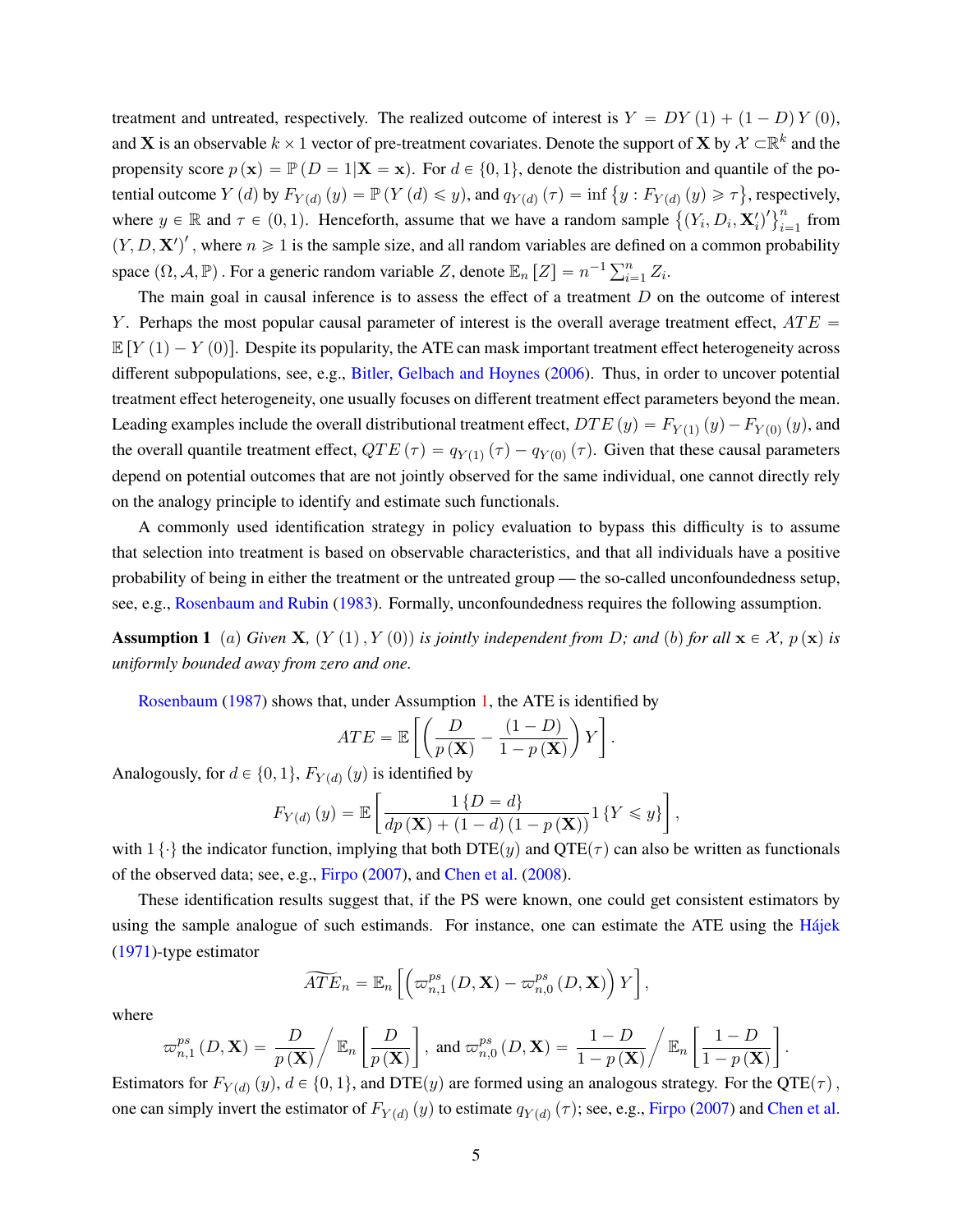[\(2008\)](#page-31-2). Of course, estimators for other treatment effect measures such as the difference of Theil indexes and/or Gini coefficients can also be formed using a similar strategy, see, e.g., [Firpo and Pinto](#page-32-14) [\(2016\)](#page-32-14).

In observational studies, however, the propensity score  $p(X)$  is usually unknown, and has to be estimated. Given that X is usually of moderate or high dimensionality, researchers routinely adopt a parametric approach. A popular choice among practitioners is the logistic model

$$
p\left(\mathbf{X}\right) = p\left(\mathbf{X}; \boldsymbol{\beta}_0\right) = \frac{\exp\left(\mathbf{X}'\boldsymbol{\beta}_0\right)}{1 + \exp\left(\mathbf{X}'\boldsymbol{\beta}_0\right)}
$$

with  $\beta_0 \in \Theta \subset \mathbb{R}^k$ . Next, one usually proceeds to estimate  $\beta_0$  within the maximum likelihood paradigm, i.e.,

$$
\widehat{\boldsymbol{\beta}}_n^{mle} = \arg \max_{\boldsymbol{\beta} \in \Theta} \mathbb{E}_n \left[ D \ln \left( p \left( \mathbf{X}; \boldsymbol{\beta} \right) \right) + (1 - D) \ln \left( 1 - p \left( \mathbf{X}; \boldsymbol{\beta} \right) \right) \right],
$$

and uses the resulting PS fitted values  $p$  $\mathbf{X}; \widehat{\bm{\beta}}^{mle}_n$ n to construct different treatment effect estimators. Despite the popularity of this procedure, it has been shown that it can lead to significant instabilities under mild PS misspecifications, particularly when some PS estimates are relatively close to zero or one, see e.g. [Kang and](#page-32-1) [Schafer](#page-32-1) [\(2007\)](#page-32-1).

In light of these challenges, alternative methods to estimate the PS have emerged. A particularly fruitful direction is to exploit the covariate balancing property of the PS as stated in the next Lemma.

<span id="page-5-0"></span>**Lemma 2.1** *Let*  $p(X; \beta)$  *be a parametric model for the unknown propensity score. Then, if the model is correctly specified, for all measurable and integrable function*  $f(\mathbf{X})$  *of the covariates*  $\mathbf{X}$ *,* 

<span id="page-5-1"></span>
$$
\mathbb{E}\left[\frac{D}{p\left(\mathbf{X};\boldsymbol{\beta}_{0}\right)}f\left(\mathbf{X}\right)\right]=\mathbb{E}\left[\frac{1-D}{1-p\left(\mathbf{X};\boldsymbol{\beta}_{0}\right)}f\left(\mathbf{X}\right)\right]=\mathbb{E}\left[f\left(\mathbf{X}\right)\right]
$$
\n
$$
\in\Theta\tag{2.1}
$$

,

*for a unique value*  $\beta_0 \in \Theta$ *.* 

For example, [Imai and Ratkovic](#page-32-4) [\(2014\)](#page-32-4) propose estimating the PS parameters  $\beta_0$  within the generalized method of moments framework where, for a finite vector of user-chosen functions  $f(\mathbf{X})$  (e.g.  $f(\mathbf{X}) = \mathbf{X}$ ), rk where, for<br> $\mathbb{E}\left[\begin{array}{c}D\end{array}\right]$  $-\frac{1-D}{1-\mu(\mathbf{Y})}$ ˙  $\mathbf{a}$ 

<span id="page-5-2"></span>
$$
\mathbb{E}\left[\left(\frac{D}{p(\mathbf{X};\beta_0)} - \frac{1}{1 - p(\mathbf{X};\beta_0)}\right)f(\mathbf{X})\right] = \mathbf{0}.\tag{2.2}
$$

[Graham et al.](#page-32-2) [\(2012\)](#page-32-2), on the other hand, propose estimating  $\beta_0$  as the solution to a globally concave programming problem such that  $\begin{bmatrix} \begin{pmatrix} & & \\ & D & \end{pmatrix}$ ȷ

$$
\mathbb{E}\left[\left(\frac{D}{p\left(\mathbf{X};\boldsymbol{\beta}_{0}\right)}-1\right)\mathbf{X}\right]=\mathbf{0}.
$$

Note that both procedures rely on choosing a finite number of functions  $f(\mathbf{X})$ , though there is little to no theoretical guidance on how to choose such functions.

While estimators that balance low-order moments of covariates usually enjoy more attractive finite sample properties than those based on the ML paradigm, it is important to emphasize that the aforementioned proposals do not fully exploit the covariate balancing property characterized in Lemma [2.1.](#page-5-0) Furthermore, as emphasized by [Dominguez and Lobato](#page-31-1) [\(2004\)](#page-31-1), the global identification condition for  $\beta_0$  can fail when one adopts the generalized method of moment approach that only attempts to balance finitely many covariate moments. In these cases, one must be careful justifying inference procedures as classical tools such as Taylor expansions are harder to justify.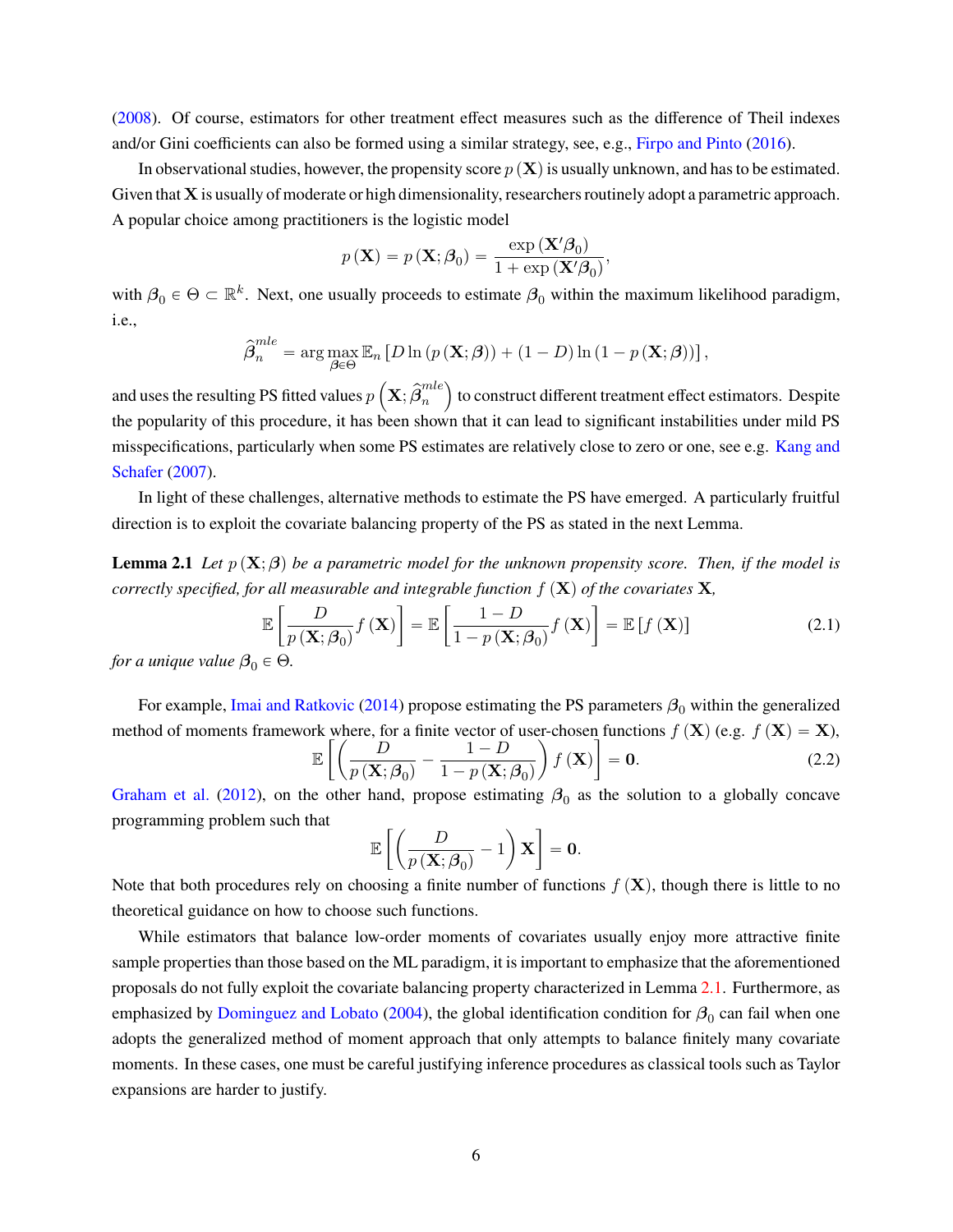In this paper we aim to estimate the PS parameters  $\beta_0$  by taking advantage of all the information contained in the covariate balancing property in Lemma [2.1.](#page-5-0) As so, our procedure guarantees that the unknown PS parameters are globally identified.

#### <span id="page-6-2"></span>**2.2 The integrated propensity score**

In this section, we discuss how we operationalize our proposal. The crucial step is to express the infinite number of covariate balancing conditions [\(2.1\)](#page-5-1) in terms of a more tractable set of moment restrictions, and then characterize  $\beta_0$  as the unique minimizer of a (population) minimum distance function. We then exploit this characterization, and use the analogy principle to suggest natural estimators for  $\beta_0$ . In what follows, we present a step-by-step description of how we achieve this.

First, note that by using the definition of conditional expectation,  $(2.1)$  can be expressed as

<span id="page-6-0"></span>
$$
\mathbb{E}\left[\mathbf{h}\left(D,\mathbf{X};\beta_{0}\right)|\mathbf{X}\right]=\mathbf{0} a.s.,\tag{2.3}
$$

where  $\mathbf{h}(D, \mathbf{X}; \boldsymbol{\beta}) = (h_1(D, \mathbf{X}; \boldsymbol{\beta}), h_0(D, \mathbf{X}; \boldsymbol{\beta}))', h_d(D, \mathbf{X}; \boldsymbol{\beta}) = \varpi_d^{ps}$  $\mathbf{X}(\boldsymbol{\beta})$ ,  $h_0(D,\mathbf{X};\boldsymbol{\beta})'$ ,  $h_d(D,\mathbf{X};\boldsymbol{\beta}) = \varpi_d^{ps}(D,\mathbf{X};\boldsymbol{\beta}) - 1$ ,  $d \in \{0,1\}$ , and

$$
\varpi_1^{ps}(D, \mathbf{X}; \boldsymbol{\beta}) = \frac{D}{p(\mathbf{X}; \boldsymbol{\beta})} / \mathbb{E}\left[\frac{D}{p(\mathbf{X}; \boldsymbol{\beta})}\right], \ \varpi_0^{ps}(D, \mathbf{X}; \boldsymbol{\beta}) = \frac{1 - D}{1 - p(\mathbf{X}; \boldsymbol{\beta})} / \mathbb{E}\left[\frac{1 - D}{1 - p(\mathbf{X}; \boldsymbol{\beta})}\right].
$$

That is, one can express the covariate balancing conditions [\(2.1\)](#page-5-1) in terms of *stabilized* conditional moment restrictions.

Next, by exploiting the "integrated conditional moment approach" commonly adopted in the specification testing literature [\(González-Manteiga and Crujeiras,](#page-32-15) [2013](#page-32-15) contains a comprehensive review), one can express [\(2.3\)](#page-6-0) as an infinite number of unconditional covariate balancing restrictions. That is, by appropriately choosing a parametric family of functions  $W = \{w(\mathbf{X}; \mathbf{u}) : \mathbf{u} \in \Pi\}$ , one can equivalently characterize [\(2.1\)](#page-5-1) as

<span id="page-6-1"></span>
$$
\mathbb{E}\left[\mathbf{h}\left(D,\mathbf{X};\boldsymbol{\beta}_{0}\right)w(\mathbf{X};\mathbf{u})\right]=\mathbf{0}\ a.e\ in\ \mathbf{u}\in\Pi,\tag{2.4}
$$

see, e.g., Lemma 1 of [Escanciano](#page-32-16) [\(2006](#page-32-16)*b*) for primitive conditions on the family W such that the equivalence between [\(2.3\)](#page-6-0) and [\(2.4\)](#page-6-1) holds. Choices of weight w satisfying this equivalence include (a)  $w(\mathbf{X}; \mathbf{u}) =$  $1 \{X \leq u\}$ , where  $u \in [-\infty, \infty]^k$ ,  $X \leq u$  is understood coordinate-wise (see, e.g., [Stute,](#page-33-10) [1997,](#page-33-10) [Dominguez](#page-31-1) [and Lobato,](#page-31-1) [2004,](#page-31-1) [2015\)](#page-32-17), (b)  $w(\mathbf{X}; \mathbf{u}) = \exp(i\mathbf{u}'\Phi(\mathbf{X}))$ , where  $\mathbf{u} \in \mathbb{R}^k$ ,  $\Phi(\cdot)$  is a vector of bounded oneto-one maps from  $\mathbb{R}^k$  to  $\mathbb{R}^k$  and  $i = \sqrt{-1}$  is the imaginary unit (see, e.g., [Bierens,](#page-31-7) [1982,](#page-31-7) [Bierens and Wang,](#page-31-8) [2012](#page-31-8) and [Escanciano,](#page-32-6) [2018\)](#page-32-6), and (c)  $w(\mathbf{X}; \mathbf{u}) = 1 \{ \gamma' \mathbf{X} \leq u \}$ , where  $\mathbf{u} = (\gamma, u) \in \mathbb{S}_k \times [-\infty, \infty]$ ,  $\mathbb{S}_k =$  $\gamma \in \mathbb{R}^k : \|\gamma\| = 1$ , and  $\|\gamma\|$  is the Euclidean norm of real-valued vector  $\gamma$  (see, e.g., [Escanciano,](#page-32-5) [2006](#page-32-5)*a*). We call  $(2.4)$  the "integrated covariate balancing condition" because it uses the integrated (cumulative) measure of covariate balancing.

Finally, let

$$
Q_w(\boldsymbol{\beta}) = \int_{\Pi} \|\mathbf{H}_w(\boldsymbol{\beta}, \mathbf{u})\|^2 \ \Psi(d\mathbf{u}), \quad \boldsymbol{\beta} \in \Theta \subset \mathbb{R}^k,
$$
 (2.5)

where  $\mathbf{H}_w(\beta, \mathbf{u}) = \mathbb{E} [\mathbf{h}(D, \mathbf{X}; \beta) w(\mathbf{X}; \mathbf{u})], ||A||^2 = A^c A$ , A<sup>c</sup> denotes the conjugate transpose of the column vector A, and  $\Psi(\mathbf{u})$  is an integrating probability measure that is absolutely continuous with respect to a dominating measure on Π.

With these results in hand, in the following lemma we show that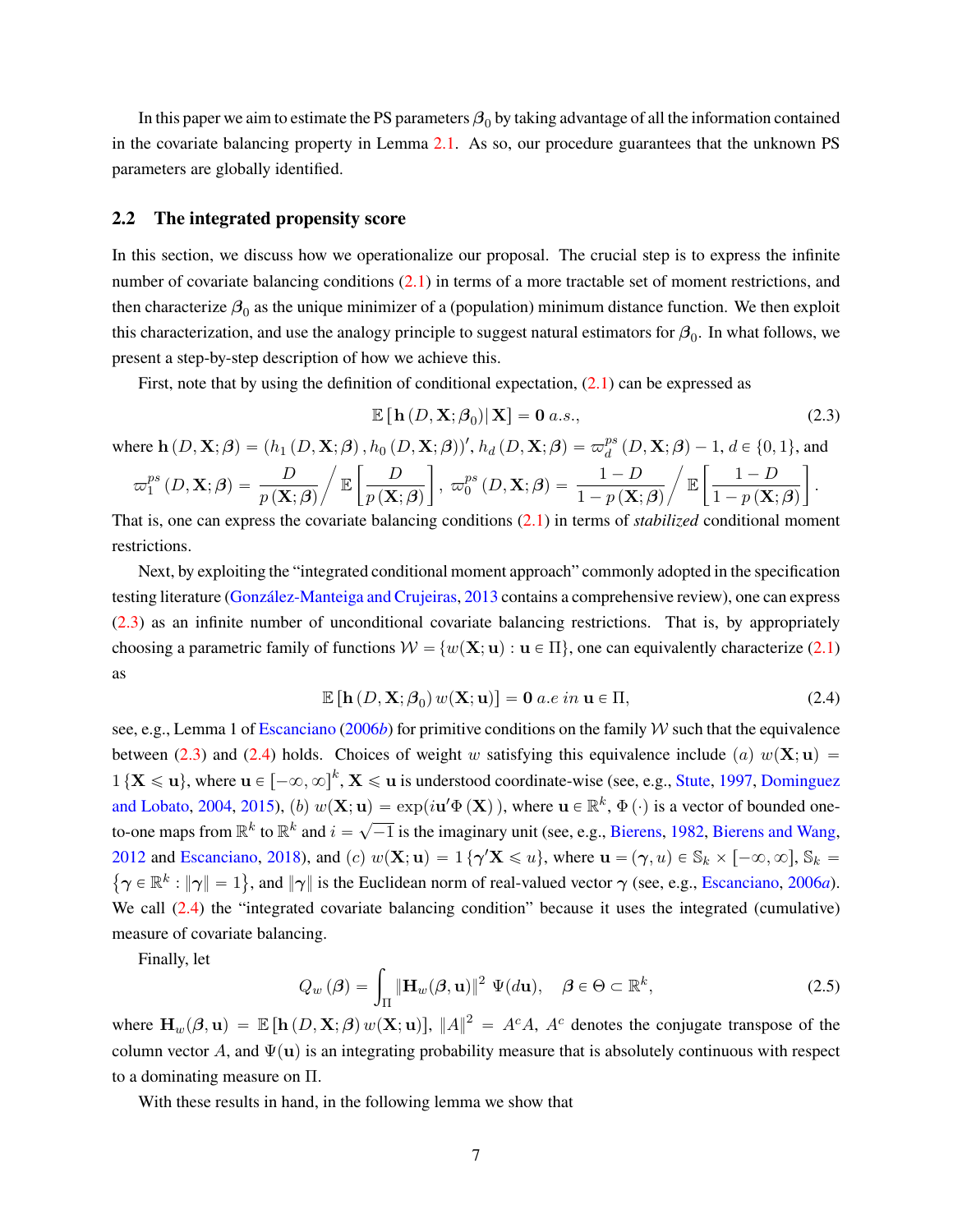<span id="page-7-1"></span>
$$
\beta_0 = \arg\min_{\beta \in \Theta} Q_w(\beta), \qquad (2.6)
$$

and  $\beta_0$  is the unique value such that the covariate balancing condition [\(2.1\)](#page-5-1) is satisfied.

<span id="page-7-0"></span>**Lemma 2.2** *Let*  $\Theta \subset \mathbb{R}^k$  *be the parameter space, and assume that* [\(2.1\)](#page-5-1) *is satisfied for a unique*  $\beta_0 \in \Theta$ . *Then*  $Q_w(\beta) \geqslant 0$ ,  $\forall \beta \in \Theta$ , and  $Q_w(\beta_0) = 0$  if and only if the covariate balancing condition [\(2.1\)](#page-5-1) holds.

Lemma [2.2](#page-7-0) is a global identification result that characterizes  $\beta_0$  as the unique minimizer of a population minimum distance function,  $Q_w(\beta)$ . That is, from Lemma [2.2](#page-7-0) we have that  $\beta_0$  is the unique PS parameter that minimizes the imbalances of all measurable and integrable functions  $f(\mathbf{X})$  between the treated, untreated and the combined group. Here, it is worth mentioning that neither [Graham et al.](#page-32-2) [\(2012\)](#page-32-2) nor [Imai and Ratkovic](#page-32-4) [\(2014\)](#page-32-4) covariate balancing approach guarantee global identification of the propensity score parameters. Instead, they directly *assume* that the vector of user-selected balancing conditions uniquely identify the propensity score parameters; see, e.g., Assumption 2.1 (i) of [Graham et al.](#page-32-2) [\(2012\)](#page-32-2). In practice, however, it is hard if not impossible to verify if such condition indeed holds. In cases it does not hold, inference procedures that rely on their proposed propensity score estimator, in general, will not be valid; see, e.g., [Dominguez and](#page-31-1) [Lobato](#page-31-1) [\(2004\)](#page-31-1). Lemma [2.2](#page-7-0) shows that our propose IPS procedure avoids this important drawback.

Another implication of Lemma [2.2](#page-7-0) is that it suggests a natural estimator for  $\beta_0$  based on the sample analogue of  $(2.6)$ , namely,

<span id="page-7-6"></span><span id="page-7-5"></span><span id="page-7-2"></span>
$$
\hat{\beta}_{n,w}^{ips} = \arg\min_{\beta \in \Theta} Q_{n,w}(\beta),\tag{2.7}
$$

where  $Q_{n,w}(\beta) = \int_{\Pi} \|\mathbf{H}_{n,w}(\beta, \mathbf{u})\|^2 \Psi_n(d\mathbf{u}), \Psi_n$  is a uniformly consistent estimator of  $\Psi$ ,  $\mathbf{H}_{n,w}(\beta, \mathbf{u}) =$  $\mathbb{E}_n\left[\mathbf{h}_n(D,\mathbf{X};\boldsymbol{\beta})w(\mathbf{X};\mathbf{u})\right]$ , with  $\mathbf{h}_n(D,\mathbf{X};\boldsymbol{\beta}) = (h_{n,1}(D,\mathbf{X};\boldsymbol{\beta}), h_{n,0}(D,\mathbf{X}; \boldsymbol{\beta}))'$ ,  $h_{n,d}(D,\mathbf{X};\boldsymbol{\beta}) =$  $\varpi_{n,d}^{ps}\left(D,\mathbf{X};\boldsymbol{\beta}\right) - 1, d \in \{0,1\},$  and " ȷ

$$
\varpi_{n,1}^{ps}(D,\mathbf{X};\boldsymbol{\beta})=\frac{D}{p(\mathbf{X};\boldsymbol{\beta})}\bigg/\mathbb{E}_n\left[\frac{D}{p(\mathbf{X};\boldsymbol{\beta})}\right],\tag{2.8}
$$

$$
\varpi_{n,0}^{ps}(D,\mathbf{X};\boldsymbol{\beta})=\frac{1-D}{1-p(\mathbf{X};\boldsymbol{\beta})}\bigg/\mathbb{E}_n\bigg[\frac{1-D}{1-p(\mathbf{X};\boldsymbol{\beta})}\bigg].\tag{2.9}
$$

We call  $\hat{\beta}^{ips}_{n,w}$  the integrated propensity score estimator of  $\beta_0$ .

From [\(2.7\)](#page-7-2), one can conclude that different PS estimators that fully exploit the covariate balancing property [\(2.1\)](#page-5-1) can be constructed by choosing different w and  $\Psi_n$ . In this article, we focus on three different combinations that are intuitive and computationally simple:

(i)  $w(\mathbf{X}; \mathbf{u}) = 1$  { $\mathbf{X} \leq \mathbf{u}$ } and  $\Psi_n(\mathbf{u}) = F_{n,\mathbf{X}}(\mathbf{u}) \equiv n^{-1} \sum_{i=1}^n 1$  { $\mathbf{X}_i \leq \mathbf{u}$ }, leading to the IPS estimator

<span id="page-7-3"></span>
$$
\hat{\boldsymbol{\beta}}_{n,\text{ind}}^{\text{ips}} = \arg\min_{\boldsymbol{\beta}\in\Theta} \int_{[-\infty,\infty]^k} \|\mathbb{E}_n\left[\mathbf{h}_n\left(D,\mathbf{X};\boldsymbol{\beta}\right)\mathbf{1}\left\{\mathbf{X}\leqslant\mathbf{u}\right\}\right]\|^2 F_{n,X}(d\mathbf{u});\tag{2.10}
$$

(*ii*)  $w(\mathbf{X}; \mathbf{u}) = 1 \{ \gamma' \mathbf{X} \leq u \}$  with  $\Psi_n(\mathbf{u})$  the product measure of  $F_{n,\gamma}(u) \equiv n^{-1} \sum_{i=1}^n 1 \{ \gamma' \mathbf{X}_i \leq u \}$ and the uniform distribution on  $\mathbb{S}_k$ , leading to the IPS estimator

<span id="page-7-4"></span>
$$
\widehat{\boldsymbol{\beta}}_{n,\text{proj}}^{ips} = \arg\min_{\boldsymbol{\beta}\in\Theta} \int_{[-\infty,\infty]\times\mathbb{S}_k} \left\| \mathbb{E}_n \left[ \mathbf{h}_n \left( D, \mathbf{X}; \boldsymbol{\beta} \right) \mathbf{1} \left\{ \gamma' \mathbf{X} \leqslant u \right\} \right] \right\|^2 F_{n,\gamma}(du) d\gamma ; \tag{2.11}
$$

(*iii*)  $w(\mathbf{X}; \mathbf{u}) = \exp(i\mathbf{u}'\Phi(\mathbf{X}))$  with  $\Psi_n(\mathbf{u}) \equiv \Psi(\mathbf{u})$ , the CDF of k-variate standard normal distribution,  $w(\mathbf{X}; \mathbf{u}) = \exp(i \mathbf{u}' \mathbf{\Phi}(\mathbf{X}))$  with<br>  $\Phi(\mathbf{X}) = \left( \Phi\left(\widetilde{X}_1\right), \ldots, \Phi\left(\widetilde{X}_k\right) \right)$  $\frac{1}{1}$ ,  $\widetilde{X}_p$  the studentized  $X_p$ , and  $\Phi$  the univariate CDF of the standard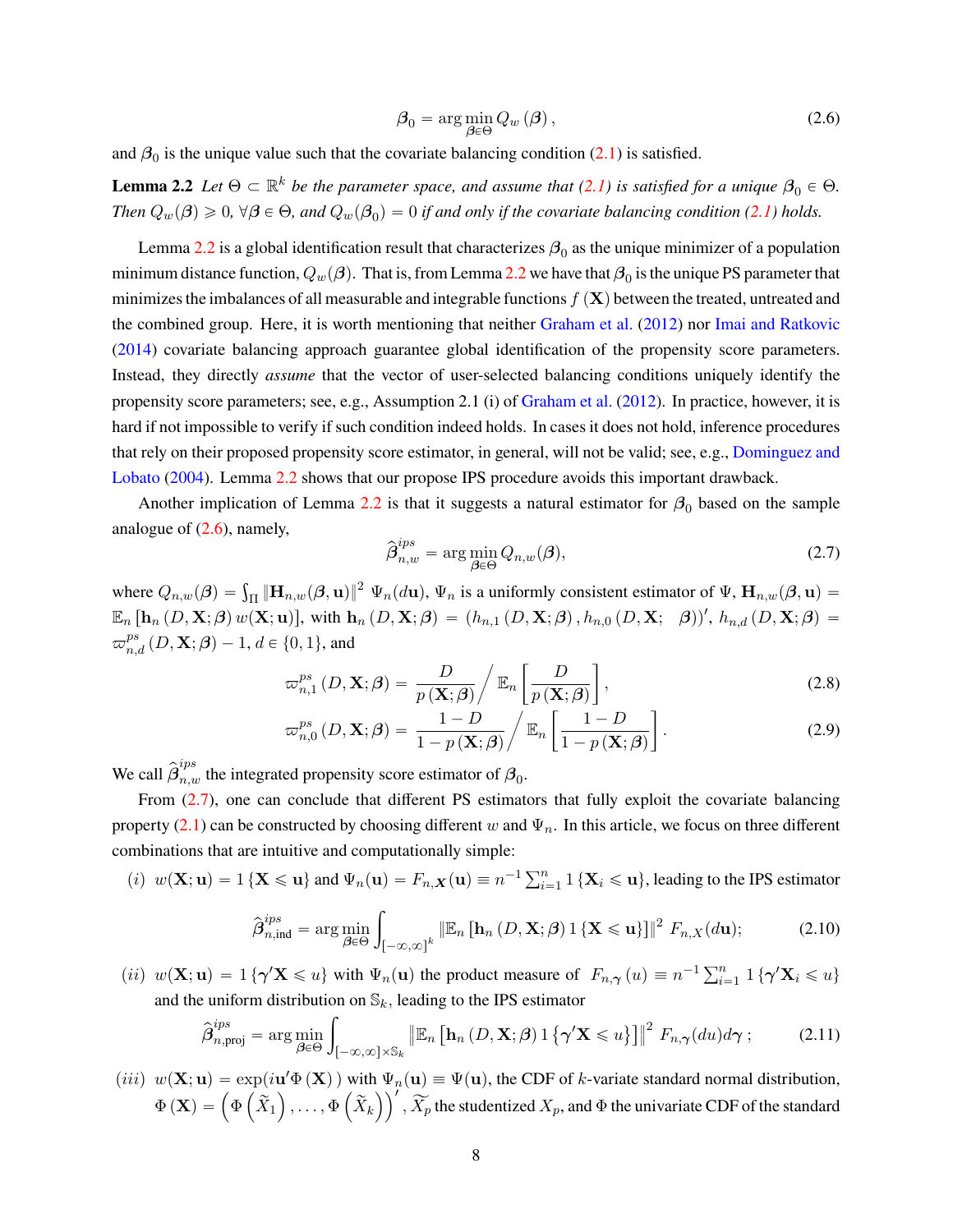normal distribution, leading to the IPS estimator ż

<span id="page-8-1"></span>
$$
\hat{\beta}_{n,\exp}^{ips} = \arg\min_{\beta \in \Theta} \int_{\mathbb{R}^k} \left\| \mathbb{E}_n \left[ \mathbf{h}_n \left( D, \mathbf{X}; \beta \right) \exp(i\mathbf{u}' \Phi \left( \mathbf{X} \right)) \right] \right\|^2 \frac{\exp\left( -\frac{1}{2} \mathbf{u}' \mathbf{u} \right)}{\left( 2\pi \right)^{k/2}} d\mathbf{u}.
$$
 (2.12)

The estimators [\(2.10\)](#page-7-3)-[\(2.12\)](#page-8-1) build on [Dominguez and Lobato](#page-31-1) [\(2004\)](#page-31-1), [Escanciano](#page-32-5) [\(2006](#page-32-5)*a*), and [Escan](#page-32-6)[ciano](#page-32-6) [\(2018\)](#page-32-6), respectively. Despite the apparent differences, they all aim to minimize covariate distribution imbalances:  $(2.10)$  aims to directly minimize imbalances of the joint distribution of covariates;  $(2.11)$  exploits the Cramér-Wold theorem and focuses on minimizing imbalances of the distribution of all one-dimensional projections of covariates; and [\(2.12\)](#page-8-1) focuses on minimizing imbalances of the (transformed) covariates' joint characteristic function. From the Cramér-Wold theorem and the fact that the characteristic function completely defines the distribution function (and vice-versa),  $(2.10)$  $(2.10)$ - $(2.12)$  are indeed intrinsically related. Furthermore, we emphasize that neither w nor  $\Psi_n$  plays the role of a bandwidth as they do not affect the convergence rate of the IPS estimator.

From the computational perspective,  $(2.10)-(2.12)$  $(2.10)-(2.12)$  $(2.10)-(2.12)$  are easy to estimate because they do not involve matrix inversion nor nonparametric estimation. In the Supplementary Appendix [S3,](#page-8-0) we show that the (realvalued) objective functions in  $(2.10)-(2.12)$  $(2.10)-(2.12)$  $(2.10)-(2.12)$  can be written in closed form, which, in turn, implies a more straightforward implementation. In practice, the IPS is easy to use as it is implemented in the new package IPS for R, available at [https://github.com/pedrohcgs/IPS.](https://github.com/pedrohcgs/IPS)

**Remark 2.1** It is important to stress that the covariate balancing property [\(2.1](#page-5-1)) follows directly from the definition of the PS and does not depend on the unconfoundedness assumption [1.](#page-4-0) Thus, one can use our proposed IPS estimators even in contexts where Assumption [1](#page-4-0) does not hold, though, in such cases, the resulting (second step) estimators may be only descriptive, see, e.g., [DiNardo, Fortin and Lemieux](#page-31-9) [\(1996\)](#page-31-9), and [Kline](#page-32-18) [\(2011\)](#page-32-18). In addition, as we discuss in Section [4,](#page-12-0) the same principle can be used to balance the covariate distributions among the treated and non-treated complier subpopulations.

**Remark 2.2** It is interesting to compare [\(2.2\)](#page-5-2) with [\(2.4](#page-6-1)) beyond the fact that [\(2.4\)](#page-6-1) is based on infinitely many balancing conditions whereas  $(2.2)$  is not. First, note that  $(2.4)$  is based on normalized (or stabilized) weights whereas [\(2.2\)](#page-5-2) is not. We prefer to use stabilized weights as treatment effect estimators based on them usually have improved finite sample properties (see, e.g., [Millimet and Tchernis,](#page-33-11) [2009](#page-33-11) and [Busso, Dinardo](#page-31-10) [and McCrary,](#page-31-10) [2014\)](#page-31-10). Second, note that [\(2.4\)](#page-6-1) implies a three-way balance (treated, untreated and combined groups), whereas [\(2.2\)](#page-5-2) only imposes a two-way balance (treated and untreated). We note that [\(2.2\)](#page-5-2) can lead to relatively smaller/larger PS estimates as a "close to zero" PS estimate in the treated group can be offset by a "close to one" PS estimate in the untreated group. By using [\(2.4\)](#page-6-1), such a potential drawback is avoided.

## <span id="page-8-0"></span>**3 Large sample properties**

In this section, we first derive the asymptotic properties of the IPS estimators, namely the consistency, asymptotic linear representation, and asymptotic normality of  $\hat{\beta}_{n,w}^{ips}$ . We then discuss how one can build on these results to conduct asymptotically valid inference for overall average, distributional and quantile treatment effects, using inverse probability weighted estimators. Although our proposal can also be used to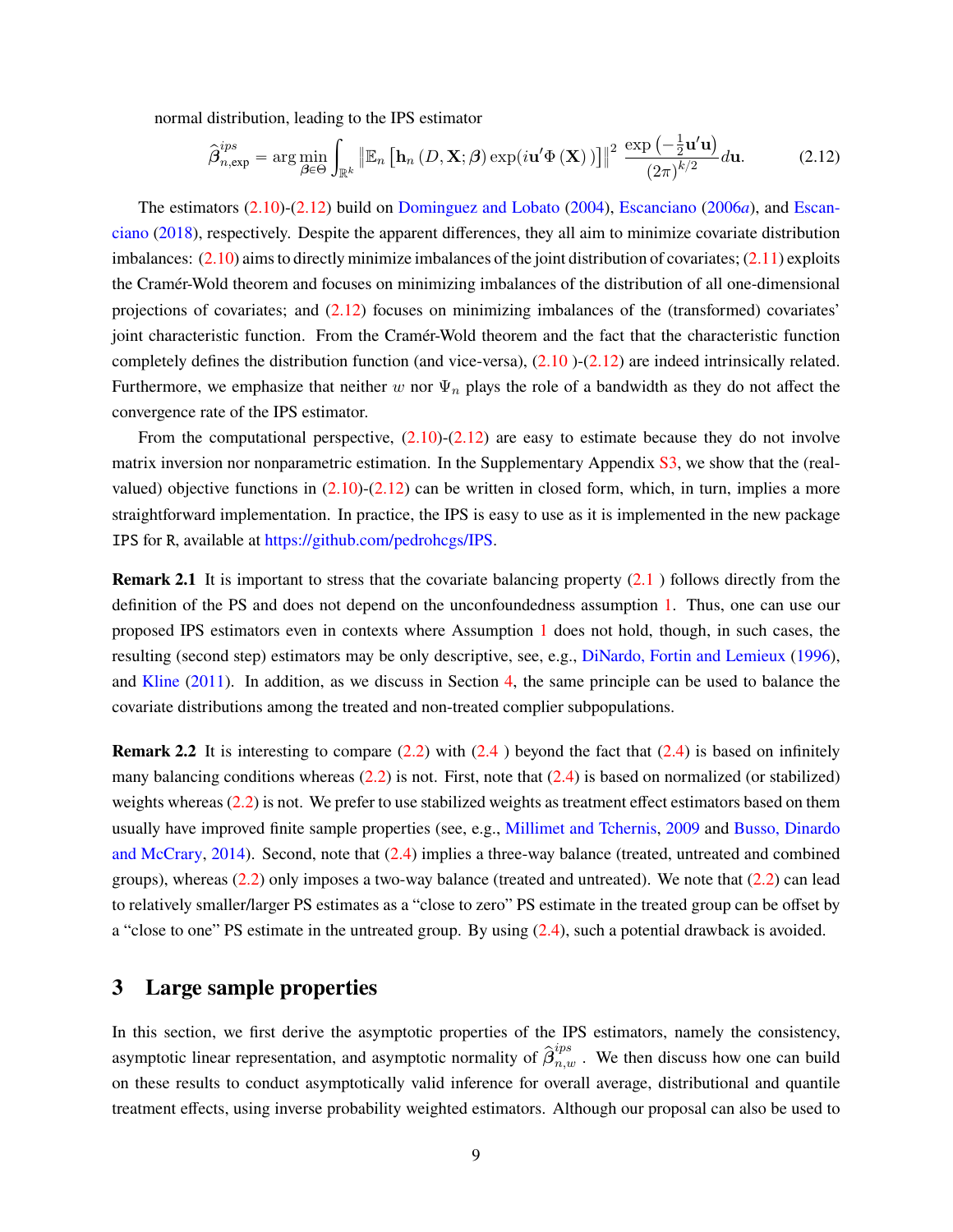estimate other treatment effects of interest such as those discussed in [Firpo and Pinto](#page-32-14) [\(2016\)](#page-32-14), we omit such a discussion for the sake of brevity.

#### **3.1 Asymptotic theory for IPS estimator**

Here we derive the asymptotic properties of the IPS estimator. Let the score of  $\mathbf{H}_{w}(\beta, \mathbf{u})$  be defined Here we derive the asymptotic properties of the IPS estimator. Let the score of  $\mathbf{H}_w(\boldsymbol{\beta}, \mathbf{u})$  be defined<br>as  $\mathbf{H}_w(\boldsymbol{\beta}, \mathbf{u}) = (\mathbf{H}_{1,w}'(\boldsymbol{\beta}, \mathbf{u}), \mathbf{H}_{0,w}'(\boldsymbol{\beta}, \mathbf{u}))'$ , a  $2 \times k$  matrix, where, for  $d \in \{0, 1$  $\mathbb{E} \left[ \hat{\mathbf{h}}_d(D, \mathbf{X}; \boldsymbol{\beta}) w(\mathbf{X}; \mathbf{u}) \right]$ , with  $\mathbf{h}_1$  and  $\mathbf{h}_0$  being the  $1 \times k$  vectors defined as " ȷ

$$
\dot{\mathbf{h}}_{1}(D, \mathbf{X}; \boldsymbol{\beta}) = -\frac{\varpi_{1}^{ps}(D, \mathbf{X}; \boldsymbol{\beta})}{p(\mathbf{X}; \boldsymbol{\beta})} \dot{p}(\mathbf{X}; \boldsymbol{\beta})' + \varpi_{1}^{ps}(D, \mathbf{X}; \boldsymbol{\beta}) \cdot \mathbb{E}\left[\frac{\varpi_{1}^{ps}(D, \mathbf{X}; \boldsymbol{\beta})}{p(\mathbf{X}; \boldsymbol{\beta})} \dot{p}(\mathbf{X}; \boldsymbol{\beta})'\right],
$$
\n
$$
\dot{\mathbf{h}}_{0}(D, \mathbf{X}; \boldsymbol{\beta}) = \frac{\varpi_{0}^{ps}(D, \mathbf{X}; \boldsymbol{\beta})}{1 - p(\mathbf{X}; \boldsymbol{\beta})} \dot{p}(\mathbf{X}; \boldsymbol{\beta})' - \varpi_{0}^{ps}(D, \mathbf{X}; \boldsymbol{\beta}) \cdot \mathbb{E}\left[\frac{\varpi_{0}^{ps}(D, \mathbf{X}; \boldsymbol{\beta})}{1 - p(\mathbf{X}; \boldsymbol{\beta})} \dot{p}(\mathbf{X}; \boldsymbol{\beta})'\right],
$$

and  $\dot{p}(\cdot;\boldsymbol{\beta}) = \partial p(\cdot;\boldsymbol{b}) / \partial \boldsymbol{b}|_{\boldsymbol{b}=\boldsymbol{\beta}}$ , the  $k \times 1$  vector of scores of the PS model  $p(\cdot;\boldsymbol{\beta})$ . We make the following set of assumptions.

<span id="page-9-0"></span>**Assumption 2** (*i*)  $p(\mathbf{x}) = p(\mathbf{x}; \beta_0)$ , where  $\beta_0$  is an interior point of a compact set  $\Theta \subset \mathbb{R}^k$ ; (*ii*) for some  $\delta > 0$ ,  $\delta \leq p(\mathbf{x};\beta) \leq 1 - \delta$  *for all*  $\mathbf{x} \in \mathcal{X}, \beta \in int(\Theta)$ ; *(iii)* with probability one,  $p(\mathbf{X};\beta)$  *is continuous at each*  $\beta \in \Theta$ ; (iv) with probability one,  $p(X;\beta)$  is continuously differentiable in a neighborhood of  $\beta_0$ ,  $\Theta_0 \subset \Theta$ ;  $(v)$  for  $d \in \{0, 1\}$  $\overline{a}$ 

$$
\mathbb{E}\left[\sup_{\boldsymbol{\beta}\in\Theta_{0}}\left\|\left(\frac{\varpi_{d}^{ps}\left(D,\mathbf{X};\boldsymbol{\beta}\right)}{d\cdot p\left(\mathbf{X};\boldsymbol{\beta}\right)+(1-d)\cdot(1-p\left(\mathbf{X};\boldsymbol{\beta}\right)\right)}\right)\cdot\dot{p}\left(\mathbf{X};\boldsymbol{\beta}\right)\right\|<\infty.
$$

<span id="page-9-1"></span>**Assumption 3** *The family of weighting functions and integrating probability measures satisfy one of the following:* !<br>! )

 $(i)$   $\mathcal{W}_{ind}$  $\equiv$  $\mathbf{x} \in \mathcal{X} \mapsto 1$   $\{\mathbf{x} \leqslant \mathbf{u}\} : \mathbf{u} \in [-\infty, \infty]^k$ *,*  $\Psi_n(\mathbf{u}) = F_{n,\mathbf{X}}(\mathbf{u})$ *, and*  $\Psi(\mathbf{u}) = F_\mathbf{X}(\mathbf{u})$ *, where*  $F_{n,X}(\mathbf{u}) \equiv n^{-1} \sum_{i=1}^{n} 1 \{ \mathbf{X}_i \leq \mathbf{u} \},$  and  $F_{\mathbf{X}}(\mathbf{u}) \equiv \mathbb{E} [1 \{ \mathbf{X} \leq \mathbf{u} \}]$ ;

 $p(i)$   $W_{proj} \equiv \{ \mathbf{x} \in \mathcal{X} \mapsto 1 \{ \gamma' \mathbf{x} \leq u \} : (\gamma, u) \in \mathbb{S}_k \times [-\infty, \infty] \}, \Psi_n(\mathbf{u}) = F_{n,\gamma}(u) \times \Upsilon$ , and  $\Psi(\mathbf{u}) =$ (*u*)  $v_{\text{proj}} = \{X \in \mathcal{X} \mapsto 1\}$   $\{Y \in \mathbb{R}^k : ||\gamma|| = 1\}$ ,  $F_{n,\gamma}(u) = n^{-1} \sum_{i=1}^n 1 \{ \gamma' \mathbf{X}_i \leq u \}$ ,  $F_{\gamma}(u) = F_{n,\gamma}(u)$  $\mathbb{E}\left[1 \left\{\gamma' \mathbf{X} \leqslant u\right\}\right]$  and  $\Upsilon$  *is the uniform distribution on*  $\mathbb{S}_k$ ;

 $(iii)$   $W_{exp} \equiv {\mathbf{x} \in \mathcal{X} \mapsto \exp(i\mathbf{u}'\Phi(\mathbf{x})) : \mathbf{u} \in \Pi}$ , and  $\Psi_n(\mathbf{u}) = \Psi(\mathbf{u})$ , where  $\Pi$  *is any compact, convex*  $s$ ubset  $\mathbb{R}^k$  with a non-empty interior, and  $\Psi(\mathbf{u})$  is the CDF of  $k$ -variate standard normal distribution.

Assumption [2](#page-9-0) is standard in the literature, see, e.g., Theorems 2.6 and 3.4 of [Newey and McFadden](#page-33-12) [\(1994\)](#page-33-12), Example 5.40 of [van der Vaart](#page-33-13) [\(1998\)](#page-33-13), and [Graham et al.](#page-32-2) [\(2012\)](#page-32-2). Assumption  $2(i)$  $2(i)$  states that the true PS is known up to finite dimensional parameters  $\beta_0$ , that is, we are in a parametric setup. Assumption  $2(ii)$  $2(ii)$  imposes that the parametric PS is bounded from above and from below. This assumption can be relaxed by assuming that  $(D/p\left( X;\beta\right) ,\left( 1-D\right) /\left( 1-p\left( X;\beta\right) \right) )^{\prime}\leqslant$  b $\left( X\right)$  such that  $\mathbb{E}\left[ \left\Vert \mathbf{b}\left( X\right) \right\Vert ^{2}\right] <\infty$ . Assumptions  $2(iii)-(iv)$  $2(iii)-(iv)$  impose additional smoothness conditions on the PS, whereas Assumption  $2(v)$ (together with Assumption [3\)](#page-9-1) implies that, in a small neighborhood of  $\beta_0$  and for all  $u \in \Pi$ , the score  $\mathbf{H}_{w}(\boldsymbol{\beta}, \mathbf{u})$  is uniformly bounded by an integrable function.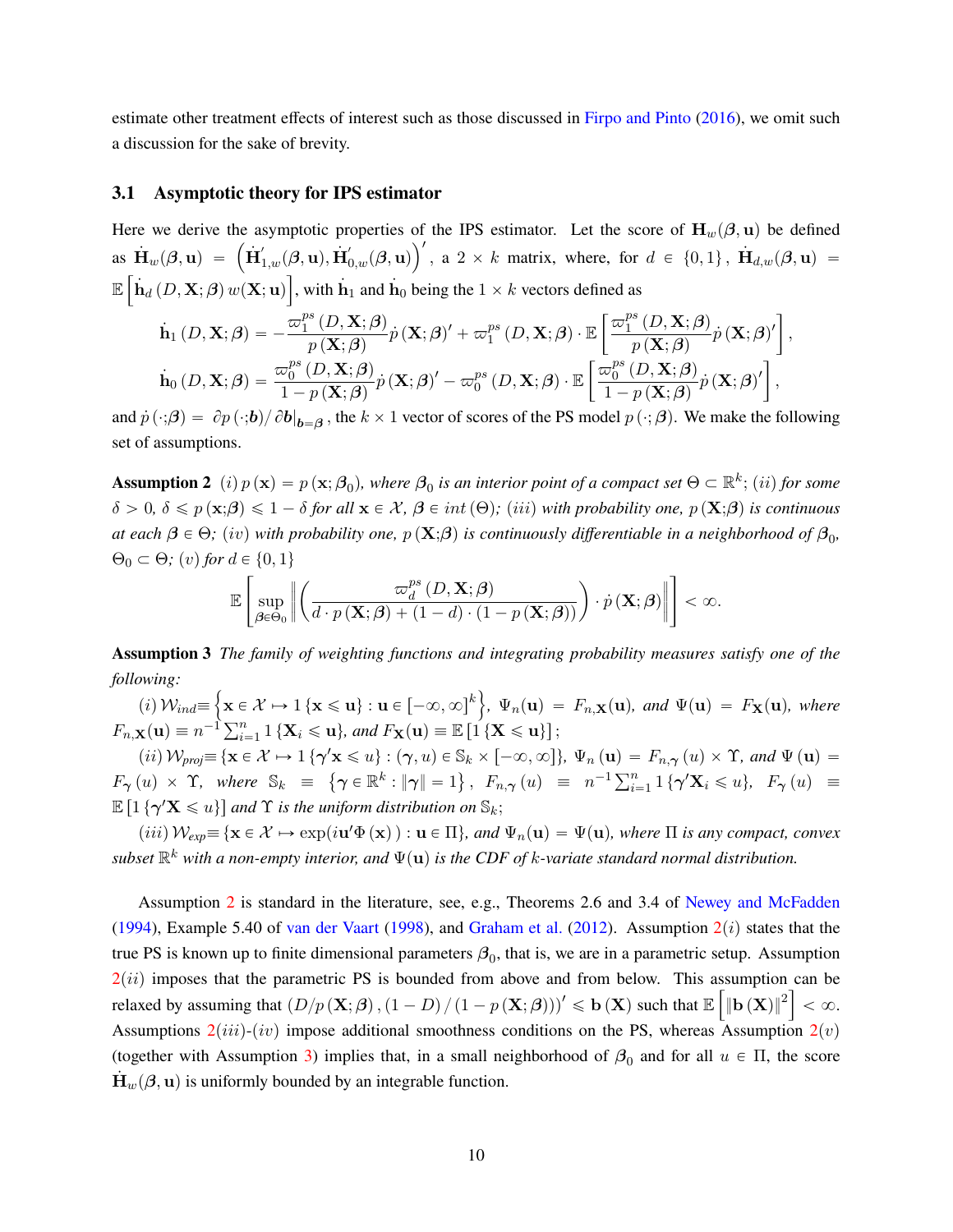Assumption [3](#page-9-1) restricts our attention to the IPS estimators  $(2.10)-(2.12)$  $(2.10)-(2.12)$  $(2.10)-(2.12)$ . As mentioned before, we focus on such estimators because of their computational simplicity and transparency. Nonetheless, other types of IPS estimators can also be formed, provided that the weighting function w and integrating measure  $\Psi_n$ satisfy some high-level regularity conditions.

The next theorem characterizes the asymptotic properties of the IPS estimators  $\hat{\beta}^{ips}_{n,w}$ . Define the  $k \times k$ (real-valued) matrix  $\langle c \rangle$ 

$$
C_{w,\Psi} = \int_{\Pi} \left( \dot{\mathbf{H}}_w(\boldsymbol{\beta}_0, \mathbf{u})^c \dot{\mathbf{H}}_w(\boldsymbol{\beta}_0, \mathbf{u}) + \dot{\mathbf{H}}_w(\boldsymbol{\beta}_0, \mathbf{u})' \left( \dot{\mathbf{H}}_w(\boldsymbol{\beta}_0, \mathbf{u})' \right)^c \right) \Psi(d\mathbf{u}),
$$

and the  $k \times 1$  (real-valued) vector

$$
l_{w,\Psi}(D,\mathbf{X};\boldsymbol{\beta}_0)=-C_{w,\Psi}^{-1}\cdot\int_{\Pi}\left(\dot{\mathbf{H}}_w(\boldsymbol{\beta}_0,\mathbf{u})^c\ w(\mathbf{X};\mathbf{u})+\dot{\mathbf{H}}_w(\boldsymbol{\beta}_0,\mathbf{u})'w(\mathbf{X};\mathbf{u})^c\right)\Psi(d\mathbf{u})\cdot\mathbf{h}(D,\mathbf{X};\boldsymbol{\beta}_0).
$$

<span id="page-10-0"></span>**Theorem 3.1** *Under Assumptions*  $2 - 3$  $2 - 3$ *, as*  $n \rightarrow \infty$ *,* 

$$
\widehat{\pmb{\beta}}_{n,w}^{ips}-\pmb{\beta}_0=o_p\left(1\right).
$$

*Furthermore, provided that the matrix*  $C_{w,\Psi}$  *is positive definite,* 

<span id="page-10-1"></span>
$$
\sqrt{n}\left(\widehat{\boldsymbol{\beta}}_{n,w}^{ips} - \boldsymbol{\beta}_0\right) = \frac{1}{\sqrt{n}} \sum_{i=1}^n l_{w,\Psi}\left(D_i, \mathbf{X}_i; \boldsymbol{\beta}_0\right) + o_p\left(1\right),\tag{3.1}
$$

*and*

$$
\sqrt{n}\left(\widehat{\boldsymbol{\beta}}_{n,w}^{ips}-\boldsymbol{\beta}_0\right)\overset{d}{\to} N\left(0,\Omega_{w,\Psi}^{ips}\right),
$$

where  $\Omega_{w,\Psi}^{ips}\equiv\mathbb{E}$ "  $l_{w,\Psi}\left(D,\mathbf{X};\boldsymbol{\beta}_{0}\right)l_{w,\Psi}\left(D,\mathbf{X};\boldsymbol{\beta}_{0}\right)' \big]$ .

From Theorem [3.1,](#page-10-0) we conclude that the proposed IPS estimator is consistent, admits an asymptotic linear representation with influence function  $l_{w,\Psi}(D,\mathbf{X};\boldsymbol{\beta}_0)$ , and converges to a normal distribution. The asymptotic linear representation [\(3.1\)](#page-10-1) plays a major role in establishing the asymptotic properties of causal parameters such as average, distributional, and quantile treatment effects; see Section [3.2.](#page-10-2)

**Remark [3.1](#page-10-0)** Although the results in Theorem 3.1 focus on the case where the propensity score is correctly specified, it is not difficult to show that the IPS estimators are still consistent when the model is locally misspecified, i.e., when  $\mathbb{E} [\mathbf{h}(D, \mathbf{X}; \beta_0) | \mathbf{X}] = n^{-1/2} \cdot \mathbf{s}(X)$  a.s., for some integrable function  $\mathbf{s}(X)$ . In this case,  $\sqrt{n} \left( \widehat{\beta}_{n,w}^{ips} - \beta_0 \right)$  would still be asymptotically normal, with a mean given by  $\overline{a}$ 

$$
-C_{w,\Psi}^{-1}\cdot\int_{\Pi}\left(\dot{\mathbf{H}}_w(\boldsymbol{\beta}_0,\mathbf{u})^c\,\mathbf{S}_w\left(\mathbf{u}\right)+\dot{\mathbf{H}}_w^{'}(\boldsymbol{\beta}_0,\mathbf{u})\left(\mathbf{S}_w\left(\mathbf{u}\right)'\right)^c\right)\Psi(d\mathbf{u}),
$$

where  $\mathbf{S}_w(\mathbf{u}) = \mathbb{E} [\mathbf{s} (\mathbf{X}) w(\mathbf{X}; \mathbf{u})]$ , and variance given by  $\Omega_{w,y}^{ips}$  $_{w,\Psi}^{ups}$ ; see, e.g., Remark 1 in [Escanciano](#page-32-5) [\(2006](#page-32-5)*a*), and Propositions 3 and 4 in [Dominguez and Lobato](#page-32-17) [\(2015\)](#page-32-17). Based on these results, one can compute the local bias of IPW estimators for different causal parameters. We omit such derivations for the sake of brevity.

#### <span id="page-10-2"></span>**3.2 Estimating treatment effects under unconfoundedness**

In this section, we illustrate how one can estimate and make asymptotically valid inference about average, distributional, and quantile treatment effects under the unconfoundedness assumption [1](#page-4-0) using IPW estimators based on the IPS estimator  $\hat{\beta}^{ips}_{n,w}$ .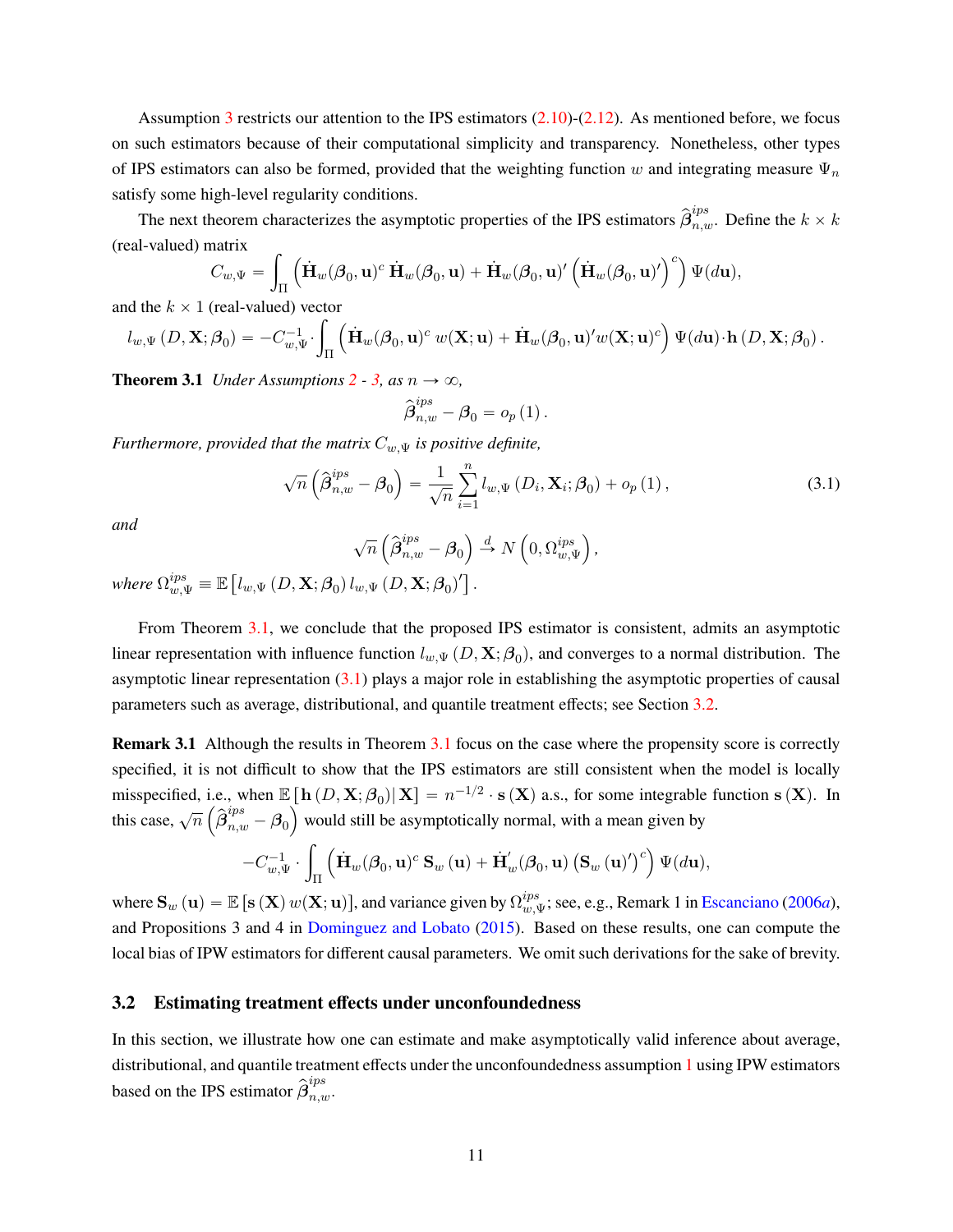Based on the discussion in Section 2.1, the IPW estimators for ATE, DTE and QTE are respectively:  
\n
$$
\widehat{ATE}_n^{ips} = \mathbb{E}_n \left[ \left( \varpi_{n,1}^{ps} \left( D, \mathbf{X}; \widehat{\beta}_{n,w}^{ips} \right) - \varpi_{n,0}^{ps} \left( D, \mathbf{X}; \widehat{\beta}_{n,w}^{ips} \right) \right) Y \right],
$$
\n(3.2)

$$
\widehat{DTE}_n^{ips}(y) = \mathbb{E}_n\left[\left(\varpi_{n,1}^{ps}\left(D,\mathbf{X};\widehat{\boldsymbol{\beta}}_{n,w}^{ips}\right) - \varpi_{n,0}^{ps}\left(D,\mathbf{X};\widehat{\boldsymbol{\beta}}_{n,w}^{ips}\right)\right)1\left\{Y \leqslant y\right\}\right],\tag{3.3}
$$

$$
\widehat{QTE}_n^{ips}(\tau) = \hat{q}_{n,Y(1)}^{ips}(\tau) - \hat{q}_{n,Y(0)}^{ips}(\tau), \qquad (3.4)
$$

where, for  $d \in \{0, 1\}$ ,

<span id="page-11-1"></span><span id="page-11-0"></span>
$$
\widehat{q}^{ips}_{n,Y(d)} = \arg\min_{q\in\mathbb{R}} \mathbb{E}_n\left[\varpi^{ps}_{n,d}\left(D,\mathbf{X};\widehat{\boldsymbol{\beta}}^{ips}_{n,w}\right)\cdot\rho_{\tau}\left(Y-q\right)\right],
$$

with  $\rho_{\tau}(a) = a \cdot (\tau - 1 \{a \le 0\})$  the check function as in [Koenker and Bassett](#page-32-19) [\(1978\)](#page-32-19), and the weights  $\omega_n^{ps}$  $n,1$ and  $\varpi_n^{ps}$  $_{n,0}^{ps}$  are as in [\(2.8\)](#page-7-5) and [\(2.9\)](#page-7-6).

To derive the asymptotic properties of  $(3.2)-(3.4)$  $(3.2)-(3.4)$  $(3.2)-(3.4)$ , we need to make an additional assumption about the underlying distributions of the potential outcomes  $Y(1)$  and  $Y(0)$ . " ı

<span id="page-11-2"></span>Assumption 4 For 
$$
d \in \{0, 1\}
$$
, (i)  $\mathbb{E}\left[Y(d)^2\right] < M$  for some  $0 < M < \infty$ , (ii)  

$$
\mathbb{E}\left[\sup_{\beta \in \Theta_0} \left\| \frac{\varpi_d^{ps}(D, \mathbf{X}; \beta) \left(Y(d) - \mathbb{E}[Y(d)]\right)}{d \cdot p(\mathbf{X}; \beta) + (1 - d)(1 - p(\mathbf{X}; \beta))} \cdot \dot{p}(\mathbf{X}; \beta) \right\| \right] < \infty,
$$

and (iii) for some  $\varepsilon > 0$ ,  $0 < a_1 < a_2 < 1$ ,  $F_{Y(d)}$  is continuously differentiable on  $q_{Y(d)}(a_1) - \varepsilon, q_{Y(d)}(a_2) + \varepsilon \right].$ 

Assumption  $4(i)$  $4(i)$  requires potential outcomes to be square-integrable, whereas Assumption  $4(ii)$  is a mild regularity condition which guarantees that, in a small neighborhood of  $\beta_0$ , the score of the IPW estimator for the ATE is bounded by an integrable function. Assumption  $4(iii)$  $4(iii)$  requires potential outcomes to be continuously distributed and only plays a role in the analysis of quantile treatment effects. In principle, Assumption  $4(iii)$  $4(iii)$  can be relaxed at the cost of using more complex arguments, see [Chernozhukov, Fernández-](#page-31-11)[Val, Melly and Wüthrich](#page-31-11) [\(2019\)](#page-31-11) for details.

Before stating the results as a theorem, let us define some important quantities. Let

$$
\psi_{w,\Psi}^{ate}(Y,D,\mathbf{X}) = g^{ate}(Y,D,\mathbf{X}) - l_{w,\Psi}(D,\mathbf{X};\boldsymbol{\beta}_0)' \cdot \mathbf{G}_{\boldsymbol{\beta}}^{ate},\tag{3.5}
$$

$$
\psi_{w,\Psi}^{dte}(Y,D,\mathbf{X};y) = g^{dte}(Y,D,\mathbf{X};y) - l_{w,\Psi}(D,\mathbf{X};\boldsymbol{\beta}_0)' \cdot \mathbf{G}_{\boldsymbol{\beta}}^{dte}(y), \qquad (3.6)
$$

$$
\psi_{w,\Psi}^{ate}(Y,D,\mathbf{X};\tau) = -\left(g^{qte}(Y,D,\mathbf{X};\tau) - l_{w,\Psi}(D,\mathbf{X};\beta_0)'\cdot\mathbf{G}^{qte}_{\beta}(\tau)\right)
$$
(3.7)

,

where, for  $j \in \{ate, dte, qte\}$ ,  $g^j$   $(Y, D, \mathbf{X}) = g_1^j$  $\frac{j}{1}\left(Y,D,\mathbf{X}\right)-g_{0}^{j}$  $\frac{1}{0}$   $(Y,D,\mathbf{X}),$  with

$$
g_d^{ate}(Y, D, \mathbf{X}) = \varpi_d^{ps}(D, \mathbf{X}; \beta_0) \cdot (Y - \mathbb{E}[Y(d)]),
$$
  
\n
$$
g_d^{det}(Y, D, \mathbf{X}; y) = \varpi_d^{ps}(D, \mathbf{X}; \beta_0) \cdot (1 \{Y \leq y\} - F_{Y(d)}(y)),
$$
  
\n
$$
g_d^{qte}(Y, D, \mathbf{X}; \tau) = \frac{\varpi_d^{ps}(D, \mathbf{X}; \beta_0) \cdot (1 \{Y \leq q_{Y(d)}(\tau)\} - \tau)}{f_{Y(d)}(q_{Y(d)}(\tau))},
$$

and

$$
\mathbf{G}_{\beta}^{ate} = \mathbb{E}\left[\left(\frac{g_{1}^{ate}\left(Y,D,\mathbf{X}\right)}{p\left(\mathbf{X};\beta_{0}\right)} + \frac{g_{0}^{ate}\left(Y,D,\mathbf{X}\right)}{1-p\left(\mathbf{X};\beta_{0}\right)}\right) \cdot \dot{p}\left(\mathbf{X};\beta_{0}\right)\right],
$$

$$
\mathbf{G}_{\beta}^{dte}\left(y\right) = \mathbb{E}\left[\left(\frac{g_{1}^{dte}\left(Y,D,\mathbf{X};y\right)}{p\left(\mathbf{X};\beta_{0}\right)} + \frac{g_{0}^{dte}\left(Y,D,\mathbf{X};y\right)}{1-p\left(\mathbf{X};\beta_{0}\right)}\right) \cdot \dot{p}\left(\mathbf{X};\beta_{0}\right)\right]
$$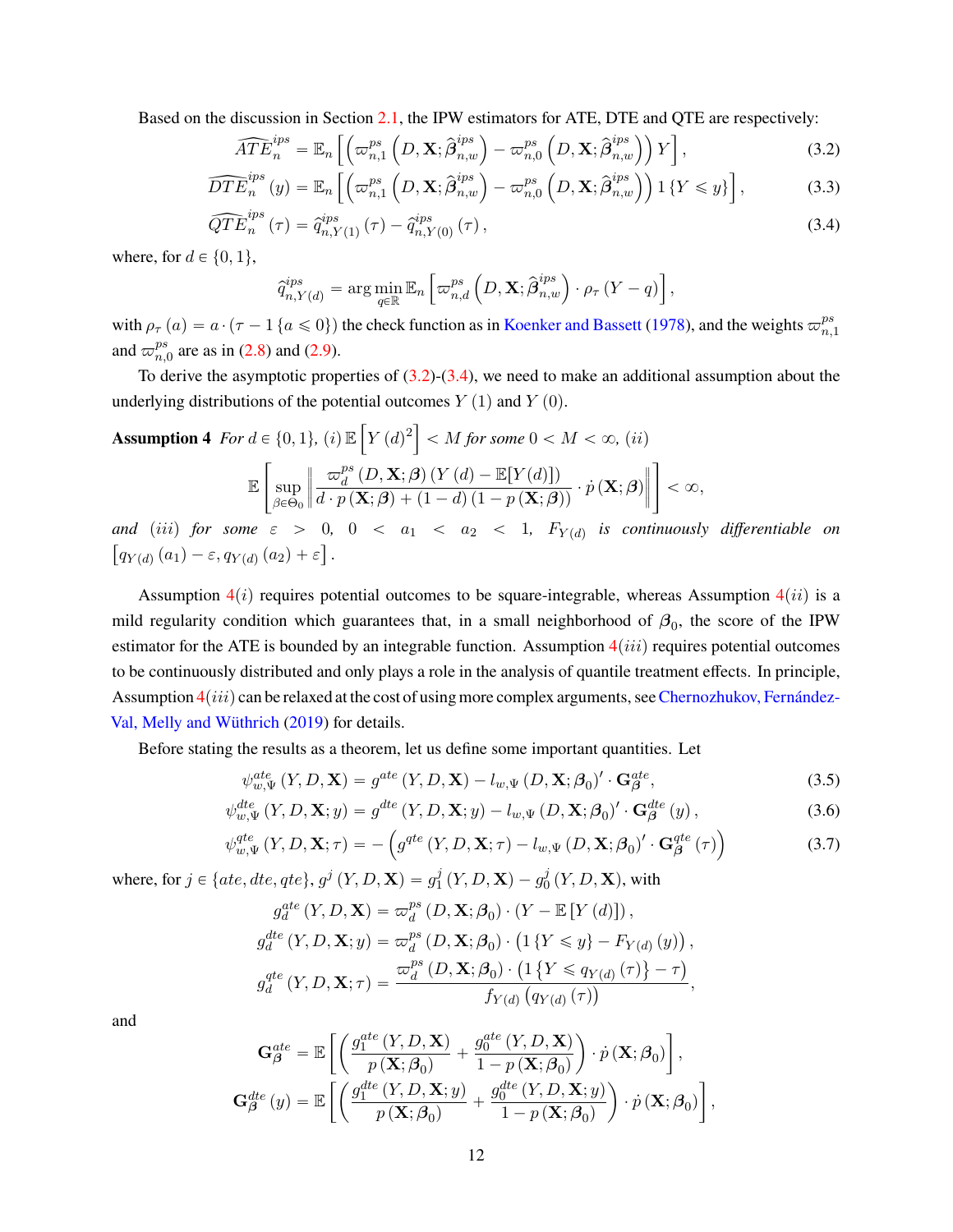$$
\mathbf{G}_{\beta}^{qte}\left(\tau\right)=\mathbb{E}\left[\left(\frac{g_{1}^{qte}\left(Y,D,\mathbf{X};\tau\right)}{p\left(\mathbf{X};\beta_{0}\right)}+\frac{g_{0}^{qte}\left(Y,D,\mathbf{X};\tau\right)}{1-p\left(\mathbf{X};\beta_{0}\right)}\right)\cdot\dot{p}\left(\mathbf{X};\beta_{0}\right)\right].
$$

The functions  $g^{ate}$ ,  $g^{dte}$  and  $g^{qte}$  would be the influence functions of the ATE, DTE and QTE estimators, respectively, if the PS parameters  $\beta_0$  were known. With some abuse of notation, denote  $\Omega_{w,\Psi}^{ate} = \mathbb{E}$ "  $\psi_{w,\Psi}^{ate}\left( Y,D,\mathbf{X}\right) ^{2}$  $\frac{e}{1}$ ,  $\Omega_{w,\Psi,y}^{dte} = \mathbb{E}$  $\frac{21}{1}$  $\psi_{w,\Psi}^{dte}\left(Y,D,\mathbf{X};y\right)^2$  $\mathbf{r}$ , and  $\Omega_{w,\Psi,\tau}^{qte} = \mathbb{E}$  $\frac{15}{15}$  $\psi_m^{qte}$  $\delta_{w,\Psi}^{qte}\left(Y,D,\mathbf{X};\tau\right)^2$  $\frac{1}{2}$ .

<span id="page-12-1"></span>**Theorem 3.2** *Under Assumptions*  $1 - 4$  $1 - 4$ , *for each*  $y \in \mathbb{R}$ ,  $\tau \in [\varepsilon, 1 - \varepsilon]$ , we have that, as  $n \to \infty$ ,<br> $\sqrt{n} \left( \widehat{ATE}_n^{ips} - ATE \right) \stackrel{d}{\to} N\left(0, \Omega_{w,\Psi}^{ate}\right)$ ,

$$
\sqrt{n} \left( \widehat{ATE}_n^{ips} - ATE \right) \stackrel{d}{\rightarrow} N \left( 0, \Omega_{w,\Psi}^{ate} \right),
$$
  

$$
\sqrt{n} \left( \widehat{DTE}_n^{ips} - DTE \right) (y) \stackrel{d}{\rightarrow} N \left( 0, \Omega_{w,\Psi,y}^{dte} \right),
$$
  

$$
\sqrt{n} \left( \widehat{QTE}_n^{ips} - QTE \right) (\tau) \stackrel{d}{\rightarrow} N \left( 0, \Omega_{w,\Psi,\tau}^{qte} \right).
$$

Theorem [3.2](#page-12-1) indicates that one can use our proposed IPS estimator to estimate a variety of causal parameters that are able to highlight treatment effect heterogeneity<sup>[2](#page-0-0)</sup>. Furthermore, Theorem [3.2](#page-12-1) also suggests that to conduct asymptotically valid inference for these causal parameters, one simply needs to estimate the asymptotic variance  $\Omega_{w,\Psi}^{ate}$ ,  $\Omega_{w,\Psi,y}^{dte}$ , and  $\Omega_{w,\Psi,\tau}^{qte}$ . Under additional smoothness conditions (for instance, the PS being twice continuously differentiable with bounded second derivatives), one can show that their sample analogues are consistent using standard arguments. We omit the details for the sake of brevity.

**Remark 3.2** In Supplementary Appendix [S8,](#page-0-0) we show that results analogous to Theorem [3.2](#page-12-1) also hold for the average, distributional and quantile treatment effect on the treated. These treatment effects parameters can have higher policy relevancy in setups where the policy intervention is directed at individuals with certain characteristics, e.g., when a clinical treatment is directed to units with a specific symptoms; see e.g., [Heckman, Ichimura and Todd](#page-32-20) [\(1997\)](#page-32-20).

## <span id="page-12-0"></span>**4 The IPS when treatment is endogenous**

In many important applications, the assumption that treatment adoption is exogenous may be too restrictive. For instance, when individuals do not comply with their treatment assignment, or more generally when they sort into treatment based on expected gains, Assumption [1](#page-4-0) is likely to be violated. [Imbens and Angrist](#page-32-21) [\(1994\)](#page-32-21) and [Angrist, Imbens and Rubin](#page-31-12) [\(1996\)](#page-31-12) point out that when this is the case and a binary instrument (Z) for the selection into treatment is available, one can only nonparametrically identify treatment effect measures for the subpopulation of compliers, that is, individuals who comply with their actual assignment of treatment, and would have complied with the alternative assignment. As shown by [Abadie](#page-31-3) [\(2003\)](#page-31-3), [Frölich](#page-32-22) [\(2007\)](#page-32-22), and [Frölich and Melly](#page-32-9) [\(2013\)](#page-32-9), the instrument propensity score  $q(\mathbf{X}) \equiv \mathbb{P}(Z = 1|X)$  plays a prominent role in this local treatment effect (LTE) setup. In this section, we show that one can use the IPS approach

<sup>2</sup> Although the results stated in Theorem [3.2](#page-12-1) for distribution and quantile treatment effects are pointwise, in Appendix [S6](#page-26-0) we prove their uniform counterparts using empirical process techniques. We omit the details in the main text only to avoid additional cumbersome notation. We refer interested readers to the proof of Theorem [3.2](#page-12-1) in Appendix [S6](#page-26-0) for additional details.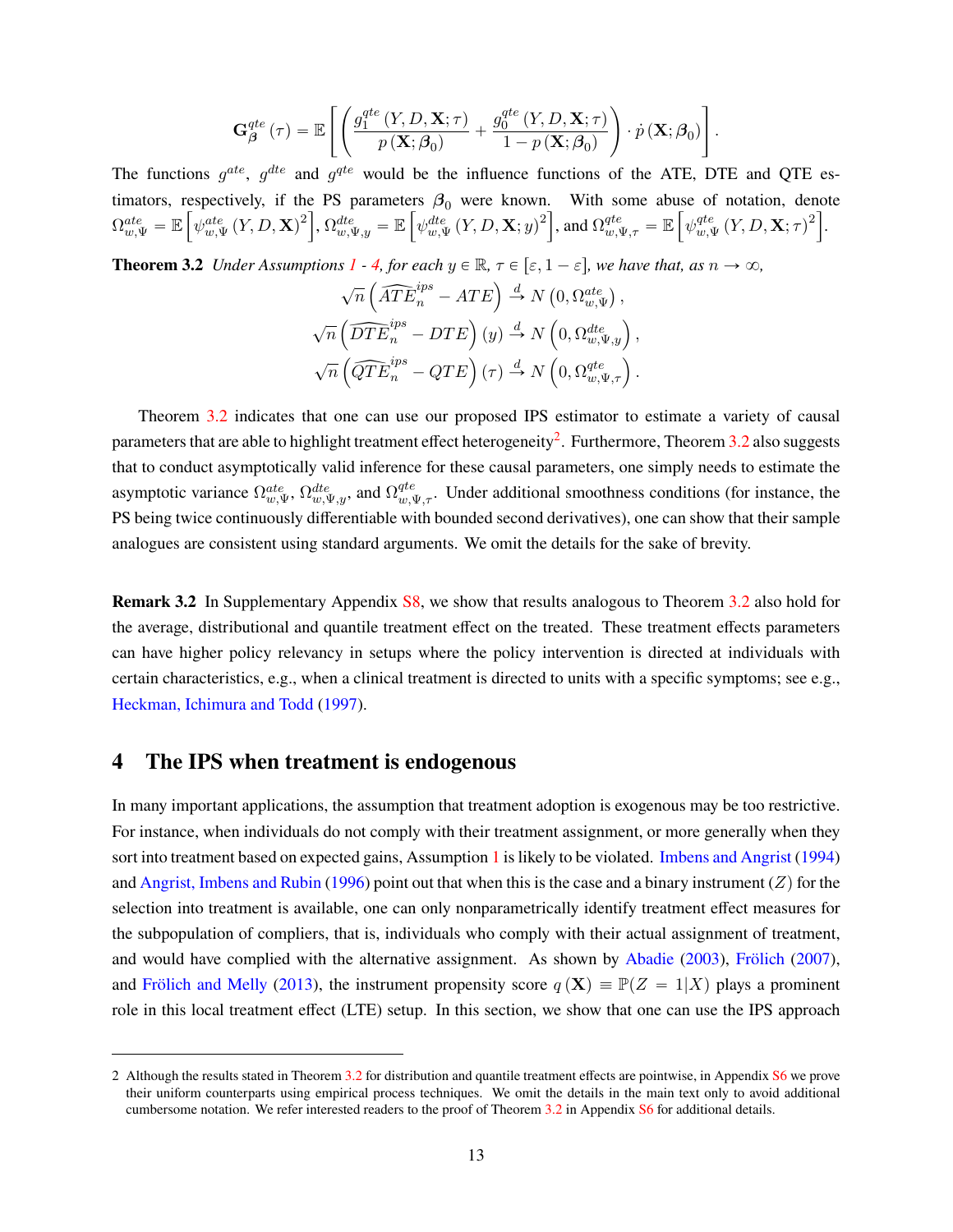to estimate the instrument propensity score  $q(X)$ , by maximizing covariate distribution balancing among different instrument-by-treatment subgroups.

Before providing the details about how we apply the IPS approach to estimate  $q(\mathbf{X})$  under the LTE setup, we introduce a brief description of the LTE setup. Let  $Z$  be a binary instrumental variable  $Z$  for the treatment assignment. Denote  $D(0)$  and  $D(1)$  the value that D would have taken if Z is equal to zero or one, respectively. The realized treatment is  $D = ZD(1) + (1 - Z)D(0)$ . Thus, the observed sample in the one, respectively. The realized treatment is  $D = ZD(1) + (1 - Z)D(0)$ . Thus, the ob<br>LTE setup consists of independent and identically distributed copies  $\left\{ (Y_i, D_i, Z_i, \mathbf{X}_i) \right\}$  $\frac{1}{2}$  $i = 1$ . To identify the average, distributional and quantile treatment effects for the compliers, we follow  $\overrightarrow{\text{Abadic}}$  [\(2003\)](#page-31-3) and make the following assumption.

<span id="page-13-0"></span>**Assumption 5** *(i)*  $(Y(0), Y(1), D(0), D(1)) \perp Z|\mathbf{X}$ ; *(ii) for some*  $\varepsilon > 0$ ,  $\varepsilon \leq q(\mathbf{X}) \leq 1 - \varepsilon$  a.s. and  $\mathbb{P}(D(1) = 1|\mathbf{X}) > \mathbb{P}(D(0) = 1|\mathbf{X})$  a.s.; and (iii)  $\mathbb{P}(D(1) \geq D(0)|\mathbf{X}) = 1$  a.s..

Assumption  $5(i)$  $5(i)$  imposes that, once we condition on **X**, Z is "as good as randomly assigned". Assumption  $5(ii)$  $5(ii)$  imposes a common support condition, and guarantees that, conditional on  $X, Z$  is a relevant instrument for D. Finally, Assumption  $5(iii)$  $5(iii)$  is a monotonicity condition that rules out the existence of defiers.

From [Abadie](#page-31-3) [\(2003\)](#page-31-3) and [Frölich and Melly](#page-32-9) [\(2013\)](#page-32-9), we have that under Assumption [5,](#page-13-0) the average, distributional and quantile treatment effects for compliers are nonparametrically identified, i.e., ı

$$
LATE \equiv \mathbb{E}\left[Y\left(1\right) - Y\left(0\right)|\mathcal{C}\right] = \mathbb{E}\left[\varpi_1^{lte}\left(D, Z, \mathbf{X}; q\right) \cdot Y\right] - \mathbb{E}\left[\varpi_0^{lte}\left(D, Z, \mathbf{X}; q\right) \cdot Y\right],
$$
  
\n
$$
LDTE\left(y\right) \equiv \mathbb{P}\left(Y\left(1\right) \leq y|\mathcal{C}\right) - \mathbb{P}\left(Y\left(0\right) \leq y|\mathcal{C}\right) = F_{\varpi_1^{lte} \cdot Y}\left(y\right) - F_{\varpi_0^{lte} \cdot Y}\left(y\right),
$$
  
\n
$$
LQTE\left(\tau\right) \equiv q_{Y(1)|\mathcal{C}}\left(\tau\right) - q_{Y(0)|\mathcal{C}}\left(\tau\right) = F_{\varpi_1^{lte} \cdot Y}^{-1}\left(\tau\right) - F_{\varpi_0^{lte} \cdot Y}^{-1}\left(\tau\right),
$$

where C denotes the complier subpopulation, and, for  $d \in \{0, 1\}$ ,

$$
\varpi_d^{lte}(D, Z, \mathbf{X}; q) = \frac{1\{D = d\}}{\kappa_d(q)} \left(\frac{Z}{q(\mathbf{X})} - \frac{(1 - Z)}{1 - q(\mathbf{X})}\right),\tag{4.1}
$$

<span id="page-13-1"></span>
$$
F_{\varpi_d^{lte} \cdot Y}(y) = \mathbb{E}\left[\varpi_d^{lte}\left(D, Z, \mathbf{X}; q\right) \cdot 1\left\{Y \leqslant y\right\}\right],\tag{4.2}
$$

and

<span id="page-13-2"></span>
$$
\kappa_d(q) \equiv \mathbb{E}\left[\frac{1\left\{D=d\right\}Z}{q\left(\mathbf{X}\right)} - \frac{1\left\{D=d\right\}\left(1-Z\right)}{1-q\left(\mathbf{X}\right)}\right],
$$

and  $F^{-1}_{\text{alt}}$  $\int_{\varpi_d^{det}(Y)}^{1-1} f(x) \, dx = \inf \left\{ y : F_{\varpi_d^{det}(Y)}(y) \geq \tau \right\}.$  From the above results, it is clear that the instrument PS plays a prominent role in the LTE setup, and that once we have an estimator for  $q$  available, it is relatively straightforward to construct estimators for the LATE, LDTE, and LQTE.

To estimate the instrument PS  $q(\cdot)$ , we adopt a parametric approach, i.e., we assume that  $q(\mathbf{X}) =$ q  $\mathbf{X}; \beta_0^{lte})$ , where q is known up to the finite-dimensional parameters  $\beta_0^{lte}$ . Here, as we are interested in treatment effects for the (latent) subpopulation of compliers, we will attempt to estimate  $\beta_0^{lte}$  by maximizing the covariate distribution balance among compliers. To do so, we build on Theorem 3.1 of [Abadie](#page-31-3) [\(2003\)](#page-31-3),

which establishes that, for every measurable and integrable function 
$$
f(\mathbf{X})
$$
 of the covariates  $\mathbf{X}$ ,  
\n
$$
\mathbb{E}\left[\varpi_1^{lte}\left(D,Z,\mathbf{X};\beta_0^{lte}\right)\cdot f(\mathbf{X})\right] = \mathbb{E}\left[\varpi^{lte}\left(D,Z,\mathbf{X};\beta_0^{lte}\right)\cdot f(\mathbf{X})\right],
$$
\n
$$
\mathbb{E}\left[\varpi_0^{lte}\left(D,Z,\mathbf{X};\beta_0^{lte}\right)\cdot f(\mathbf{X})\right] = \mathbb{E}\left[\varpi^{lte}\left(D,Z,\mathbf{X};\beta_0^{lte}\right)\cdot f(\mathbf{X})\right],
$$
\n(4.3)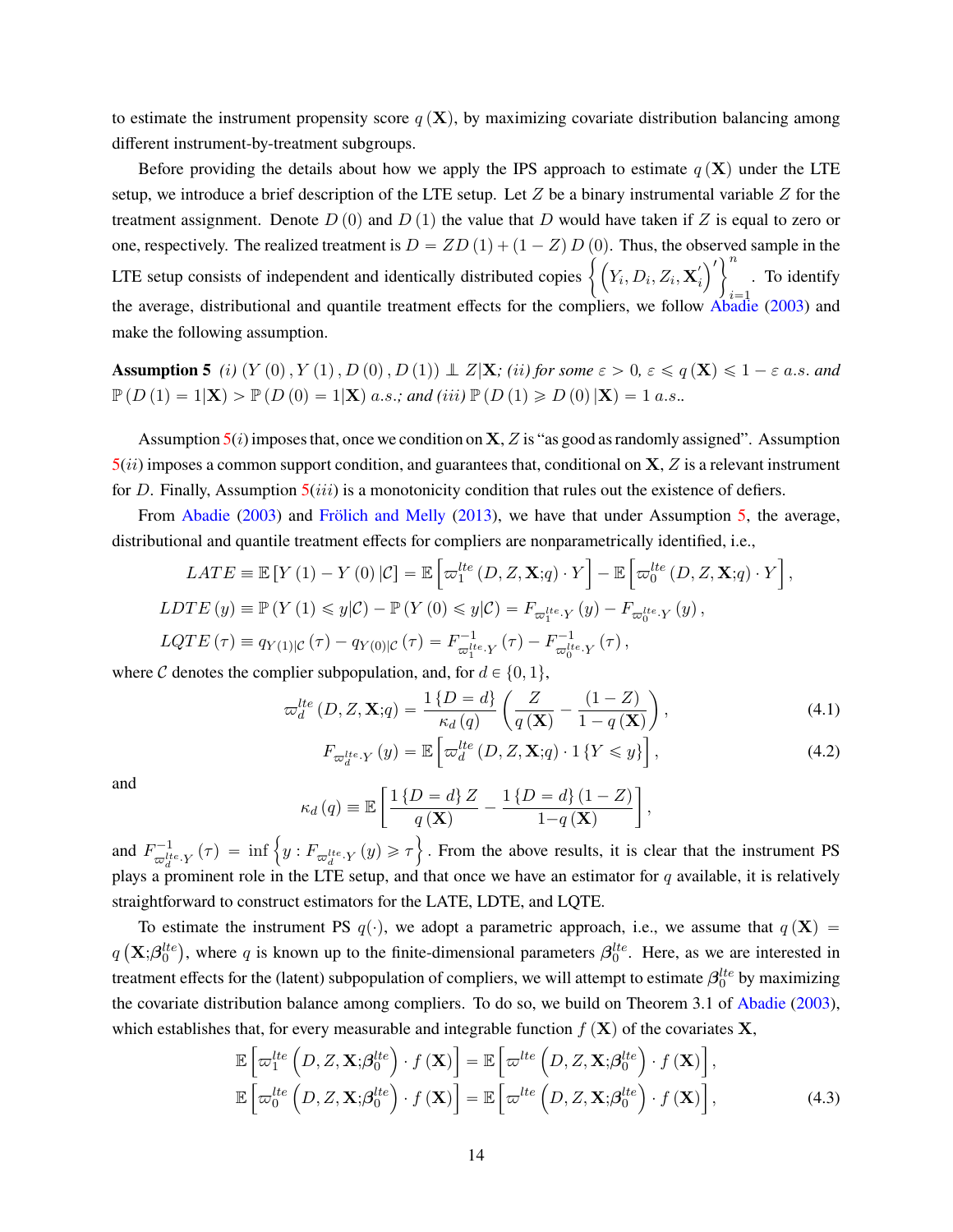where  $\varpi_d^{lte}$  $D, Z, \mathbf{X}; \! \boldsymbol{\beta}_0^{lte}$ is defined as in [\(4.1\)](#page-13-1) but with  $\beta_0^{lte}$  playing the role of q, as we assume that q is a parametric model, and

$$
\varpi^{lte}\left(D,Z,\mathbf{X};\!\boldsymbol{\beta}\right)=\frac{1}{\kappa\left(\boldsymbol{\beta}\right)}\left(1-\frac{\left(1-D\right)Z}{q\left(\mathbf{X};\!\boldsymbol{\beta}\right)}-\frac{D\left(1-Z\right)}{1-q\left(\mathbf{X};\!\boldsymbol{\beta}\right)}\right),
$$

with

$$
\kappa(\boldsymbol{\beta}) \equiv \mathbb{E}\left[1 - \frac{(1-D)Z}{q\left(\mathbf{X};\boldsymbol{\beta}\right)} - \frac{D(1-Z)}{1-q\left(\mathbf{X};\boldsymbol{\beta}\right)}\right].
$$

As noted in Theorem 3.1 of [Abadie](#page-31-3) [\(2003\)](#page-31-3), under Assumption [5,](#page-13-0) E  $\int_{0}^{\infty} \! w^{lte} \left( D, Z, \mathbf{X}; \!\boldsymbol{\beta}^{lte}_{0} \right)$  $\cdot f(\mathbf{X})$ ‰  $=$  $\mathbb{E}[f(\mathbf{X}) | \mathcal{C}]$ , implying that [\(4.3\)](#page-13-2) are indeed balancing conditions for the complier subpopulation.

Next and analogously to the discussion in Section [2.2,](#page-6-2) we rewrite [\(4.3\)](#page-13-2) as

<span id="page-14-0"></span>
$$
\mathbf{H}_{w}^{lte}(\beta_0^{lte}, \mathbf{u}) = \mathbf{0} \ a.e \ in \ \mathbf{u} \in \Pi,
$$
\n(4.4)

where  $\mathbf{H}_{w}^{lte}(\boldsymbol{\beta}, \mathbf{u}) = \mathbb{E}$ "  $\mathbf{h}^{lte}\left(D,Z,\mathbf{X};\boldsymbol{\beta}\right)w(\mathbf{X};\mathbf{u})$ , with  $\mathbf{h}^{lte}\left(D, Z, \mathbf{X}; \boldsymbol{\beta}\right) = (h_1^{lte}\left(D, Z, \mathbf{X}; \boldsymbol{\beta}\right),$  $h_0^{lte}\left(D,Z,\mathbf{X};\boldsymbol{\beta}\right))'$ , and, for  $d \in \{0,1\}$ ,  $h_d^{lte}\left(D,Z,\mathbf{X};\boldsymbol{\beta}\right) = \varpi_d^{lte}\left(D,Z,\mathbf{X};\boldsymbol{\beta}\right) - \varpi^{lte}\left(D,Z,\mathbf{X};\boldsymbol{\beta}\right)$ .

Based on [\(4.4\)](#page-14-0), we then show in Lemma [S7.1](#page-0-0) in the Supplementary Appendix that  $\beta_0^{lte}$  is globally identified, i.e.,  $\beta_0^{lte}$  is the unique minimizer of the population minimum distance criteria  $Q_w^{lte}(\beta) =$  $\Vert \mathbf{H}_{w}^{lte}(\boldsymbol{\beta}, \mathbf{u}) \Vert^2 \Psi(d\mathbf{u})$ . Thus, like in the case where treatment is exogenous, we can fully exploit the balancing conditions [\(4.3\)](#page-13-2) and estimate  $\beta_0^{lte}$  by

<span id="page-14-2"></span><span id="page-14-1"></span>
$$
\hat{\boldsymbol{\beta}}_{n,w}^{lips} = \arg\min_{\boldsymbol{\beta}\in\Theta} \int_{\Pi} \left\| \mathbf{H}_{n,w}^{lte}(\boldsymbol{\beta}, \mathbf{u}) \right\|^2 \Psi_n(d\mathbf{u}), \tag{4.5}
$$

where  $\Psi_n$  is a uniformly consistent estimator of  $\Psi$ ,  $\mathbf{H}_{n,w}^{lte}(\beta, \mathbf{u}) = \mathbb{E}_n$  $\mathbf{h}^{lte}_n\left(D,Z,\mathbf{X};\boldsymbol{\beta}\right)w(\mathbf{X};\mathbf{u})$ ,  ${\bf h}^{lte}_n\left(D,Z,{\bf X};{\boldsymbol \beta}\right) \;=\; (h^{lte}_{n,1}\left(D,Z,{\bf X};{\boldsymbol \beta}\right),\; h^{lte}_{n,0}\left(D,Z,{\bf X};{\boldsymbol \beta}\right))',\; h^{lte}_{n,d}\left(D,Z,{\bf X};{\boldsymbol \beta}\right) \;=\; \varpi^{lte}_{n,d}\left(D,Z,{\bf X};{\boldsymbol \beta}\right) \;-\; \varpi^{cde}_{n,d}\left(D,Z,{\bf X};{\boldsymbol \beta}\right) \;,$  $\varpi _{n}^{lte}\left( D,Z,\mathbf{X};\!\beta \right)$  , and

$$
\varpi_{n,d}^{lte}(D, Z, \mathbf{X}; \boldsymbol{\beta}) = \frac{1}{\kappa_{n,d}(\boldsymbol{\beta})} \left( \frac{Z}{q(\mathbf{X}; \boldsymbol{\beta})} - \frac{(1 - Z)}{1 - q(\mathbf{X}; \boldsymbol{\beta})} \right)
$$

$$
\kappa_{n,d}(\boldsymbol{\beta}) = \mathbb{E}_n \left[ 1 \{ D = d \} \left( \frac{Z}{q(\mathbf{X}; \boldsymbol{\beta})} - \frac{1 - Z}{1 - q(\mathbf{X}; \boldsymbol{\beta})} \right) \right]
$$

$$
\varpi_n^{lte}(D, Z, \mathbf{X}; \boldsymbol{\beta}) = \frac{1}{\kappa_n(\boldsymbol{\beta})} \left( 1 - \frac{(1 - D)Z}{q(\mathbf{X}; \boldsymbol{\beta})} - \frac{D(1 - Z)}{1 - q(\mathbf{X}; \boldsymbol{\beta})} \right),
$$

$$
\kappa_n(\boldsymbol{\beta}) = \mathbb{E}_n \left[ 1 - \frac{(1 - D)Z}{q(\mathbf{X}; \boldsymbol{\beta})} - \frac{D(1 - Z)}{1 - q(\mathbf{X}; \boldsymbol{\beta})} \right].
$$
(4.6)

As before, we focus our attention on the three weighting functions described in Assumption [3.](#page-9-1) We call [\(4.5\)](#page-14-1) the local integrated propensity score (LIPS) estimator.

In what follows, we derive the asymptotic properties of the instrument IPS estimator  $\hat{\beta}_{n,w}^{lips}$ . Let the score In what follows, we define the asymptotic properties of the instrument PS estimator  $p_{n,w}$ . Let the score<br>of  $\mathbf{H}_{w}^{lte}(\beta, \mathbf{u})$  be defined as  $\dot{\mathbf{H}}_{w}^{lte}(\beta, \mathbf{u}) = (\dot{\mathbf{H}}_{1,w}^{lte'}(\beta, \mathbf{u}), \dot{\mathbf{H}}_{0,w}^{lte'}(\beta, \mathbf$  $\mathbb{E}\left[\dot{\textbf{h}}_{d}^{lte}\right]$  $\frac{d}{d}\left( D,Z,\mathbf{X};\boldsymbol{\beta}\right) w(\mathbf{X};\mathbf{u})\big\vert ,$  $\dot{\textbf{h}}_{d}^{lte}\left(D,Z,\textbf{X};\bm{\beta}\right)=\dot{\boldsymbol{\varpi}}_{d}^{lte}\left(D,Z,\textbf{X};\bm{\beta}\right)-\dot{\boldsymbol{\varpi}}^{lte}\left(D,Z,\textbf{X};\bm{\beta}\right),$ 

with

$$
\dot{\boldsymbol{\varpi}}_d^{lte} (D, Z, \mathbf{X}; \boldsymbol{\beta}) = -\frac{1 \{D = d\}}{\kappa_d (\boldsymbol{\beta})} \left( \frac{Z}{q \left( \mathbf{X}; \boldsymbol{\beta} \right)^2} + \frac{(1 - Z)}{(1 - q \left( \mathbf{X}; \boldsymbol{\beta} \right))^2} \right) \cdot \dot{q} \left( \mathbf{X}; \boldsymbol{\beta} \right)^{\prime}
$$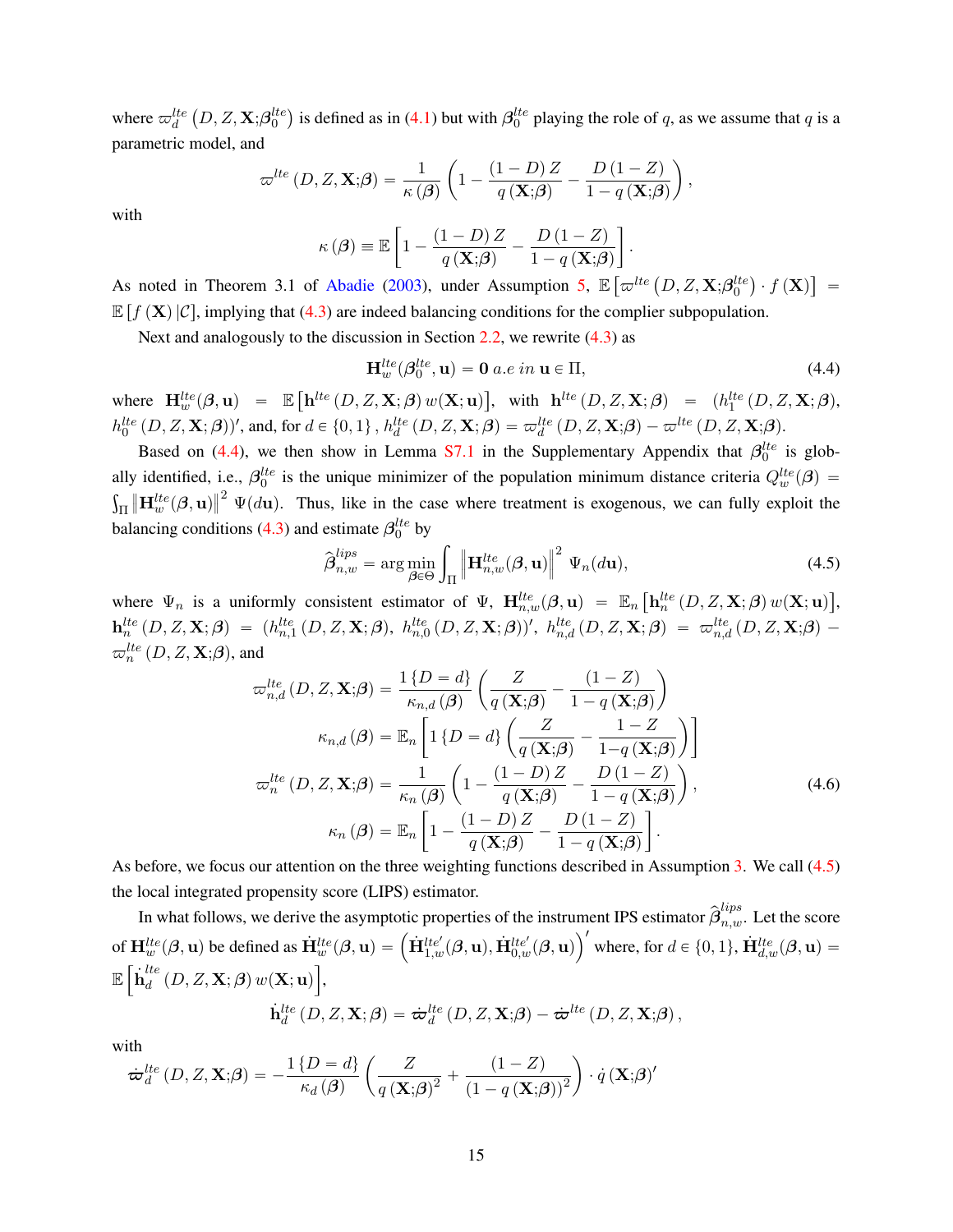$$
+ \varpi_d^{lte} (D,Z,\mathbf{X};\beta) \cdot \mathbb{E}\left[\frac{1\{D=d\}}{\kappa_d(\beta)} \left(\frac{Z}{q\left(\mathbf{X};\beta\right)^2} + \frac{(1-Z)}{(1-q\left(\mathbf{X};\beta\right))^2}\right) \cdot \dot{q}\left(\mathbf{X};\beta\right)'\right],
$$

and

$$
\dot{\boldsymbol{\varpi}}^{lte} (D, Z, \mathbf{X}; \boldsymbol{\beta}) = -\frac{1}{\kappa(\boldsymbol{\beta})} \left( \frac{D(1 - Z)}{(1 - q(\mathbf{X}; \boldsymbol{\beta}))^2} - \frac{(1 - D) Z}{q(\mathbf{X}; \boldsymbol{\beta})^2} \right) \cdot \dot{q}(\mathbf{X}; \boldsymbol{\beta})' + \boldsymbol{\varpi}^{lte} (D, Z, \mathbf{X}; \boldsymbol{\beta}) \cdot \mathbb{E} \left[ \frac{1}{\kappa(\boldsymbol{\beta})} \left( \frac{D(1 - Z)}{(1 - q(\mathbf{X}; \boldsymbol{\beta}))^2} - \frac{(1 - D) Z}{q(\mathbf{X}; \boldsymbol{\beta})^2} \right) \cdot \dot{q}(\mathbf{X}; \boldsymbol{\beta})' \right],
$$

and  $\dot{q}(\cdot;\boldsymbol{\beta}) = \partial q(\cdot;\boldsymbol{b}) / \partial b|_{\boldsymbol{b}=\boldsymbol{\beta}}$ . We make the following set of assumptions, which are the analogue of Assumption [2.](#page-9-0)

<span id="page-15-0"></span>**Assumption 6**  $(i)q(\mathbf{x}) = q$  $\mathbf{x}; \boldsymbol{\beta}_0^{lte}$ , where  $\bm{\beta}_0^{lte}$  is an interior point of a compact set  $\Theta \subset \mathbb{R}^k; (ii)$  for some  $\delta > 0$ ,  $\delta \leq q(\mathbf{x};\beta) \leq 1 - \delta$  *for all*  $\mathbf{x} \in \mathcal{X}, \beta \in int(\Theta)$ ; *(iii)* with probability one,  $q(\mathbf{X};\beta)$  *is continuous at each*  $\beta \in \Theta$ ; (iv) with probability one,  $q(X;\beta)$  is continuously differentiable in a neighborhood of  $\beta_0^{lte}$ ,  $\Theta_0^{lte} \subset \Theta$ ;  $(v)$  for  $d \in \{0, 1\}$ for the control of the control of the control of the control of the control of the control of the control of the control of the control of the control of the control of the control of the control of the control of the cont

$$
\mathbb{E}\left[\sup_{\boldsymbol{\beta}\in\Theta_0^{lte}}\left\|1\left\{D=d\right\}\left(\frac{Z}{q\left(\mathbf{X};\boldsymbol{\beta}\right)^2}+\frac{\left(1-Z\right)}{\left(1-q\left(\mathbf{X};\boldsymbol{\beta}\right)\right)^2}\right)\cdot\dot{q}\left(\mathbf{X};\boldsymbol{\beta}\right)\right\|\right]<\infty.
$$

The next theorem characterizes the asymptotic properties of the instrument IPS estimators  $\hat{\bm{\beta}}_{n,w}^{lips}$ . Define the  $k \times k$  (real-valued) matrix  $\sqrt{c_1}$ 

$$
C_{w,\Psi}^{lte} = \int_{\Pi} \left( \dot{\mathbf{H}}_w^{lte} (\beta_0^{lte}, \mathbf{u})^c \dot{\mathbf{H}}_w^{lte} (\beta_0^{lte}, \mathbf{u}) + \dot{\mathbf{H}}_w^{lte} (\beta_0^{lte}, \mathbf{u})' \left( \dot{\mathbf{H}}_w^{lte} (\beta_0^{lte}, \mathbf{u})' \right)^c \right) \Psi(d\mathbf{u}),
$$

and the 
$$
k \times 1
$$
 (real-valued) vector  
\n
$$
l_{w,\Psi}^{lte} \left( D, Z, \mathbf{X}; \beta_0^{lte} \right) = -\left( C_{w,\Psi}^{lte} \right)^{-1} \cdot \int_{\Pi} \left( \dot{\mathbf{H}}_w^{lte} (\beta_0^{lte}, \mathbf{u})^c w(\mathbf{X}; \mathbf{u}) + \dot{\mathbf{H}}_w^{lte} (\beta_0^{lte}, \mathbf{u})^{\prime} w(\mathbf{X}; \mathbf{u})^c \right) \Psi(d\mathbf{u})
$$
\n
$$
\cdot \mathbf{h}^{lte} \left( D, Z, \mathbf{X}; \beta_0^{lte} \right). \quad (4.7)
$$

<span id="page-15-1"></span>**Theorem 4.1** *Under Assumptions* [3,](#page-9-1) [5,](#page-13-0) and [6,](#page-15-0) as  $n \to \infty$ ,

<span id="page-15-3"></span><span id="page-15-2"></span>
$$
\widehat{\boldsymbol{\beta}}_{n,w}^{lips}-\boldsymbol{\beta}_0^{lte}=o_p\left(1\right).
$$

Furthermore, provided that the matrix  $C_{w,\Psi}^{lte}$  is positive definite,

$$
\sqrt{n}\left(\widehat{\boldsymbol{\beta}}_{n,w}^{lips} - \boldsymbol{\beta}_0^{lte}\right) = \frac{1}{\sqrt{n}}\sum_{i=1}^n l_{w,\Psi}^{lte}\left(D_i,Z_i,\mathbf{X}_i;\boldsymbol{\beta}_0^{lte}\right) + o_p\left(1\right),
$$

*and*

$$
\sqrt{n}\left(\widehat{\boldsymbol{\beta}}_{n,w}^{lips}-\boldsymbol{\beta}_0^{lte}\right) \stackrel{d}{\rightarrow} N\left(0,\Omega_{w,\Psi}^{lips}\right),
$$
  
where  $\Omega_{w,\Psi}^{lips} \equiv \mathbb{E}\left[l_{w,\Psi}^{lte}\left(D,\mathbf{X};\boldsymbol{\beta}_0^{lte}\right)l_{w,\Psi}^{lte}\left(D,\mathbf{X};\boldsymbol{\beta}_0^{lte}\right)'\right].$ 

With the results of Theorem [4.1](#page-15-1) at hand, we can estimate the LATE, LDTE, and LQTE by using the instrument IPS estimators: "´ı

$$
\widehat{LATE}_n^{\text{lips}} = \mathbb{E}_n \left[ \left( \varpi_{n,1}^{\text{lte}} \left( D, Z, \mathbf{X}; \widehat{\boldsymbol{\beta}}_{n,w}^{\text{lips}} \right) - \varpi_{n,0}^{\text{lte}} \left( D, Z, \mathbf{X}; \widehat{\boldsymbol{\beta}}_{n,w}^{\text{lips}} \right) \right) Y \right],\tag{4.8}
$$

$$
\widehat{LDFE}_{n}^{lips}(y) = \widehat{F}_{n,\varpi_{1}^{lte} \cdot Y}^{r}(y) - \widehat{F}_{n,\varpi_{0}^{lte} \cdot Y}^{r}(y),
$$
\n
$$
\widehat{F}_{n}^{lips}(y) = \widehat{F}_{n,\varpi_{0}^{lte} \cdot Y}^{r}(y) - \widehat{F}_{n,\varpi_{0}^{lte} \cdot Y}^{r}(y),
$$
\n
$$
(4.9)
$$

$$
\widehat{LQTE}_n^{lips}(\tau) = \widehat{F}_{n,\varpi_1^{lte} \cdot Y}^{r,-1}(\tau) - \widehat{F}_{n,\varpi_0^{lte} \cdot Y}^{r,-1}(\tau), \tag{4.10}
$$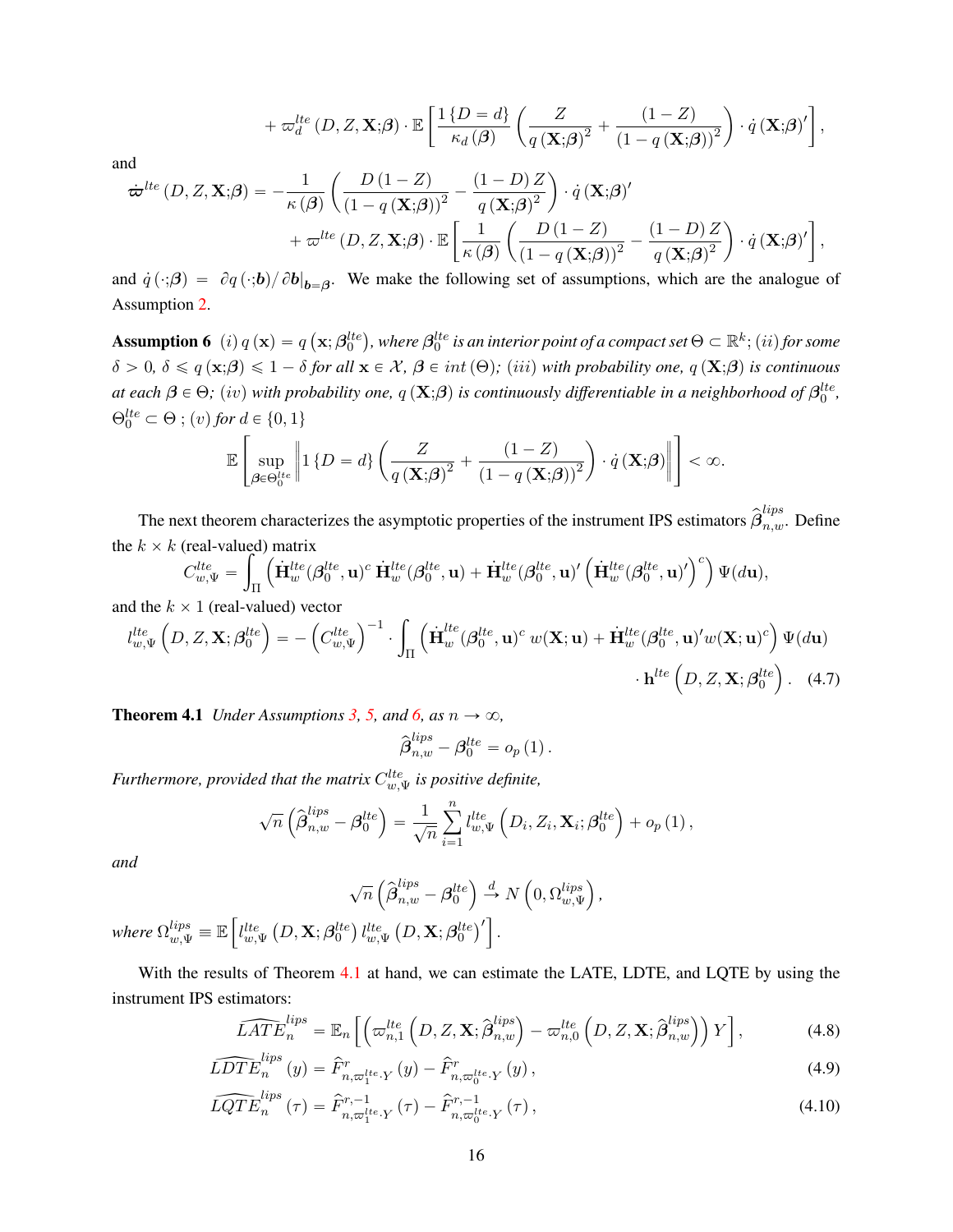where, for  $d \in \{0, 1\}$ ,  $\hat{F}_{n, \varpi_d^{lte} \cdot Y}^r(\cdot)$  denotes the rearrangement of  $\hat{F}_{n, \varpi_d^{lte} \cdot Y}(\cdot)$ ,

$$
\widehat{F}_{n,\varpi_d^{lte}\cdot Y}(\cdot) = \mathbb{E}_n\left[\varpi_{n,d}^{lte}\left(D,Z,\mathbf{X};\widehat{\boldsymbol{\beta}}_{n,w}^{lips}\right)1\left\{Y\leqslant\cdot\right\}\right],
$$

if  $\hat{F}_{n,\varpi_d^{lte}\cdot Y}$  is not monotone, see, e.g., [Chernozhukov, Fernández-Val and Galichon](#page-31-13) [\(2010\)](#page-31-13), and [Wüthrich](#page-33-14)  $(2019)^3$  $(2019)^3$  $(2019)^3$ . Importantly, these rearrangements do not change the asymptotic properties of the estimators.

To derive the asymptotic properties of  $(4.8)$ - $(4.10)$ , we impose the following regularity conditions, which are the analogue of Assumption [4.](#page-11-2) " ı

<span id="page-16-0"></span>**Assumption 7** For 
$$
d \in \{0, 1\}
$$
, (i)  $\mathbb{E}\left[Y(d)^2 | \mathcal{C}\right] < M \text{ for some } 0 < M < \infty$ , (ii)

$$
\mathbb{E}\left[\sup_{\beta\in\Theta_0^{He}}\left\|1\left\{D=d\right\}\left(Y\left(d\right)-\mathbb{E}\left[Y(d\right)|\mathcal{C}\right]\right)\left(\frac{Z}{q\left(\mathbf{X};\boldsymbol{\beta}\right)^2}+\frac{\left(1-Z\right)}{\left(1-q\left(\mathbf{X};\boldsymbol{\beta}\right)\right)^2}\right)\cdot\dot{q}\left(\mathbf{X};\boldsymbol{\beta}\right)\right\|\right]<\infty,
$$

for the control of the control of the control of the control of the control of the control of the control of the control of the control of the control of the control of the control of the control of the control of the cont

*and* (iii) for some  $\varepsilon > 0$ ,  $0 < a_1 < a_2 < 1$ ,  $F_{Y(d)|\mathcal{C}}$  is continuously differentiable on  $q_{Y(d)|\mathcal{C}}(a_1) - \varepsilon, q_{Y(d)|\mathcal{C}}(a_2) + \varepsilon$  with strictly positive derivative  $f_{Y(d)|\mathcal{C}}$ .

<span id="page-16-1"></span>**Theorem 4.2** *Under Assumptions* [3,](#page-9-1) [5](#page-13-0) [-7,](#page-16-0) *for each*  $y \in \mathbb{R}$ ,  $\tau \in [\varepsilon, 1 - \varepsilon]$ , we have that, as  $n \to \infty$ ,<br>  $\sqrt{n} \left( \widehat{LATE}_n^{\text{lips}} - LATE \right) \stackrel{d}{\to} N \left( 0, \Omega_{w,\Psi}^{\text{late}} \right)$ ,

$$
\sqrt{n}\left(\widehat{LATE}_{n}^{lips} - LATE\right) \stackrel{d}{\rightarrow} N\left(0, \Omega_{w,\Psi}^{late}\right),
$$
  

$$
\sqrt{n}\left(\widehat{LDFE}_{n}^{lips} - LDTE\right)(y) \stackrel{d}{\rightarrow} N\left(0, \Omega_{w,\Psi,y}^{late}\right),
$$
  

$$
\sqrt{n}\left(\widehat{LQTE}_{n}^{lips} - LQTE\right)(\tau) \stackrel{d}{\rightarrow} N\left(0, \Omega_{w,\Psi,\tau}^{late}\right),
$$

where  $\Omega_{w,\Psi}^{late},\Omega_{w,\Psi,y}^{late}$  and  $\Omega_{w,\Psi,\tau}^{late}$  are defined in the proof of Theorem [4.2](#page-16-1) in Appendix [S7.](#page-30-0)

**Remark 4.1** Although the results stated in Theorem [4.2](#page-16-1) for local distribution and quantile treatment effects are pointwise, in Appendix [S7](#page-30-0) we prove their uniform counterparts using empirical process techniques. We omit the details in the main text only to avoid additional cumbersome notation. We refer interested readers to the proof of Theorem [4.2](#page-16-1) in Appendix [S7](#page-30-0) for additional details.

**Remark 4.2** For brevity, we focused on the unconditional LATE, LDTE and LQTE causal parameters. However, one can readily use the instrument IPS discussed in this section to estimate other conditional treatment effect measures, such as the conditional local quantile treatment effects introduced by [Abadie,](#page-31-14) [Angrist and Imbens](#page-31-14) [\(2002\)](#page-31-14), and the local average response functions introduced by [Abadie](#page-31-3) [\(2003\)](#page-31-3). Given the results in Theorem [4.1,](#page-15-1) establishing the asymptotic properties of these conditional treatment effect measures is relatively straightforward.

**Remark 4.3** We note that under Assumption [5,](#page-13-0) when one fixes  $f(X) = X$  and subtracts the second equality in  $(4.3)$  from the first equality in  $(4.3)$ , one has that, after some straightforward manipulation,

$$
\mathbb{E}\left[\left(\frac{Z}{q\left(\mathbf{X};\boldsymbol{\beta}_{0}^{lte}\right)}-\frac{1-Z}{1-q\left(\mathbf{X};\boldsymbol{\beta}_{0}^{lte}\right)}\right)\mathbf{X}\right]=\mathbf{0}.
$$

<sup>3</sup> Lack of monotonicity may appear in finite samples because the weights  $w_{n,d}^{lte}$  can be negative. This poses problems for the inversion of the weighted cumulative distribution functions to obtain the quantile functions. On the other hand, under Assumption [5,](#page-13-0) the population weights  $w_d^{lte}$  are non-negative, implying that these potential problems disappear, asymptotically. As discussed in detail in [Chernozhukov et al.](#page-31-13) [\(2010\)](#page-31-13), we can bypass such challenges by monotonizing  $\hat{F}_{n, w_d^{ite} \cdot Y}$  via rearrangements.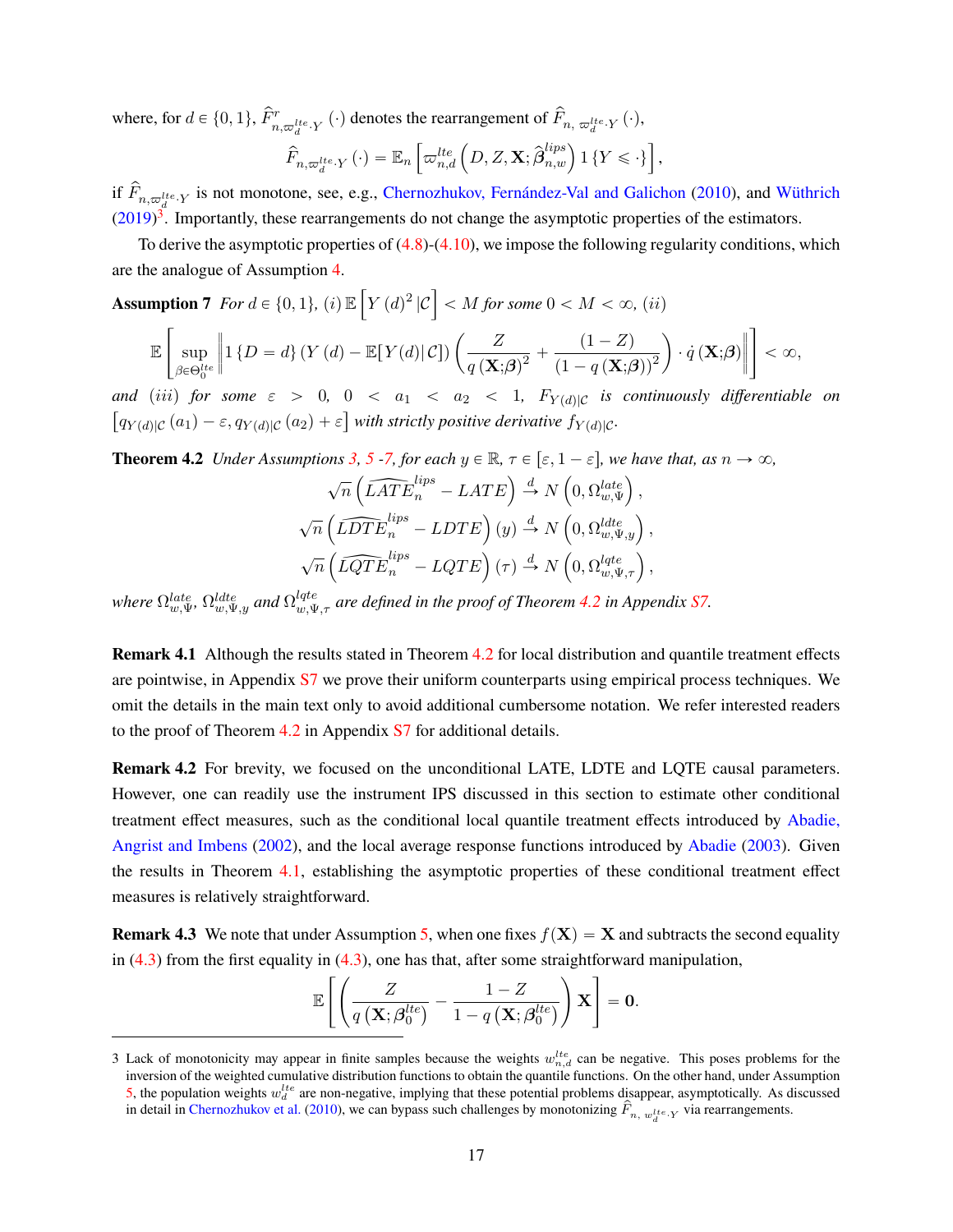Thus, by substituting D and  $p(\mathbf{X}; \boldsymbol{\beta}_0)$  in [\(2.2\)](#page-5-2) with Z and q  $\mathbf{X}; \boldsymbol{\beta}_0^{lte}$ , one can, in principle, use [Imai](#page-32-4) [and Ratkovic](#page-32-4) [\(2014\)](#page-32-4)'s covariate balancing propensity score procedure to estimate the instrument propensity score. However (and analogous to the discussion in Section [2\)](#page-3-0), such a procedure would only partly exploit Theorem 3.1 of [Abadie](#page-31-3) [\(2003\)](#page-31-3), which is in contrast with our proposed LIPS procedure. As a consequence, the LIPS estimation procedure can lead to estimators with improved finite-sample properties; we illustrate this point via Monte Carlo simulations in the next section.

## <span id="page-17-0"></span>**5 Monte Carlo simulations**

We present two sets of Monte Carlo experiments to study the finite sample properties of our proposed treatment effect estimators based on the IPS. In Section [5.1,](#page-18-0) we conduct simulations in a stylized design largely based on [Kang and Schafer](#page-32-1) [\(2007\)](#page-32-1). In Section [5.2,](#page-22-0) we present a set of simulations that is calibrated to our empirical application analyzing the effect of 401(k) retirement plans on asset accumulation. We consider both unconfounded and endogenous treatment setups.

Under unconfoundedness, we compare the performance of different IPW estimators for the ATE and the QTE( $\tau$ ),  $\tau \in \{0.10, 0.25, 0.5, 0.75, 0.9\}$ , when one estimates the PS using our proposed IPS estimators [\(2.10\)](#page-7-3)-[\(2.12\)](#page-8-1), the classical maximum likelihood (ML) approach, [Imai and Ratkovic](#page-32-4) [\(2014\)](#page-32-4)'s just-identified covariate balancing propensity score (CBPS) as in [\(2.2\)](#page-5-2) with  $f(\mathbf{X}) = \mathbf{X}$ , and [Imai and Ratkovic](#page-32-4) [\(2014\)](#page-32-4)'s covariate balancing propensity score (CBFS) as in [\(2.2\)](#page-5-2) with  $f(\mathbf{X}) = \mathbf{X}$ , and final and Natkovic (2014) s<br>over-identified CBPS (2.2) with  $f(\mathbf{X}) = (\mathbf{X}', \dot{p}(\mathbf{X}; \boldsymbol{\beta})')'$ , i.e., on top of balancing the means, one makes use of the likelihood score equation. In all cases, we consider a logistic PS model. All treatment effect estimators use stabilized weights  $(2.8)$  and  $(2.9)$ .

When treatment take-up is endogenous and a binary instrument  $Z$  is available, we compare the performance of different IPW estimators for the LATE and the LQTE( $\tau$ ),  $\tau \in \{0.10, 0.25, 0.5, 0.75, 0.9\}$ , when one estimates the instrument PS  $q(\cdot)$  using our proposed local IPS estimator [\(4.5\)](#page-14-1) with exponential, indicator, and projection-based weights, the classical ML approach, [Imai and Ratkovic](#page-32-4) [\(2014\)](#page-32-4)'s just-identified and over-identified CBPS with  $Z$  playing the role of  $D$ . In all cases, we consider a logistic instrument PS model.

For each design, we conduct 1, 000 Monte Carlo simulations. We compare various IPW estimators in terms of average bias, root mean square error (RMSE), relative mean square error (relMSE), empirical 95% coverage probability, the median length of a 95% confidence interval, and the asymptotic relative efficiency  $(ARE)^4$  $(ARE)^4$ . For the relative measures of performance, relMSE and ARE, we treat estimators based on the over-identified CBPS as the benchmark. The confidence intervals are based on the normal approximations in Theorems [3.2](#page-12-1) and [4.2,](#page-16-1) with the asymptotic variances being estimated by their sample analogues — the impact of the different estimation methods used is reflected on the adjustment term for the estimation effect, i.e., the asymptotic linear representation of the different PS estimators. For the variance of QTE (LQTE) estimators, we estimate the potential outcome densities using the Gaussian kernel coupled with Silverman's rule-of-thumb bandwidth—these are the default choices of the density function in the stats package in R. We use the CBPS package in R to estimate both CBPS estimators. Due to space constraints, the tables

<sup>4</sup> For any parameter  $\eta$  of a distribution F, and for estimators  $\hat{\eta}_1$  and  $\hat{\eta}_2$  approximately  $N(\eta, V_1/n)$  and  $N(\eta, V_2/n)$ , respectively, the asymptotic relative efficiency of  $\hat{\eta}_2$  with respect to  $\hat{\eta}_1$  is given by  $V_1/V_2$ ; see, e.g., Section 8.2 in [van der Vaart](#page-33-13) [\(1998\)](#page-33-13).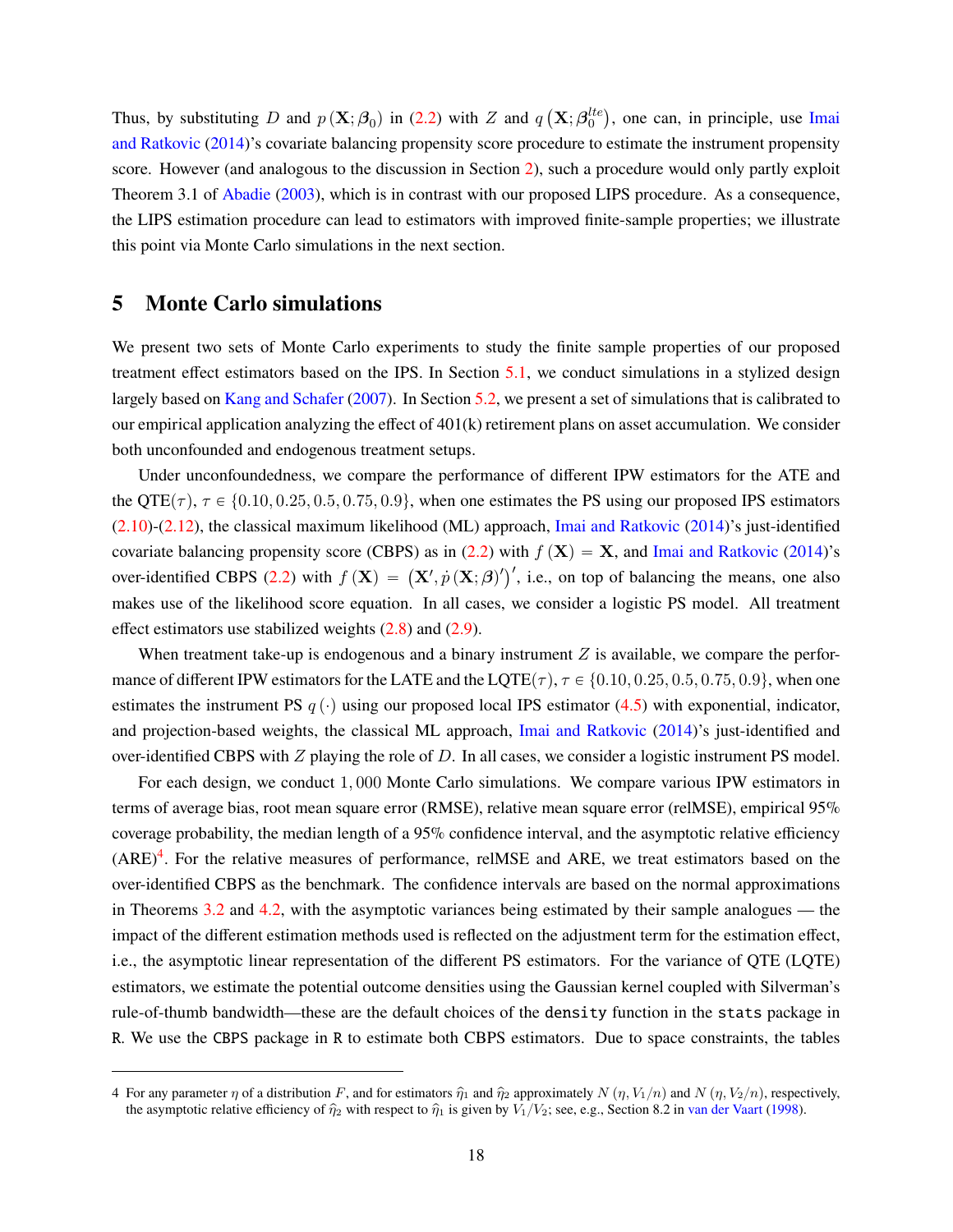<span id="page-18-0"></span>containing all the results of the simulations are deferred to the Supplementary Appendices [S1](#page-1-0) and [S2.](#page-3-0)

#### **5.1 Stylized simulation**

#### <span id="page-18-1"></span>**5.1.1 Unconfoundedness setup**

Our stylized simulation design is largely based on [Kang and Schafer](#page-32-1) [\(2007\)](#page-32-1). Let  $X = (X_1, X_2, X_3, X_4)'$  be distributed as  $N(0, I_4)$ , and  $I_4$  be the  $4 \times 4$  identity matrix. The true PS is given by

$$
p(\mathbf{X}) = \frac{\exp(-X_1 + 0.5X_2 - 0.25X_3 - 0.1X_4)}{1 + \exp(-X_1 + 0.5X_2 - 0.25X_3 - 0.1X_4)},
$$

and the treatment status D is generated as  $D = 1 \{p(\mathbf{X}) > U\}$ , where U follows a uniform  $(0, 1)$  distribution. The potential outcomes  $Y(1)$  and  $Y(0)$  are given by

$$
Y(1) = 210 + m(\mathbf{X}) + \varepsilon(1),
$$
  $Y(0) = 200 - m(\mathbf{X}) + \varepsilon(0),$ 

where  $m(\mathbf{X}) = 27.4X_1 + 13.7X_2 + 13.7X_3 + 13.7X_4$ ,  $\varepsilon(1)$  and  $\varepsilon(0)$  are independent N  $(0, 1)$  random variables. The ATE and the QTE( $\tau$ ) are equal to 10, for all  $\tau \in (0, 1)$ .

We consider two different scenarios to assess the sensitivity of the proposed estimators not only under correctly specified PS models but also under misspecified PS models that are "nearly correct". In the first ¯ correctly specified PS models but also under misspecified PS models that are "nearly correct". In the first experiment, we observed data on  $(Y_i, D_i, \mathbf{X}'_i)$ , and, therefore, all IPW estimators are correctly specified. In the second experiment, we observed data on  $(Y_i, D_i, \mathbf{W}_i)$ , where  $\mathbf{W} = (W_1, W_2, W_3, W_4)$ ' with  $W_1 = \exp(X_1/2), W_2 = X_2/(1 + \exp(X_1)), W_3 = (X_1X_3/25 + 0.6)^3$ , and  $W_4 = (X_2 + X_4 + 20)^2$ . In this second scenario, the IPW estimators for ATE and  $QTE(\tau)$  are misspecified. We consider sample size *n* equal to [5](#page-0-0)00<sup>5</sup>. All available covariates (**X** or **W**) enter the PS model linearly.

Table [S1.1](#page-28-0) displays the simulation results for both scenarios. When the PS model is correctly specified, all estimators perform well in terms of bias and coverage probability, i.e., all estimators are essentially unbiased and their associated confidence intervals have correct coverage. Comparing ML-based with CBPSbased estimators, we note that IPW estimators based on ML tend to have higher MSE, longer confidence intervals, and lower ARE. Thus, it is clear that CBPS-based IPW estimators can improve upon those based on ML. However, our simulation results under correct specification suggest that we can further improve the performance of the CBPS estimator by fully exploiting the covariate balancing property of the propensity score. For instance, the relative mean square error of the ATE estimators based on the IPS tends to be at least  $10\%$  smaller than those based on the CBPS; one can also see improvements when focusing on QTE, especially for  $\tau \geq 0.5$ . The gains in terms of ARE also tend to be large. For example, the ARE of the ATE estimator based on the IPS with projection weight function with respect to the one based on the over-identified CBPS is 1.26. This implies that the ATE estimator based on the over-identified CBPS would require  $1.26 \times n$  observations to perform equivalently to the ATE estimator based on IPS with projection weight. IPS estimators based on the exponential weight also tend to dominate CBPS estimators in terms of mean square errors and ARE. Finally, we note that IPW estimators based on the IPS with the indicator function tend to give slightly larger confidence intervals than when using other IPS estimators, perhaps

<sup>5</sup> Simulation results with  $n = 200$  and  $n = 1000$  are available in the Supplementary Appendix.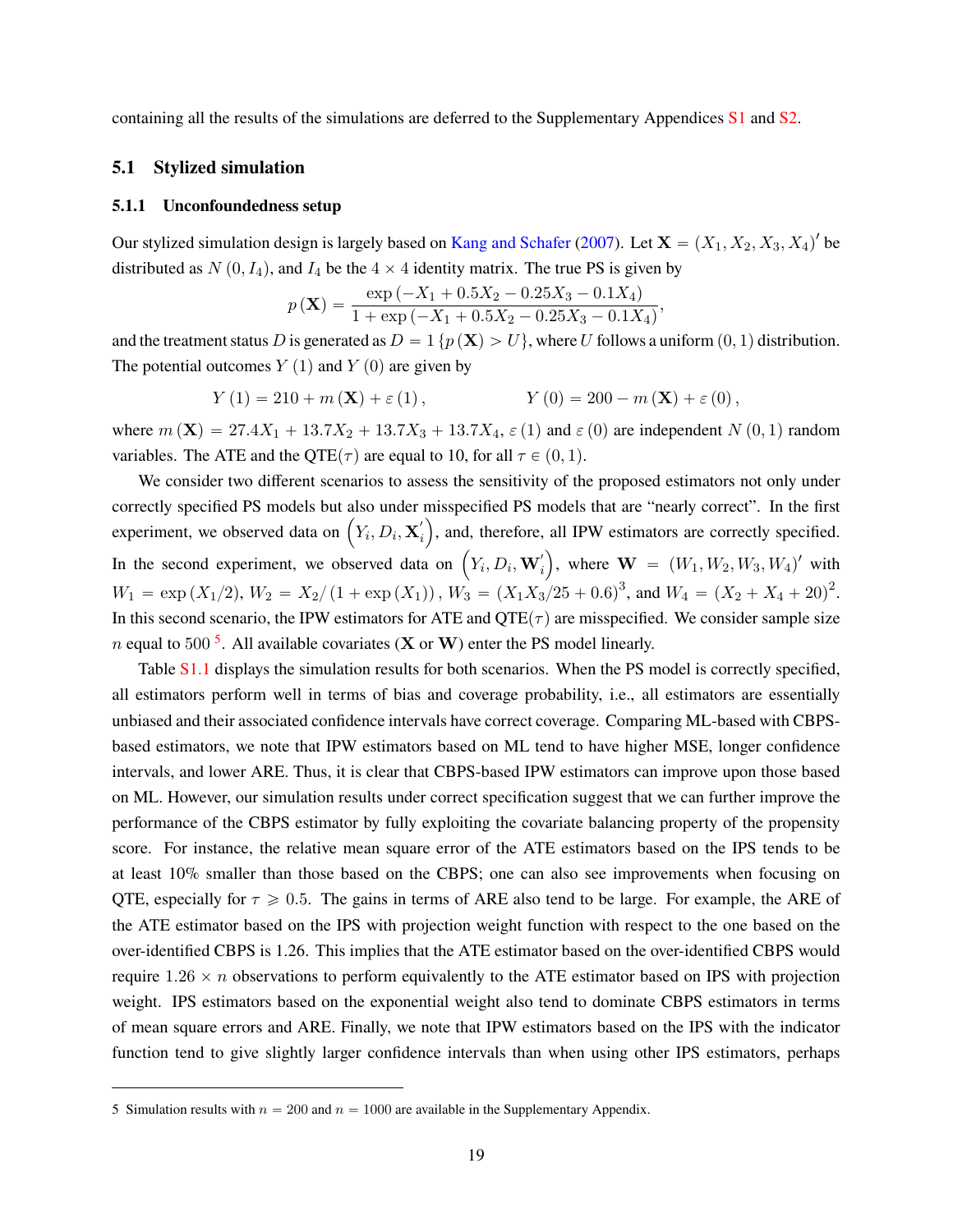because there are multiple covariates (four in our simulation design), implying that many  $1\{X_i \leq u\}$  are equal to zero when u is evaluated at the sample observations. In practice, we recommend practitioners to favor the other considered weighting functions.

When the PS model is misspecified, our Monte Carlo results suggest that the potential gains of using the IPS can also be pronounced. In this scenario, we note that estimators based on ML tend to be substantially biased, have relatively high RMSE, and inference tends to be misleading. These findings are in line with the results in [Kang and Schafer](#page-32-1) [\(2007\)](#page-32-1). Overall, estimators based on just-identified CBPS improve on ML, though under-coverage is still an unresolved issue. Estimators based on the over-identified CBPS tend to have better coverage than those based on the just-identified CBPS, but under-coverage of  $QTE(0.75)$  and  $QTE(0.90)$  is still severe, perhaps because of the large biases. Finally, in this DGP, our proposed IPS estimators can further improve upon CBPS, though this is not always the case. In terms of RMSE, the gains of adopting the IPS estimator compared to the over-identified CBPS are noticeable when one focus on ATE and the QTE with  $\tau \geq 0.50$ . When one focus on  $QTE(0.10)$  or  $QTE(0.25)$ , though, the over-identified CBPS estimators tends to dominate the IPS ones in term of RMSE. In terms of inference, we note that, in this DGP, all considered treatment effect estimators based on IPS with the projection weighting function seems to control size; all other estimators do not share this property in this misspecified DGP.

How can the IPS estimators improve the performance of MLE and CBPS-type estimators? To tackle this

question, we consider the following six measures of overall covariate distribution imbalances:  
\n
$$
KS_{bal}(\boldsymbol{\beta}) = \sup_{i:1,...,n} \|DistImb(\mathbf{X}_i^*, \boldsymbol{\beta})\|,
$$
\n
$$
RCvM_{bal}(\boldsymbol{\beta}) = \sqrt{\frac{1}{n} \sum_{i=1}^n DistImb(\mathbf{X}_i^*, \boldsymbol{\beta})^2},
$$
\n
$$
KS_{bal1}(\boldsymbol{\beta}) = \sup_{i:1,...,n} \|DistImb_1(\mathbf{X}_i^*, \boldsymbol{\beta})\|,
$$
\n
$$
RCvM_{bal1}(\boldsymbol{\beta}) = \sqrt{\frac{1}{n} \sum_{i=1}^n DistImb_1(\mathbf{X}_i^*, \boldsymbol{\beta})^2}
$$
\n
$$
KS_{bal0}(\boldsymbol{\beta}) = \sup_{i:1,...,n} \|DistImb_0(\mathbf{X}_i^*, \boldsymbol{\beta})\|,
$$
\n
$$
RCvM_{bal0}(\boldsymbol{\beta}) = \sqrt{\frac{1}{n} \sum_{i=1}^n DistImb_0(\mathbf{X}_i^*, \boldsymbol{\beta})^2},
$$
\n(5.1)

where

$$
DistImb(\mathbf{x}, \beta) = \mathbb{E}_n \left[ \left( \varpi_{n,1}^{ps} (D, \mathbf{X}^*; \beta) - \varpi_{n,0}^{ps} (D, \mathbf{X}^*; \beta) \right) \mathbf{1} \{ \mathbf{X}^* \leq \mathbf{x} \} \right]
$$
  
\n
$$
DistImb_1(\mathbf{x}, \beta) = \mathbb{E}_n \left[ \left( \varpi_{n,1}^{ps} (D, \mathbf{X}^*; \beta) - 1 \right) \mathbf{1} \{ \mathbf{X}^* \leq \mathbf{x} \} \right],
$$
  
\n
$$
DistImb_0(\mathbf{x}, \beta) = \mathbb{E}_n \left[ \left( \varpi_{n,0}^{ps} (D, \mathbf{X}^*; \beta) - 1 \right) \mathbf{1} \{ \mathbf{X}^* \leq \mathbf{x} \} \right],
$$

<span id="page-19-0"></span>,

and  $\varpi_n^{ps}$  $_{n,1}^{ps}\left( D,\mathbf{X};\boldsymbol{\beta}\right)$  and  $\varpi_{n,\text{c}}^{ps}$  $_{n,0}^{ps}(D, \mathbf{X}; \beta)$  are as defined in [\(2.8\)](#page-7-5) and [\(2.9\)](#page-7-6), respectively, and  $\mathbf{X}^* = \mathbf{X}$  when the PS model is correctly specified, and  $X^* = W$  when the PS is misspecified. Notice that all distributional covariate imbalance measures in [\(5.1\)](#page-19-0) are measured in percentage points, and, according to Lemma [2.1,](#page-5-0) should be close to zero when the PS model is correctly specified. Here, note that the  $KS$  and  $RCvM$ covariate distributional imbalance metrics are related to the Kolmogorov-Smirnov and Cramér-von Mises test statistics that are popular in specification testing.

Table [S1.2](#page-0-0) presents these six distributional balance measures when one estimates the PS parameter  $\beta$ using different estimation procedures. When the PS model is correctly specified, we can see that the IPS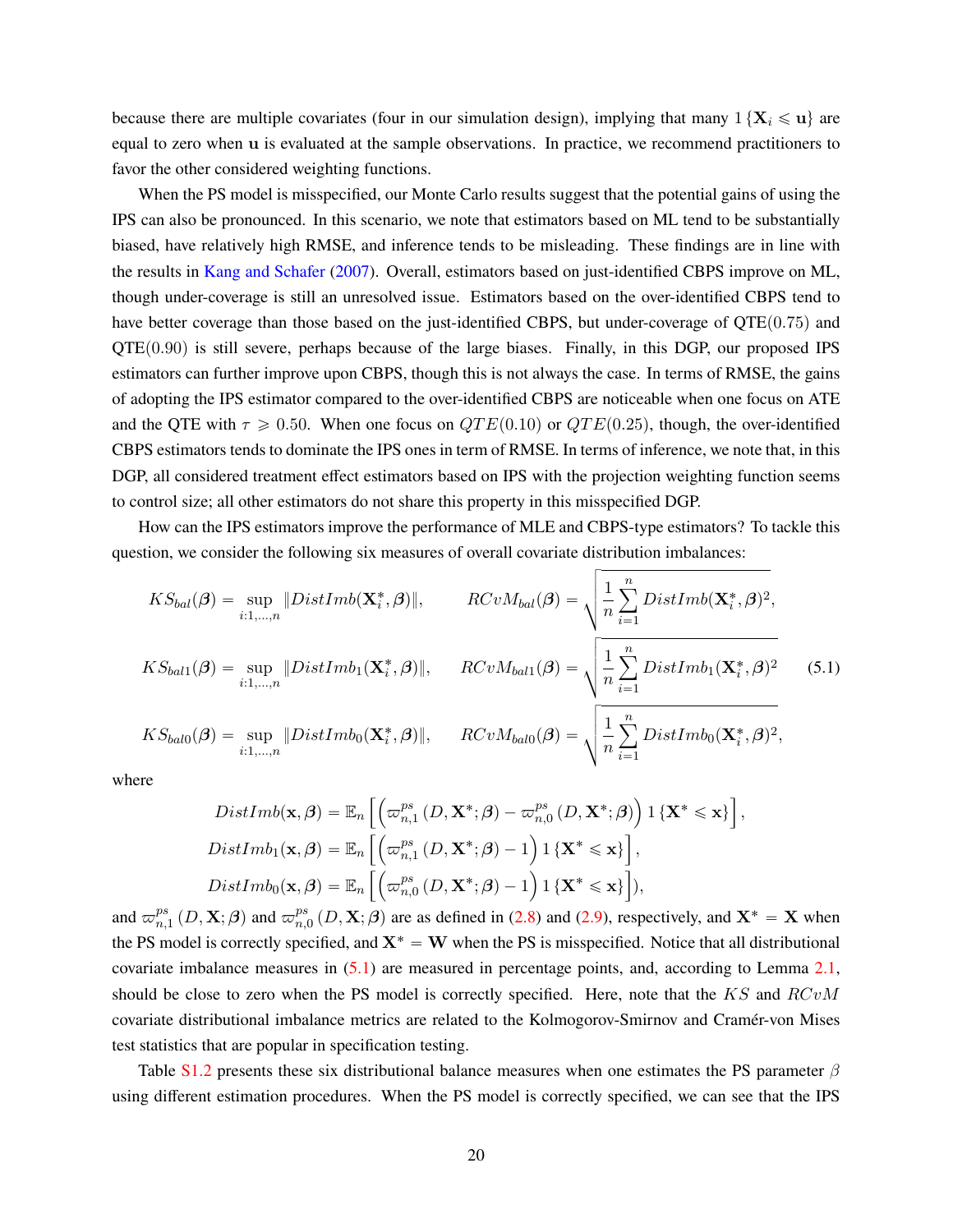estimators always improve upon the CBPS and ML estimators. Among the IPS estimators, the one based on indicator function is the one who shows smallest CDF imbalances, which should be no surprise as its objective function is designed to achieve that. The performance of IPS with exponential or projection weighting function are very similar. When the PS is misspecified, we see that CBPS-based estimators tend to achieve better covariate balancing than the ML-based estimator, and that the IPS estimators with indicator and exponential weighting function further improve upon them. These distributional imbalances tend to be larger when one uses the IPS estimator with projection weighting function, though. This is not in conflict with our theory since these distributional imbalances are not expected to be close to zero under model misspecification.

All in all, these simulation results reveals that one can indeed enjoy gains in precision by using our proposed IPS estimator.

#### **5.1.2 Local Treatment Effect Setup**

We now consider the setup where treatment is endogenous but one has access to a binary instrument  $Z$ , as described in Section [4.](#page-12-0) As in the unconfoundedness case, we consider sample size n equal to 500  $<sup>6</sup>$  $<sup>6</sup>$  $<sup>6</sup>$ , and our</sup> PS models incorporate all available covariates in a linear fashion.

The simulation design is similar to the one in Section [5.1.1.](#page-18-1) Let **X**, **W**,  $Y(1)$ , and  $Y(0)$  be defined as before. The true instrument PS is given by

$$
q\left(\mathbf{X}\right) = \frac{\exp\left(-X_1 + 0.5X_2 - 0.25X_3 - 0.1X_4\right)}{1 + \exp\left(-X_1 + 0.5X_2 - 0.25X_3 - 0.1X_4\right)},
$$

the instrument Z is generated as  $Z = 1 \{q(\mathbf{X}) > U_1\}$ , where  $U_1$  follows a uniform  $(0, 1)$  distribution. The potential treatments D (1) and D (0) are generated as  $D(1) = 1\{p^* (Y(1) - Y(0)) > U_2\}$  and  $D(0) = 0$ , where  $U_2$  follows a uniform  $(0, 1)$  distribution, and

$$
p^* (Y (1) - Y (0)) = \frac{\exp (2 + 0.05 \cdot (Y (1) - Y (0)))}{1 + \exp (2 + 0.05 \cdot (Y (1) - Y (0)))}.
$$

Finally, the realized treatment is  $D = Z \cdot D(1) + (1 - Z) \cdot D(0)$ , and the realized outcome is Y =  $D \cdot Y(1) + (1 - D) \cdot Y(0)$ . The LATE, LQTE( $\tau$ ),  $\tau = \{0.10, 0.25, 0.50, 0.75, 0.90\}$  are approximately equal to 39.25, 42.93, 36.93, 34.40, 36.93, and 42.93, respectively. This design is consistent with a generalized Roy model, under which individuals with higher treatment effects are more likely to be treated if they are eligible for treatment. We also emphasize that, given the one-sided non-compliance, LATE and LQTE are equal to the ATT and QTT in this scenario.

TE are equal to the ATT and QTT in this scenario.<br>As before, we consider two scenarios. On the first one, we observed data on  $(Y_i, D_i, Z_i, \mathbf{X}_i)$ , and, therefore, all IPW estimators are correctly specified. In the second scenario, we observed data on  $(Y_i, D_i, Z_i, \mathbf{W}_i')$ , and all considered IPW estimators for LATE and LQTE are misspecified.

Table [S1.3](#page-0-0) displays the simulation results for both scenarios. When the instrument PS model is correctly specified, all estimators perform well in terms of bias and coverage probability, except the estimators based on the LIPS estimator  $(4.5)$  with the indicator weighting function — the bias of the local treatment effect estimators based on LIPS with indicator function is non-negligible when  $n = 500$ , and such biases distort

<sup>6</sup> Simulation results with  $n = 200$  and  $n = 1000$  are available in the Supplementary Appendix.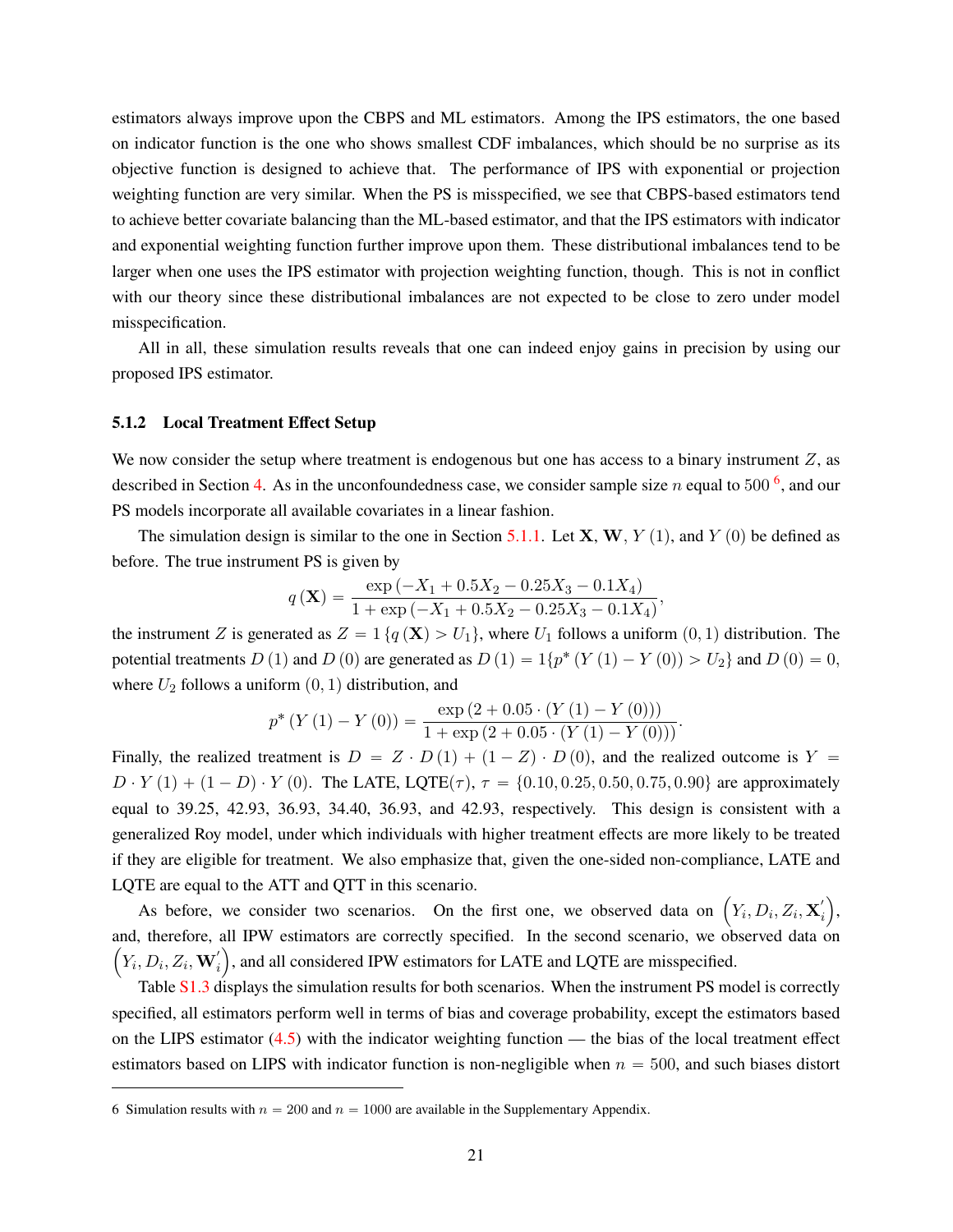the confidence intervals. In additional simulations, we note that the bias associated with estimators based on the LIPS with the indicator weighting function converges to zero when sample size grows, though the rate of convergence is rather slow. As such, we recommend that, in practice, one should favor the other PS estimators with respect to the LIPS with the indicator weighting function.

Like in the unconfoundedness setup, we note that IPW estimators based on ML tend to have higher mean square error, longer confidence intervals, and lower ARE than the IPW estimators based on the just-identified CBPS estimator; the performance of the over-identified CBPS is worse than the just-identified CBPS when one focus on LATE and LQTE with  $\tau \leq 0.5$ . The results in Table [S1.3](#page-0-0) also show that, when the instrument propensity score is correctly specified, the LIPS estimators with the exponential or projection weighting function tend to outperform the other methods, particularly when estimating the LATE, LQTE $(0.75)$ , and  $LQTE(0.90)$ . These gains can be very pronounced. For example, the ARE of the LATE estimator based on the IPS with projection weight function with respect to the one based on the over-identified CBPS is 1.91. This implies that the LATE estimator based on the over-identified CBPS would require sample size almost twice as large to perform equivalently to the LATE estimator based on LIPS with projection weight. Using the exponential weight function also leads to large gains in precision without sacrificing coverage probability.

When the instrument PS model is misspecified, our Monte Carlo results suggest that using the LIPS can also be attractive. In this setup, we note that estimators based on ML tend to have higher biases, RMSE, and misleading confidence intervals. Local treatment effect estimators based on the (instrumented) CBPS improve upon those based on ML, with the just-identified CBPS estimator performing better than the over-identified CBPS (at least in terms of RMSE). However, under-coverage tends to remain severe, unless one focus on LQTE with  $\tau \leq 0.25$ . Our simulation results also suggest that our proposed LIPS estimators can lead to local treatment effect estimators with better statistical properties than those based on the (instrumented) CBPS. The RMSE improvements are very pronounced when one focus on LATE and LQTE with  $\tau \geq 0.50$ . Furthermore, our LIPS estimators tend to have size closer to the nominal level than the other PS estimators considered.

Next, we want to better understand the ability of these different estimators to minimize covariate distributional imbalances among compliers. Towards this end, we consider the following six distributional imbalance measures:

$$
KS_{bal}^{lte}(\boldsymbol{\beta}) = \sup_{i:1,...,n} \left\|DistImb^{lte}(\mathbf{X}_{i}^{*},\boldsymbol{\beta})\right\|, \quad RCvM_{bal}^{lte}(\boldsymbol{\beta}) = \sqrt{\frac{1}{n} \sum_{i=1}^{n} DistImb^{lte}(\mathbf{X}_{i}^{*},\boldsymbol{\beta})^{2}},
$$
  
\n
$$
KS_{bal1}^{lte}(\boldsymbol{\beta}) = \sup_{i:1,...,n} \left\|DistImb_{1}^{lte}(\mathbf{X}_{i}^{*},\boldsymbol{\beta})\right\|, \quad RCvM_{bal1}^{lte}(\boldsymbol{\beta}) = \sqrt{\frac{1}{n} \sum_{i=1}^{n} DistImb_{1}^{lte}(\mathbf{X}_{i}^{*},\boldsymbol{\beta})^{2}} \quad (5.2)
$$
  
\n
$$
KS_{bal0}^{lte}(\boldsymbol{\beta}) = \sup_{i:1,...,n} \left\|DistImb_{0}^{lte}(\mathbf{X}_{i}^{*},\boldsymbol{\beta})\right\|, \quad RCvM_{bal0}^{lte}(\boldsymbol{\beta}) = \sqrt{\frac{1}{n} \sum_{i=1}^{n} DistImb_{0}^{lte}(\mathbf{X}_{i}^{*},\boldsymbol{\beta})^{2}},
$$

where

<span id="page-21-0"></span>
$$
DistImb^{lte}(\mathbf{x},\boldsymbol{\beta}) = \mathbb{E}_n\left[\left(\varpi_{n,1}^{lte}\left(D,Z,\mathbf{X}^*;\boldsymbol{\beta}\right) - \varpi_{n,0}^{lte}\left(D,\mathbf{X}^*;\boldsymbol{\beta}\right)\right) 1\left\{\mathbf{X}^* \leqslant \mathbf{x}\right\}\right],
$$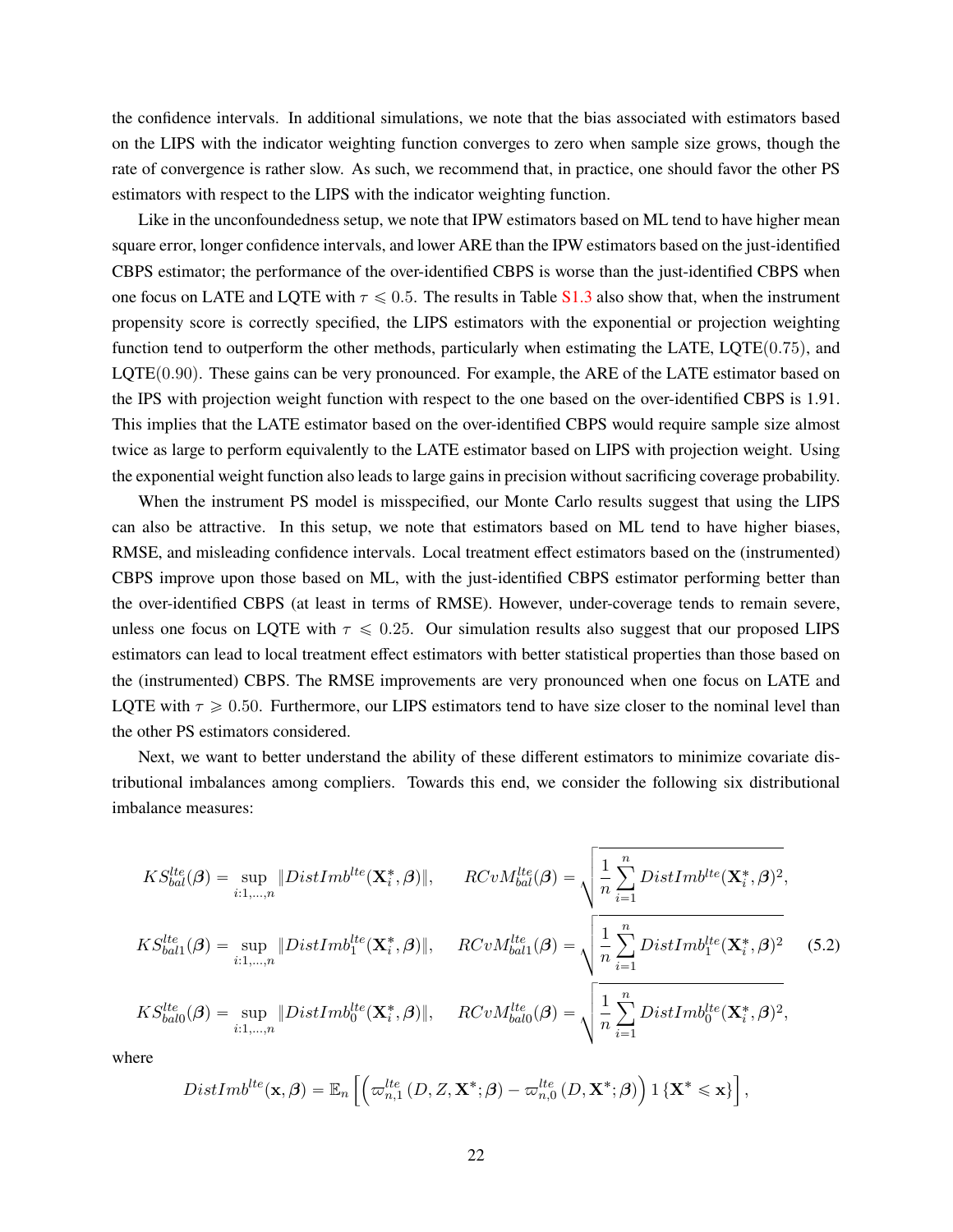$$
DistImb_1^{lte}(\mathbf{x}, \boldsymbol{\beta}) = \mathbb{E}_n \left[ \left( \varpi_{n,1}^{lte} (D, Z, \mathbf{X}^*; \boldsymbol{\beta}) - \varpi_n^{lte} (D, Z, \mathbf{X}^*; \boldsymbol{\beta}) \right) \mathbf{1} \left\{ \mathbf{X}^* \leq \mathbf{x} \right\} \right],
$$
  
\n
$$
DistImb_0^{lte}(\mathbf{x}, \boldsymbol{\beta}) = \mathbb{E}_n \left[ \left( \varpi_{n,0}^{lte} (D, Z, \mathbf{X}^*; \boldsymbol{\beta}) - \varpi_n^{lte} (D, Z, \mathbf{X}^*; \boldsymbol{\beta}) \right) \mathbf{1} \left\{ \mathbf{X}^* \leq \mathbf{x} \right\} \right],
$$

and  $\varpi_{n,d}^{lte}(D,Z,\mathbf{X};\boldsymbol{\beta}), d \in \{0,1\}$ , and  $\varpi_n^{lte}(D,Z,\mathbf{X};\boldsymbol{\beta})$  are as defined in the system [\(4.6\)](#page-14-2), and  $\mathbf{X}^* = \mathbf{X}$ when the model is correctly specified, and  $X^* = W$  when the model is misspecified. Notice that, according to Theorem 3.1 of [Abadie](#page-31-3) [\(2003\)](#page-31-3) and [\(4.3\)](#page-13-2), all six distributional covariate imbalance should be close to zero when the instrument PS model is correctly specified.

Table [S1.4](#page-0-0) presents these six distributional balances measures when one estimates the instrument PS parameter  $\beta$  using different estimations procedures. When the instrument PS model is correctly specified, we can see that the LIPS estimator improve upon the CBPS and ML estimators. Among the LIPS estimators, the one with indicator function is the one who shows smallest distributional imbalances, which, again, should be no surprise as its objective function is designed to achieve that. The performance of LIPS with exponential or projection weighting function are similar, though the one with projection function tends to perform better. When the instrument PS is misspecified, we see that CBPS-based estimators tend to achieve better covariate balancing than the ML-based estimator, and that the IPS estimator with indicator and exponential weighting function further improve upon them. Just like in the unconfoundedness setup, these distributional imbalances tend to be larger when one use the IPS estimator with projection weighting function, even though the results in Table [S1.3](#page-0-0) favors this estimator. Like we mentioned before, this is not in conflict with our theory: these distributional imbalances are not guaranteed to be close to zero under model misspecification.

Overall, our stylized Monte Carlo simulations illustrate that our proposed LIPS estimators can lead to treatment effect estimators with improved finite sample properties. Our simulation results also point out that treatment effect estimators based on the IPS and LIPS estimators with either exponential or projection weighting functions tend to perform better than when one uses the indicator weighting function. As such, we recommend that, in practice, one should favor these weighting functions with respect to the indicator weighting function, especially when the dimension of the covariates included in the PS model is moderate or high<sup>[7](#page-0-0)</sup>.

#### <span id="page-22-0"></span>**5.2 Empirically calibrated simulation**

To evaluate the performance of our proposed methods in a empirically driven setting, we conduct simulations calibrated to our empirical application—the effect of 401(k) retirement plans on asset accumulation—in Section [6](#page-26-0) [\(Benjamin,](#page-31-15) [2003;](#page-31-15) [Abadie,](#page-31-3) [2003;](#page-31-3) [Chernozhukov and Hansen,](#page-31-16) [2004;](#page-31-16) [Wüthrich,](#page-33-14) [2019\)](#page-33-14). The outcome of interest  $Y_i$  is the net financial assets for household i. We consider two setups. In the first one, we want to assess the effect of 401(k) *eligibility* on accumulated assets (intention-to-treat/unconfoundedness setup). In the second one, we assess the effect of 401(k) *participation* on accumulated assets (local treatment setup). On top of the outcome Y, treatment eligibility Z, and treatment participation  $D$ , we also observe 10 additional covariates: income, log-income, age, family size, years of education, dummies for homeownership, marital

<sup>7</sup> In unreported additional simulations, we also have found that the numerical performance of  $IPS_{ind}$  and  $LIPS_{ind}$  is sometimes sensitive to initial values used in the optimization procedure when the number of included covariates is moderate. We argue that this is an additional reason to favor the other weighting functions with respect to the indicator one.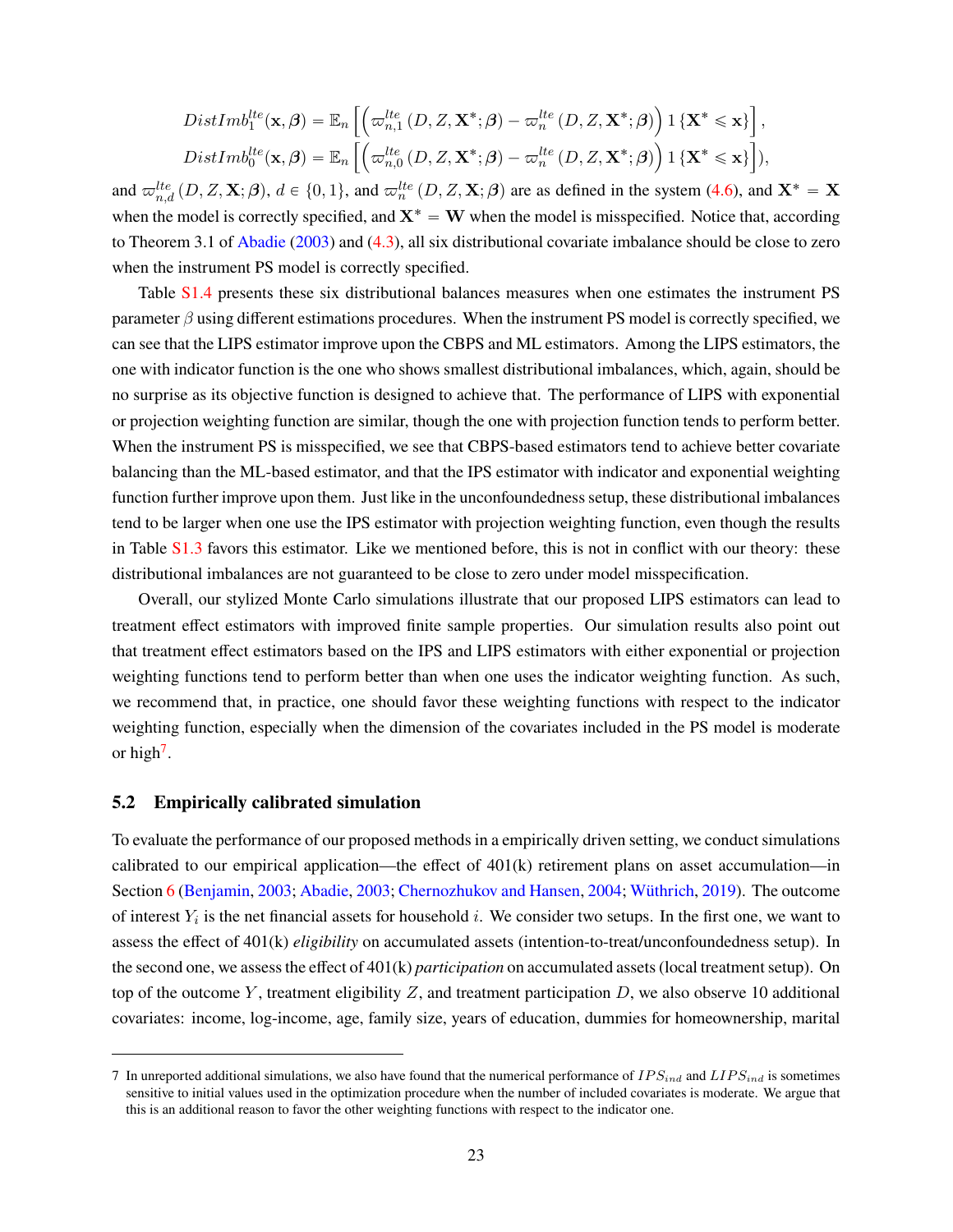status, two-earner status, defined benefit pension status, and individual retirement account participation status. See Section [6](#page-26-0) for more background on the application.

#### **5.2.1 Intention to Treat**

We start by analyzing the effect of 401(k) *eligibility* on accumulated assets. Here, we assume that, conditional on the vector of observed covariates, eligibility to 401(k) is as-good-as-random.

We calibrate our simulations as follows. We set the treated and untreated potential outcomes as

$$
Y(1) = \frac{g_{out}(\mathbf{X})'\beta_1^{itt}}{s_{out}} + \varepsilon(1), \qquad Y(0) = \frac{g_{out}(\mathbf{X})'\beta_0^{itt}}{s_{out}} + \varepsilon(0), \qquad (5.3)
$$

where  $g_{out}(\mathbf{X})$  includes an intercept and all 60 two-way interactions of the available covariates (income, logincome, age, family size, years of education, dummies for homeownership, marital status, two-earner status, defined benefit pension status, and individual retirement account participation status),  $\beta_d^{itt}$ ,  $d \in \{0, 1\}$ , is equal to the estimated OLS coefficients by regressing net financial assets on the two-way interactions using all the observed data with  $Z = d$ , and  $\varepsilon$  (d) are independent N  $(0, 1)$  random variables. Covariates are randomly drawn from the empirical distribution of covariates in the original data. We set  $s_{out} = 1,000$  so our outcome is measured in thousands of dollars. The ATE (or ITT) and the QTE( $\tau$ ),  $\tau = \{0.10, 0.25, 0.50, 0.75, 0.90\}$ are approximately equal to 8.55, 1.19, 4.03, 7.55, 12.87, and 14.57, respectively.

The true PS is given by

<span id="page-23-1"></span><span id="page-23-0"></span>
$$
p\left(\mathbf{X}\right) = \frac{\exp\left(g_{ps}(\mathbf{X})'\beta_{ps}\right)}{1 + \exp\left(g_{ps}(\mathbf{X})'\beta_{ps}\right)},\tag{5.4}
$$

where  $g_{ps}(\mathbf{X})$  is a vector including an intercept, all covariates in a linear fashion and the square of income, log-income, age, family size and years of education, the  $16 \times 1$  vector  $\beta_{ps}$  is equal to the estimated maximum-likelihood coefficient of the logistic regression of  $Z$  on these covariates using all available data, and the treatment eligibility Z is generated as  $Z = 1 \{p(\mathbf{X}) > U\}$ , where U follows a uniform  $(0, 1)$ distribution. In this section, we take  $D = Z$  as we are interested in the intention-to-treat effects.

Like in the stylized simulation setup, we consider two different scenarios to assess the sensitivity of the proposed estimators not only under correctly specified PS models but also under misspecified PS models that are "nearly correct". In the first setup, we assume that researchers include the correct set of 16 covariates into the PS model. In the second setup, we consider the case that researchers do not include the squared covariates, and, therefore, the resulting PS model is misspecified. We set sample size  $n$  equal to 1,000.

Table [S2.1](#page-0-0) displays the simulation results for both scenarios. When the PS model is correctly specified, we note that the over-identified CBPS estimators tend to have a non-negligible bias, while the just-identified CBPS estimators tend to under-cover the true causal parameters of interest—this under-coverage is particularly severe when focusing on the ATE and QTE(0.75). The IPW estimators based on maximum likelihood tend to perform well in terms of bias, RMSE, and coverage probability, except when  $\tau = 0.75$ . In this latter case, the estimator based on ML tends to under-cover the true QTE(0.75). Among the IPS-based estimators, the one that uses indicator function seems to be the least precise, both in terms of RMSE and length of 95% confidence intervals. This is in line with our simulation results using the stylized setup. As so, we once more reiterate that practitioners should favor the other IPS estimators in detriment of the one that used the indicator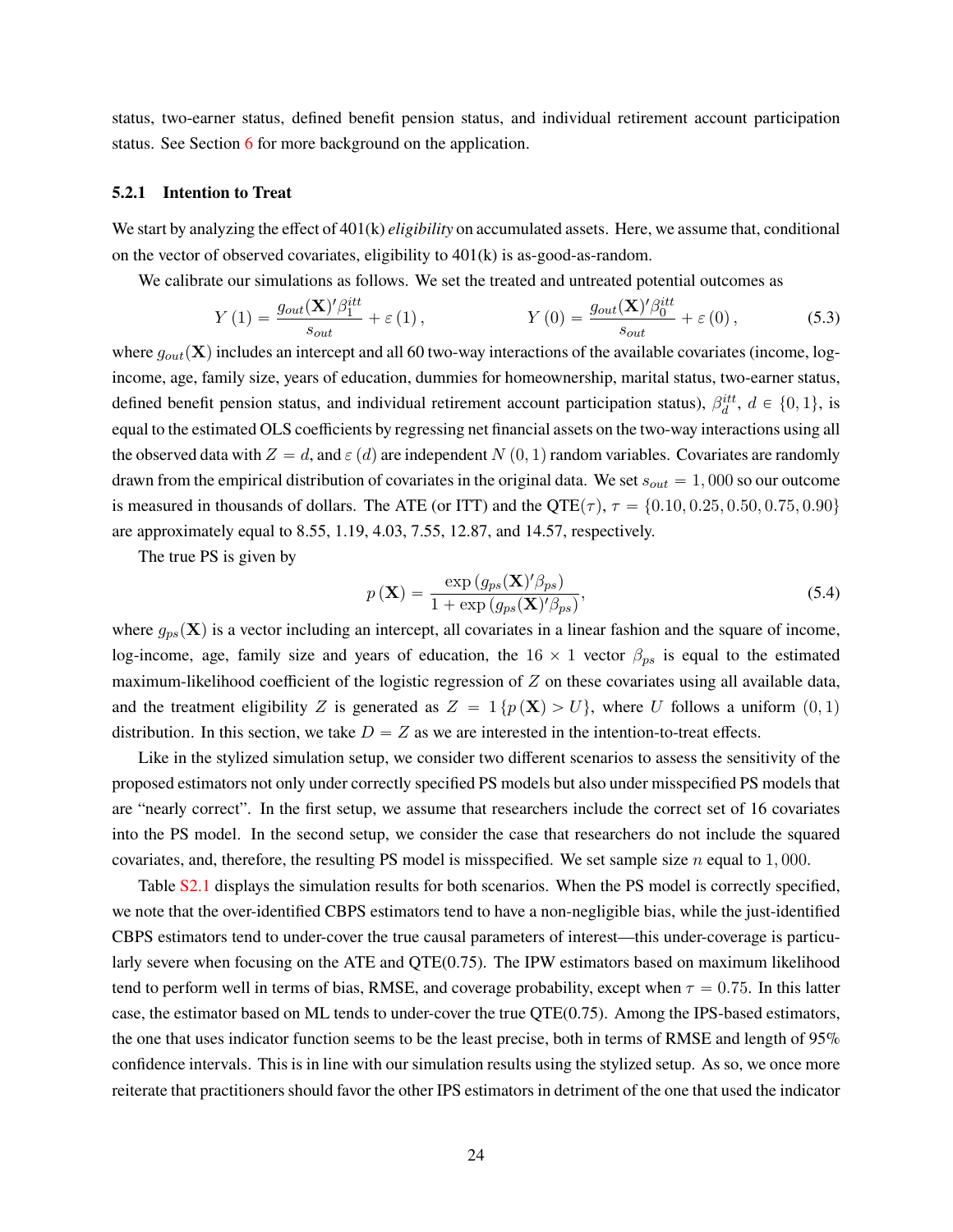function. Both IPS estimators with exponential and projection weighting functions tend to improve upon the over-identified CBPS in terms of MSE and ARE when one focuses on QTE's. The IPW estimator using IPS with exponential weights leads to tighter confidence intervals than the other IPS estimators, too. The gains in asymptotic relative efficiency are only pronounced when focusing on QTE's. In fact, when focusing on the ATE, in this correctly specified DGP it is hard to improve upon the IPW estimator based on the MLE.

When the propensity score is misspecified, several interesting patterns arise. First, we notice that the RMSE for the ATE estimator based on ML is substantially higher than the RMSE of the other considered estimators. In this particular case, the IPS estimator with projection weighting function has the smallest RMSE, followed by the over-identified CBPS. In terms of inference, the performance of the IPS estimators with projection function is substantially better than the other considered estimators. When one focuses on QTE's, we notice that all proposed IPS estimators tend to perform better than the over-identified CBPS estimator, except in the case with  $\tau = 0.90$ . We also notice that no estimator seems to control the the probability of type I errors across all considered quantiles. Given that the PS models are misspecified, this is not a big surprise. Finally, our simulation results reveal that the reduction in MSE by adopting IPS with exponential weights tends to be large, especially for  $\tau = 0.25, 0.50, 0.75$ .

Table [S2.2](#page-0-0) presents different distributional balance measures for different propensity score estimators. When the PS model is correctly specified, we can see that the IPS estimator always improve upon the CBPS and ML estimators. Among the IPS estimators, the one with indicator function is the one who performs "best", though this should be no surprise. Excluding the IPS with indicator weight function, the IPS with exponential weighting function seems to dominate the others. When the PS is misspecified, we see that CBPS-based estimators do not always improve upon the ML-based estimator. In fact, the overidentified CBPS estimator tend to perform worst than the other PS estimators in these covariate distributional imbalances measures. All IPS estimators seems to lead to improved distributional balance, though this is not always guaranteed by our theory.

#### **5.2.2 Local Treatment Effects**

In this section, we analyze the effect of 401(k) *participation* on accumulated assets. Here, we assume that, conditionally on the vector of observed covariates, eligibility to 401(k) is as-good-as-random, and use it as an instrument for 401(k) participation (treatment).

We calibrate our simulation as follows. We set the treated and untreated potential outcomes exactly as in [\(5.3\)](#page-23-0), and the instrument propensity score  $q(\mathbf{X})$  exactly as in [\(5.4\)](#page-23-1). The instrument, eligibility to 401(k), Z is generated as  $Z = 1 \{q(\mathbf{X}) > U_1\}$ , where  $U_1$  follows a uniform  $(0, 1)$  distribution. The potential treatments  $D(1)$  and  $D(0)$ —401(k) participation if eligible or not eligible–are generated as

$$
D(1) = 1\{p^* (Y(1) - Y(0)) > U_2\} \text{ and } D(0) = 0, \text{ where } U_2 \text{ follows a uniform } (0, 1) \text{ distribution, and}
$$

$$
p^* (Y(1) - Y(0)) = \frac{\exp \left(\beta_0^{lte} + \beta_1^{lte} \cdot (Y(1) - Y(0))\right)}{1 + \exp \left(\beta_0^{lte} + \beta_1^{lte} \cdot (Y(1) - Y(0))\right)},
$$

where  $\beta_0^{lte}$  and  $\beta_1^{lte}$  were calibrated by first simulating  $Y(1) - Y(0)$  using all the data, and then using maximum likelihood to estimate the logit regression of treatment participation on an intercept and this difference, using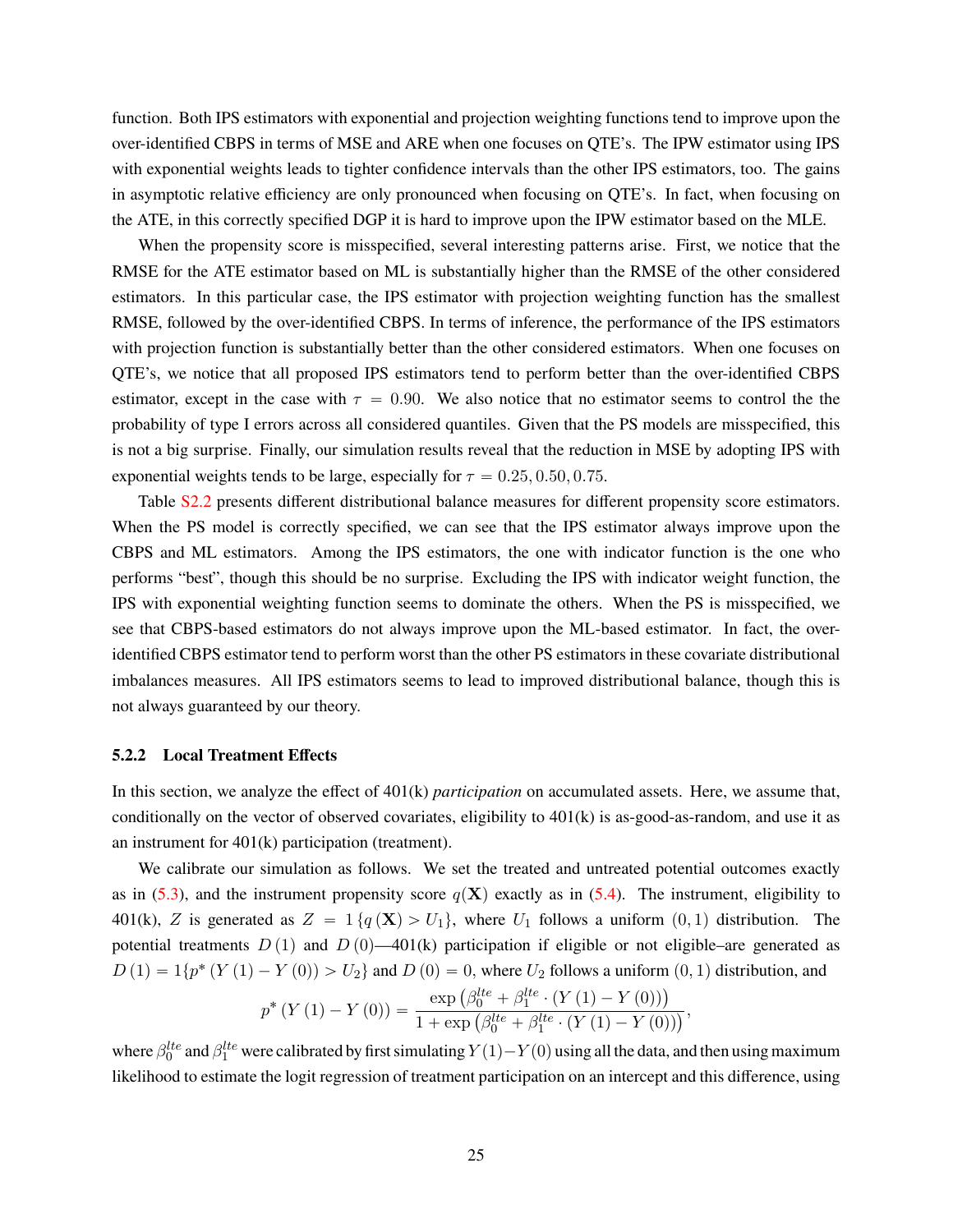only data of eligible households.<sup>[8](#page-0-0)</sup> Finally, the realized 401(k) participation is  $D = Z \cdot D(1) + (1 - Z) \cdot D(0)$ , and the realized outcome (net financial household) is  $Y = D \cdot Y(1) + (1 - D) \cdot Y(0)$ . The LATE and  $LQTE(\tau)$ ,  $\tau = \{0.10, 0.25, 0.50, 0.75, 0.90\}$  are approximately equal to 9.04, 1.37, 4.18, 7.76, 13.35, and 15.23, respectively. Like in the stylized setup, LATE and LQTE are equal to the ATT and QTT as we have one-sided non-compliance..

Like in the ITT setup, we consider two different scenarios. In the first setup, we assume that researchers include the correct set of 16 covariates into the instrument PS model. In the second setup, we consider the case that researchers do not include the squared covariates, and, therefore, the resulting instrument PS model is misspecified. We consider sample size  $n$  equal to 1,000.

Table [S2.3](#page-0-0) displays the simulation results for both scenarios. When the instrument PS is correctly specified, we notice that most IPW estimators are approximately unbiased, with the exception of the LIPS estimator with indicator weighting function and the over-identified CBPS estimators; these bias are particularly pronounced for the LATE and and for LQTE with  $\tau = 0.75, 0.90$ . In terms of MSE, coverage probabilities, and length of confidence intervals, we notice that the PS estimator based on ML tends to perform best when one focuses on the LATE. When one focus on LQTE, though, our simulation results reveal that the LIPS with either exponential or projection weighting function tend to lead to important gains in precision without sacrificing correct coverage probability. For example, when one focuses on  $LQTE(0.50)$ , we see that our proposed LIPS estimator with exponential weighting function has MSE that is approximately 20% smaller than the over-identified CBPS estimator, has coverage probability that is close to the nominal level, and shorter confidence intervals, too. In fact, the over-identified CBPS estimator would need a sample size 1.65 larger to perform equivalently to the LIPS with exponential weighting function. We also notice that the just-identified CBPS and the ML PS estimators tend to under-cover the true treatment effects—these undercoverage problems are specially severe when  $\tau = 0.10$  or  $\tau = 0.75$ . Our proposed LIPS estimators based on exponential or projection weighting functions do not suffer from these practically important problems.

When the PS is misspecified, we first notice that, when one is interested in the LATE, the ML instrument PS estimator has a substantially higher MSE than any other estimators considered. We notice that the IPW estimator based on the over-identified CBPS estimator substantially improves the MSE of the LATE. Interestingly, we also see that our proposed LIPS with projection weighting function further improves upon the over-identified CBPS not only in terms of MSE but also in terms of coverage probability, length of confidence intervals, and asymptotic relative efficiency. In sum, when one is focused on the LATE, our simulation results show that the gains of adopting the LIPS with projection weight are potentially big in the presence of "modest" instrument PS misspecifications. When one focuses their attention on the LQTE, we first notice that the LIPS estimators tend to substantially improve upon the CBPS estimators in terms of bias and MSE, except when  $\tau = 0.90$ . The improviments in MSE can be large. in MSE LIPS estimators, the ones with exponential weighting function tend to perform best in this misspecified DGP. For instance, the MSE of the  $LQTE(0.50)$  estimator based on the LIPS with exponential weighting function is 64% smaller than the one associated with the over-identified CBPS estimator.

Next, we analyze different covariate distributional balance measures for different propensity score esti-

<sup>8</sup>  $\beta_0^{lte}$  and  $\beta_1^{lte}$  are approximately equal to 0.812 and 0.005, respectively.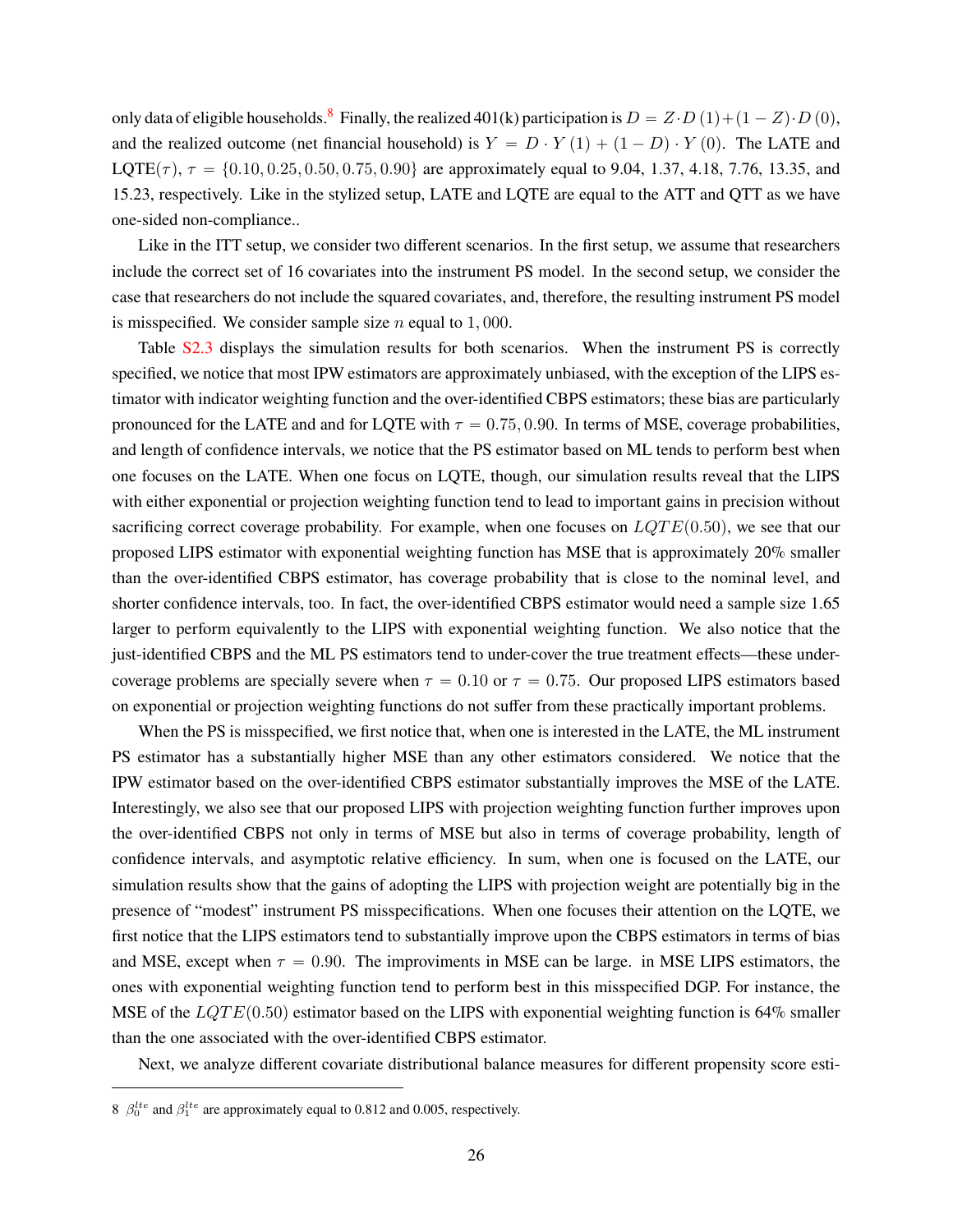mators. The results are displayed in Table [S2.4.](#page-0-0) When the instrument PS model is correctly specified, we can see that the LIPS estimator with exponential weight tends to improve upon the CBPS and ML estimators. The same is true for the LIPS estimator with indicator function, though this is expected. We see that the LIPS estimator with projection weight function tends to improve upon the ML estimator but performs slightly worse than the CBPS estimators. When the PS is misspecified, though, we see that the ML estimator tends to perform best (after, of course, the LIPS with indicator function), even though the simulation results in Table [S2.3](#page-0-0) reveal that our LIPS estimators tend to dominate ML estimators in this particular case. Like we mentioned in our stylized simulation setups, this is not in conflict with our theory: these covariate distributional imbalances are not guaranteed to be close to zero under model misspecification.

Overall, the results of our calibrated Monte Carlo simulations agree with the ones in our stylized setup. That is, our results illustrate that our proposed IPS/LIPS estimators can lead to treatment effect estimators with improved finite sample properties. Just like in the stylized setup, our simulation results also point out that treatment effect estimators based on the IPS and LIPS estimators with either exponential or projection weighting functions tend to perform better than when one uses the indicator weighting function, and we recommend practitioners to favor them.

## <span id="page-26-0"></span>**6 Effect of 401(k) retirement plans on asset accumulation**

As discussed in [Benjamin](#page-31-15) [\(2003\)](#page-31-15), [Abadie](#page-31-3) [\(2003\)](#page-31-3), [Chernozhukov and Hansen](#page-31-16) [\(2004\)](#page-31-16), [Belloni, Chernozhukov,](#page-31-17) [Fernández-Val and Hansen](#page-31-17) [\(2017\)](#page-31-17) and many others, tax-deferred retirement plans have been popular in the US since the 1980s. A main goal of these programs is to increase individual saving for retirement. Amongst the most popular tax-deferred programs is the  $401(k)$  plan. Interestingly,  $401(k)$  plans are provided by employers, and, therefore, only workers in firms that offer such programs are eligible. On the other hand, we emphasize that *eligible* employees choose whether to participate (i.e., make a contribution) or not, making the evaluation of the effectiveness of  $401(k)$  plans on accumulated assets more challenging as a result of endogeneity concerns — individuals who participate in 401(k) programs have stronger preferences for savings and would have saved more even in the absence of these programs.

To bypass the endogeneity challenge, [Benjamin](#page-31-15) [\(2003\)](#page-31-15) uses data from the 1991 Survey of Income and Program Participation (SIPP) and compares households that are eligible with those who are non-eligible for 401(k) plans to assess the effect of *eligibility* on accumulated assets. He argues that since 401(k) eligibility is determined by the employers, household preference for savings plays a negligible role in determining eligibility once one controls for observed household characteristics. Using PS matching, [Benjamin](#page-31-15) [\(2003\)](#page-31-15) finds evidence that 401(k) eligibility has a positive effect on asset accumulation.

[Abadie](#page-31-3) [\(2003\)](#page-31-3), [Chernozhukov and Hansen](#page-31-16) [\(2004\)](#page-31-16) and [Wüthrich](#page-33-14) [\(2019\)](#page-33-14), on the other hand, study the effect of 401(k) *participation* on asset accumulation, using 401(k) eligibility as an instrument for the actual participation status. Similarly to [Benjamin](#page-31-15)  $(2003)$ , they argue that  $401(k)$  eligibility is exogenous after controlling for a vector of observed household characteristics. [Abadie](#page-31-3) [\(2003\)](#page-31-3), using a semiparametric IPW estimator for the LATE, finds that the effect of 401(k) participation on net financial assets is significant and positive. [Chernozhukov and Hansen](#page-31-16) [\(2004\)](#page-31-16) and [Wüthrich](#page-33-14) [\(2019\)](#page-33-14), using an IV quantile regression model,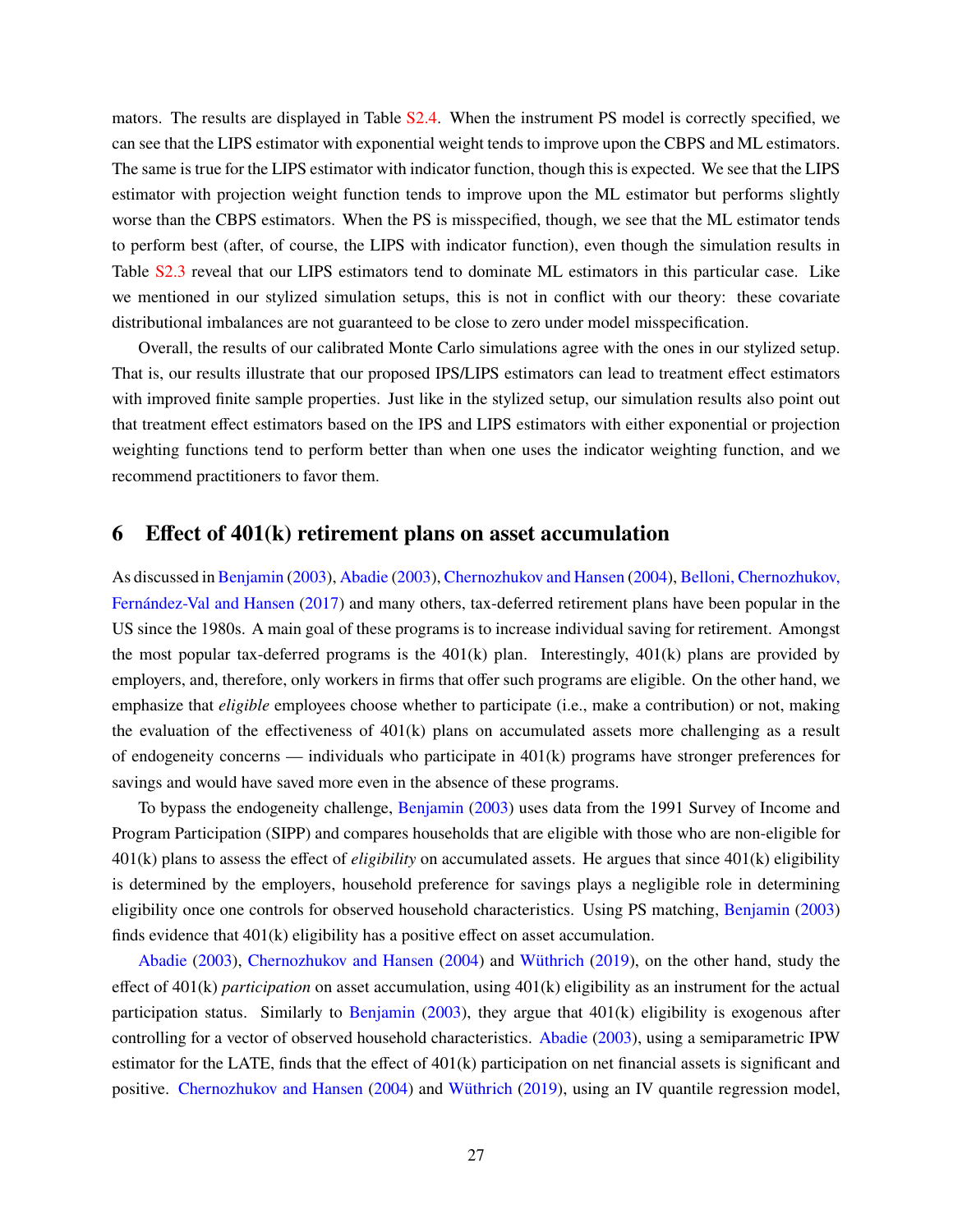also find positive and significant effects of 401(k) participation on net financial assets.

In what follows, we apply the methodology discussed in Sections [3.2](#page-10-2) and [4](#page-12-0) to study the effects of eligibility and participation in 401(k) programs on saving behavior. As suggested by [Benjamin](#page-31-15) [\(2003\)](#page-31-15), [Abadie](#page-31-3) [\(2003\)](#page-31-3), and [Chernozhukov and Hansen](#page-31-16) [\(2004\)](#page-31-16), eligibility is assumed to be exogenous after controlling for covariates. Also note that, because only eligible individuals can enroll in 401(k) plans, the monotonicity condition in Assumption  $5(iii)$  $5(iii)$  holds trivially, and the LATE and LQTE estimators presented in Section [4](#page-12-0) approximate the average and quantile treatment effect for the treated (i.e., for 401(k) participants).

We use the same dataset as [Benjamin](#page-31-15) [\(2003\)](#page-31-15), [Chernozhukov and Hansen](#page-31-16) [\(2004\)](#page-31-16) and [Wüthrich](#page-33-14) [\(2019\)](#page-33-14). The data consists of a sample of [9](#page-0-0),910 households from the 1991 SIPP<sup>9</sup>. The outcomes of interest are net financial assets, and total wealth. For the (instrument) propensity score estimation, we adopt a logistic specification, and use all two-way interactions between income, log-income, age, family size, years of education, dummies for homeownership, marital status, two-earner status, defined benefit pension status, and individual retirement account participation status. To assess the reliability of this parametric PS model, we apply the specification test of [Sant'Anna and Song](#page-33-8) [\(2019\)](#page-33-8) with 1,000 bootstrap draws, and fail to reject the null of the propensity score model being correctly specified at the 10% level.

Panel A (Panel B) of Table [1](#page-28-0) shows the point estimates and standard errors (in parentheses) for the effect of 401(k) eligibility (participation among compliers) on net financial assets and total wealth. We present IPW estimators for the ATE, QTE( $\tau$ ), LATE, LQTE( $\tau$ ),  $\tau = 0.10, 0.25, 0.50, 0.75, 0.90$ , using the same PS estimation methods as in the simulation exercise in Section [5,](#page-17-0) except the IPS and LIPS estimators based on the indicator weighting function, as they tend to be numerically unstable when the dimension of covariates is moderate. We also report two measures of covariate distributional imbalance for each PS estimator.

The results in Panel A suggest that 401(k) eligibility has a positive and significant average impact on both net financial assets and total wealth and that the effect is more pronounced at the higher quantiles. When one compares the treatment effect measures across different PS estimation methods, we see that the results tend to be similar for net financial assets; for total wealth, we note that estimators based on the over-identified CBPS estimator suggest much larger effects of 401(k) eligibility at higher quantiles than those based on our proposed IPS estimators; see Figure [1](#page-29-0) for a more detailed comparison between the QTE estimates based on the IPS with projection weighting function, over-identified CBPS (the default in the CBPS R package), and those based on ML. Interestingly, although we adopt a parsimonious specification, our IPW results for net financial assets are similar to those in [Belloni et al.](#page-31-17) [\(2017\)](#page-31-17), who consider lasso-based high-dimensional specifications based on a doubly-robust procedure<sup>[10](#page-0-0)</sup>. For instance, their estimated ATE of  $401(k)$  plan eligibility on net financial assets is 7,848 with a standard error of 1,317, while our estimated ATE based on IPS with projection weighting function is 7,784 with a standard error of 1,605; QTE estimates based on over-identified CBPS and IPS are also close to those in [Belloni et al.](#page-31-17) [\(2017\)](#page-31-17). In terms of covariate

<sup>9</sup> The original data have 9,915 households, but we follow [Benjamin](#page-31-15) [\(2003\)](#page-31-15) and delete the five observations with zero or negative income. Descriptive statistics are available in Table 1 in [Benjamin](#page-31-15) [\(2003\)](#page-31-15) and in Tables 1 and 2 in [Chernozhukov and Hansen](#page-31-16) [\(2004\)](#page-31-16).

<sup>10</sup> Their procedure requires one to model not only the propensity score but also the outcome equation for treated and untreated units. As so, they use "more information" than IPW procedures. [Belloni et al.](#page-31-17) [\(2017\)](#page-31-17) focus on net financial assets as a measure of wealth.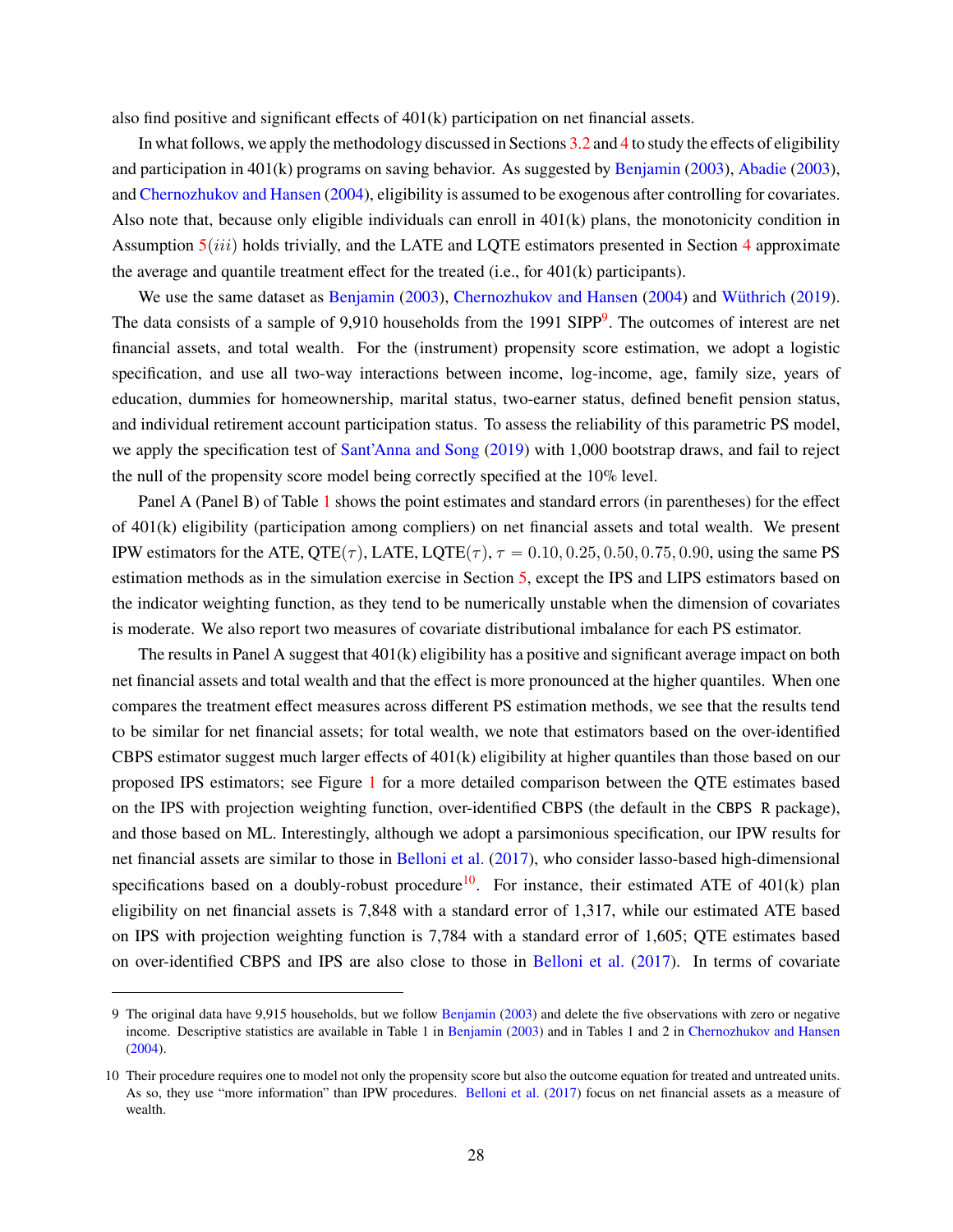<span id="page-28-0"></span>

| Panel A: Effects of $401(k)$ plan eligibility on wealth |                                      |               |               |             |              |                       |                          |               |                        |                         |  |
|---------------------------------------------------------|--------------------------------------|---------------|---------------|-------------|--------------|-----------------------|--------------------------|---------------|------------------------|-------------------------|--|
|                                                         | <b>Outcome: Net Financial Assets</b> |               |               |             |              | Outcome: Total Wealth |                          |               |                        |                         |  |
|                                                         | MLE                                  | $CBPS_{just}$ | $CBPS_{over}$ | $IPS_{exp}$ | $IPS_{proj}$ | МLE                   | $\overline{CBPS}_{just}$ | $CBPS_{over}$ | $\overline{IPS_{exp}}$ | $\overline{IPS}_{proj}$ |  |
| ATE                                                     | 8.138                                | 8.190         | 8.820         | 8,218       | 7.784        | 6.049                 | 5,997                    | 7.906         | 6,589                  | 5,395                   |  |
|                                                         | (1, 135)                             | (1,150)       | (1,362)       | (1,376)     | (1,605)      | (1,823)               | (1, 811)                 | (2,486)       | (2,201)                | (2,792)                 |  |
| <b>OTE(0.10)</b>                                        | 1,113                                | 1,200         | 1,160         | 1,150       | 1,050        | 399                   | 400                      | 400           | 400                    | 375                     |  |
|                                                         | (264)                                | (254)         | (259)         | (258)       | (283)        | (578)                 | (558)                    | (601)         | (557)                  | (577)                   |  |
| QTE(0.25)                                               | 996                                  | 996           | 1.000         | 1.000       | 996          | 3,024                 | 2,917                    | 3,425         | 2,993                  | 2,950                   |  |
|                                                         | (229)                                | (228)         | (237)         | (225)       | (231)        | (611)                 | (591)                    | (789)         | (593)                  | (617)                   |  |
| QTE(0.50)                                               | 4.447                                | 4,200         | 4,559         | 4,350       | 4,300        | 7,402                 | 7.419                    | 9.027         | 7.615                  | 7,419                   |  |
|                                                         | (278)                                | (259)         | (331)         | (276)       | (309)        | (1,162)               | (1,111)                  | (1,580)       | (1,143)                | (1, 157)                |  |
| <b>OTE(0.75)</b>                                        | 13,065                               | 12,995        | 13.980        | 13.339      | 12.859       | 9.131                 | 8,871                    | 13,050        | 10.419                 | 8,665                   |  |
|                                                         | (931)                                | (922)         | (1,166)       | (964)       | (1,025)      | (2,833)               | (2,786)                  | (3,742)       | (2,972)                | (3, 158)                |  |
| <b>OTE(0.90)</b>                                        | 21,249                               | 21.053        | 23.441        | 21,890      | 20,899       | 15.857                | 15.979                   | 18,500        | 17.547                 | 15,504                  |  |
|                                                         | (2,223)                              | (2,247)       | (2,934)       | (2,399)     | (2,782)      | (5,806)               | (5,829)                  | (6,662)       | (6,167)                | (7, 818)                |  |
| $KS_{bal}$                                              | 2.26                                 | 2.76          | 2.63          | 1.98        | 2.31         | 2.26                  | 2.76                     | 2.63          | 1.98                   | 2.31                    |  |
| $RCvM_{bal}$                                            | 0.56                                 | 0.56          | 0.65          | 0.51        | 0.57         | 0.56                  | 0.56                     | 0.65          | 0.51                   | 0.57                    |  |

distributional imbalances, note that our proposed IPS estimators improve upon both CBPS estimators; the IPS estimator with exponential weight function also improves upon the MLE.

Panel B: Effects of 401(k) plan participation on wealth

|                                        | <b>Outcome: Net Financial Assets</b> |                   |                   |                         |                   | Outcome: Total Wealth |                   |                   |                   |                   |
|----------------------------------------|--------------------------------------|-------------------|-------------------|-------------------------|-------------------|-----------------------|-------------------|-------------------|-------------------|-------------------|
|                                        | MLE                                  | $CBPS_{just}$     | $CBPS_{over}$     | $\overline{LIPS_{exp}}$ | $LIPS_{moi}$      | MLE                   | $CBPS_{just}$     | $CBPS_{over}$     | $LIPS_{exp}$      | $LIPS_{proj}$     |
| <b>LATE</b>                            | 11.674<br>(1,621)                    | 11.700<br>(1,640) | 12,767<br>(1,929) | 12.108<br>(1,929)       | 11.176<br>(2,250) | 8.706<br>(2,609)      | 8,568<br>(2,587)  | 11,590<br>(3,532) | 9,923<br>(3,094)  | 7,740<br>(3,872)  |
| LOTE(0.10)                             | 2.554<br>(506)                       | 2.624<br>(486)    | 2.642<br>(486)    | 2.624<br>(495)          | 2.449<br>(528)    | 1.220<br>(815)        | 1.109<br>(807)    | 1.471<br>(827)    | 1.120<br>(786)    | 1.045<br>(833)    |
| LOTE(0.25)                             | 1.618<br>(266)                       | 1.536<br>(265)    | 1.753<br>(284)    | 1.589<br>(260)          | 1.529<br>(266)    | 5.226<br>(879)        | 4.853<br>(839)    | 6.204<br>(1,122)  | 5.200<br>(828)    | 5,003<br>(857)    |
| LOTE(0.50)                             | 7,285<br>(533)                       | 7.041<br>(515)    | 7.849<br>(653)    | 7.341<br>(518)          | 7.197<br>(524)    | 10.187<br>(1,279)     | 9.925<br>(1,232)  | 12.701<br>(1,696) | 10.730<br>(1,249) | 10.026<br>(1,316) |
| LOTE(0.75)                             | 19.939<br>(1,034)                    | 19.589<br>(1,015) | 21,772<br>(1,319) | 20.325<br>(1,065)       | 19.410<br>(1,136) | 14.061<br>(1,054)     | 13.200<br>(1,037) | 19.909<br>(1,342) | 16.353<br>(1,087) | 13.041<br>(1,159) |
| LOTE(0.90)                             | 28.501<br>(728)                      | 28,450<br>(715)   | 31.798<br>(869)   | 31.200<br>(749)         | 27.919<br>(839)   | 19.200<br>(779)       | 18.908<br>(779)   | 24.402<br>(898)   | 22,400<br>(808)   | 17.172<br>(998)   |
| $KS_{bal}^{lte}$<br>$RCvM_{bal}^{lte}$ | 3.23<br>0.80                         | 3.94<br>0.81      | 3.71<br>0.92      | 2.90<br>0.73            | 3.41<br>0.84      | 3.23<br>0.80          | 3.94<br>0.81      | 3.71<br>0.92      | 2.90<br>0.73      | 3.41<br>0.84      |

Note: Same data used by [Benjamin](#page-31-15) [\(2003\)](#page-31-15) and [Chernozhukov and Hansen](#page-31-16) [\(2004\)](#page-31-16). The propensity score model is based on a logistic link function. Standard errors in parentheses. The estimators in Panel A are the same as those we describe in Table [S1.1,](#page-28-0) whereas those in Panel B are the same as those described in Table [S1.3.](#page-0-0) The distributional imbalance measures are as defined in  $(5.1)$  and  $(5.2)$ .

#### **Table 1:** Effects of 401(k) plan on different measures of wealth

The results in Panel B paint a similar picture as those in Panel A: 401(k) participation tends to have a positive and significant average impact on both measures of wealth, and the effect is more pronounced at the right tail of the wealth measures. As we illustrated in Figure [2,](#page-30-1) there are quantitative differences between the LQTE estimates based on different PS estimation methods, with those based on the over-identified instrument CBPS suggesting much larger effects than the other estimation methods, though the shape of the LQTE function is similar across specifications. Like in Panel A, our results for net financial assets are also similar to those in [Belloni et al.](#page-31-17) [\(2017\)](#page-31-17). Their reported LATE estimate based on high-dimensional sparse models is 11,267 (standard error of 1,890), while our IPS LATE estimate with projection weighting function is 11,176 (standard error of 2,250). In terms of LQTE, [Belloni et al.](#page-31-17) [\(2017\)](#page-31-17) estimates tend to be similar to IPS estimates with exponential weighting function, except for quantiles above  $\tau = 0.85$ , where their estimates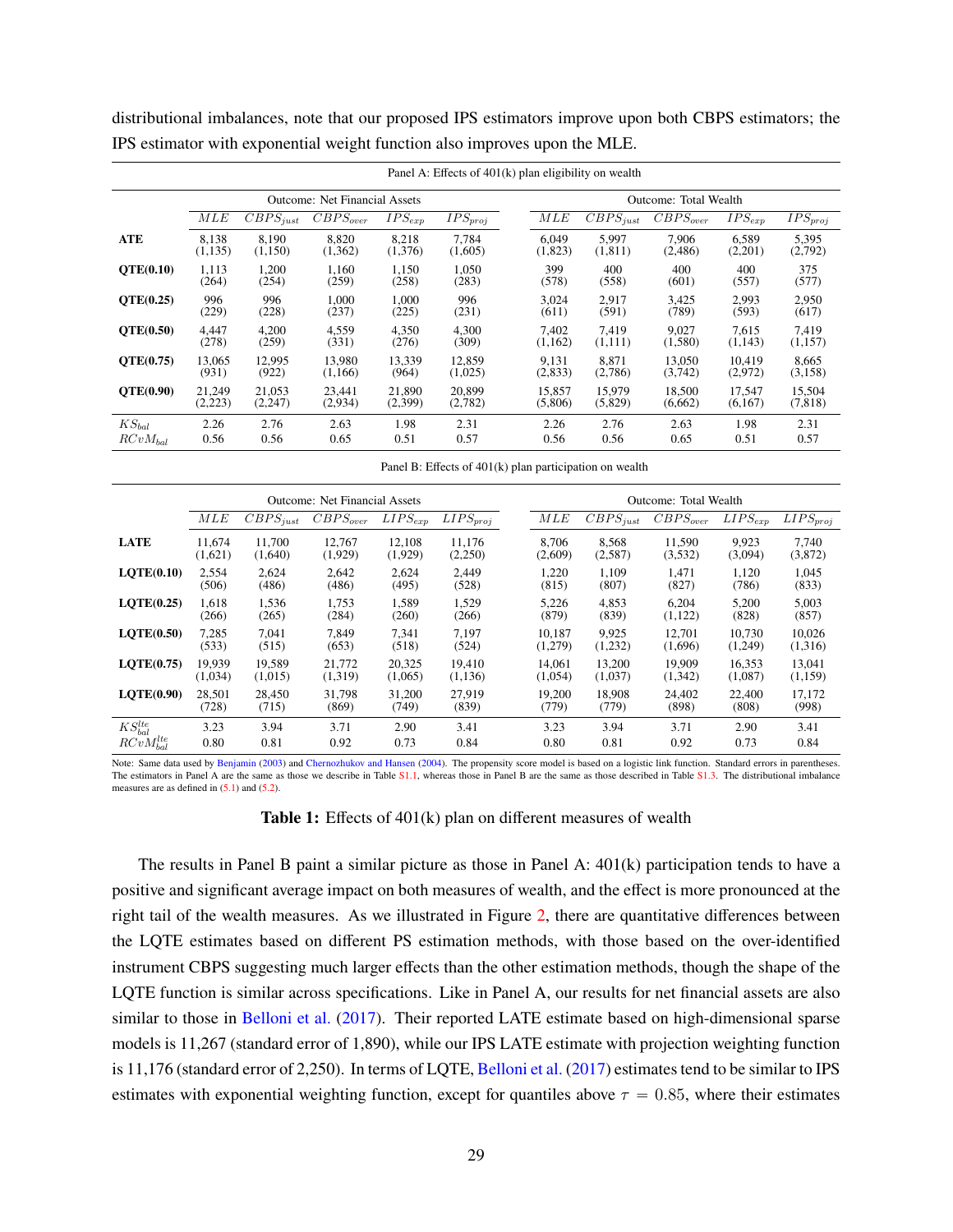tend to be higher than any of the considered IPW procedures. In terms of covariate distributional imbalances, Panel B also reveals that our proposed LIPS estimators tend to improve upon both CBPS estimators; the LIPS estimator with exponential weight function perform best according to this metric.

<span id="page-29-0"></span>

**Figure 1:** Estimated quantile treatment effects of 401(k) eligibility on different wealth measures.

The results in Panel B paint a similar picture as those in Panel A: 401(k) participation tends to have a positive and significant average impact on both measures of wealth, and the effect is more pronounced at the right tail of the wealth measures. As we illustrated in Figure [2,](#page-30-1) there are quantitative differences between the LQTE estimates based on different PS estimation methods, with those based on the over-identified instrument CBPS suggesting much larger effects than the other estimation methods, though the shape of the LQTE function is similar across specifications. Like in Panel A, our results for net financial assets are also similar to those in [Belloni et al.](#page-31-17) [\(2017\)](#page-31-17). Their reported LATE estimate based on high-dimensional sparse models is 11,267 (standard error of 1,890), while our IPS LATE estimate with projection weighting function is 11,176 (standard error of 2,250). In terms of LQTE, [Belloni et al.](#page-31-17) [\(2017\)](#page-31-17) estimates tend to be similar to IPS estimates with exponential weighting function, except for quantiles above  $\tau = 0.85$ , where their estimates tend to be higher than any of the considered IPW procedures. In terms of covariate distributional imbalances, Panel B also reveals that our proposed LIPS estimators tend to improve upon both CBPS estimators; the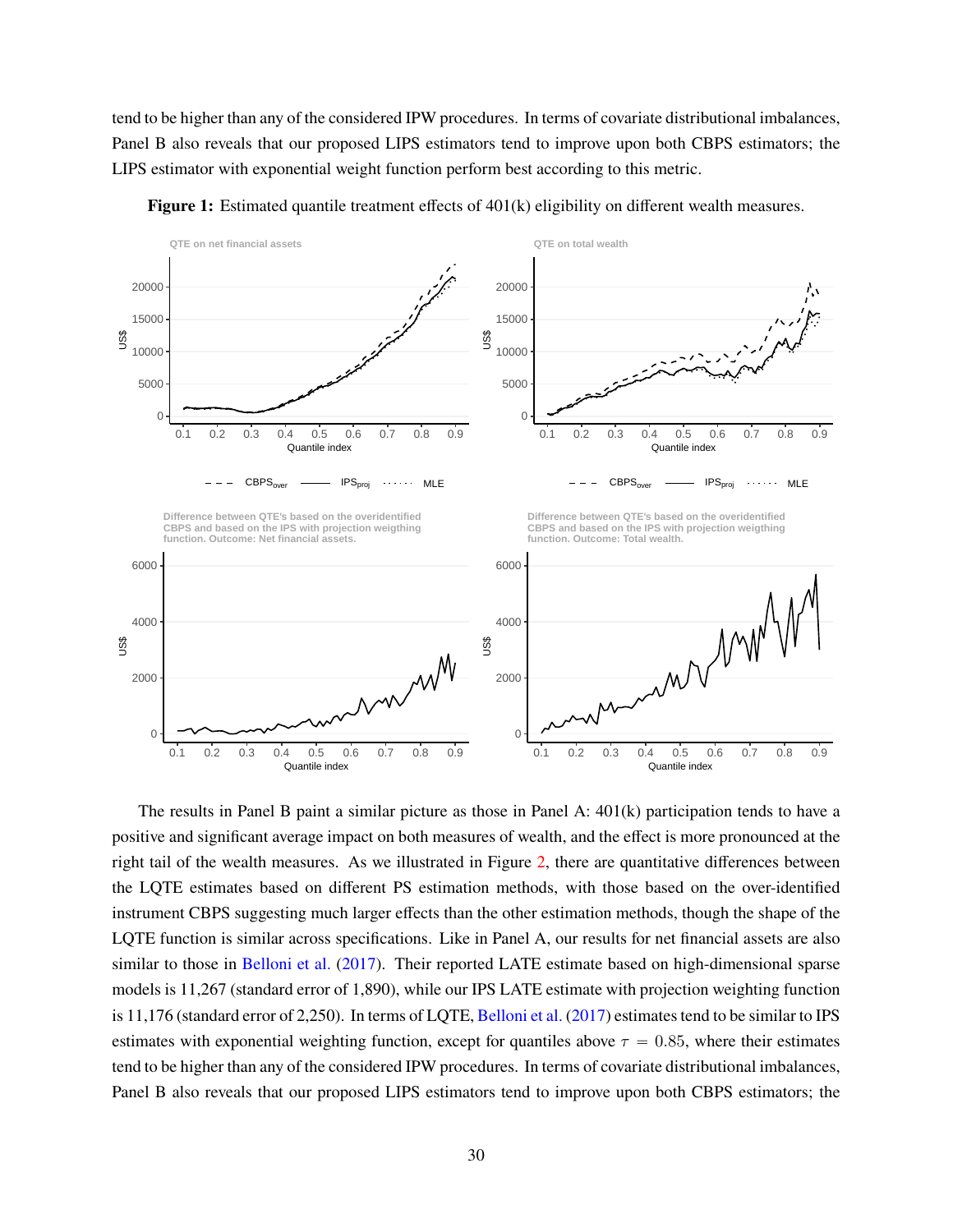

LIPS estimator with exponential weight function perform best according to this metric.



<span id="page-30-1"></span>

# <span id="page-30-0"></span>**7 Conclusion**

In this article, we proposed a framework to estimate propensity score parameters such that, instead of targeting to balance only some specific moments of covariates, it aims to balance *all* functions of covariates. The proposed estimator is of the minimum distance type, and is data-driven,  $\sqrt{n}$ -consistent, asymptotically normal, and admits an asymptotic linear representation that facilitates the study of inverse probability weighted estimators in a unified manner. Importantly, we have shown that our framework can accommodate the empirically relevant situation under which treatment allocation is endogenous. We derived the large sample properties of average, distributional and quantile treatment effect estimator based on the proposed integrated propensity scores, and illustrated its attractive properties via a Monte Carlo study and an empirical application.

Although this paper devoted most of its attention to forming IPW-type treatment effect estimators, we note that sometimes researchers are willing to consider an outcome regression model, on top of the propensity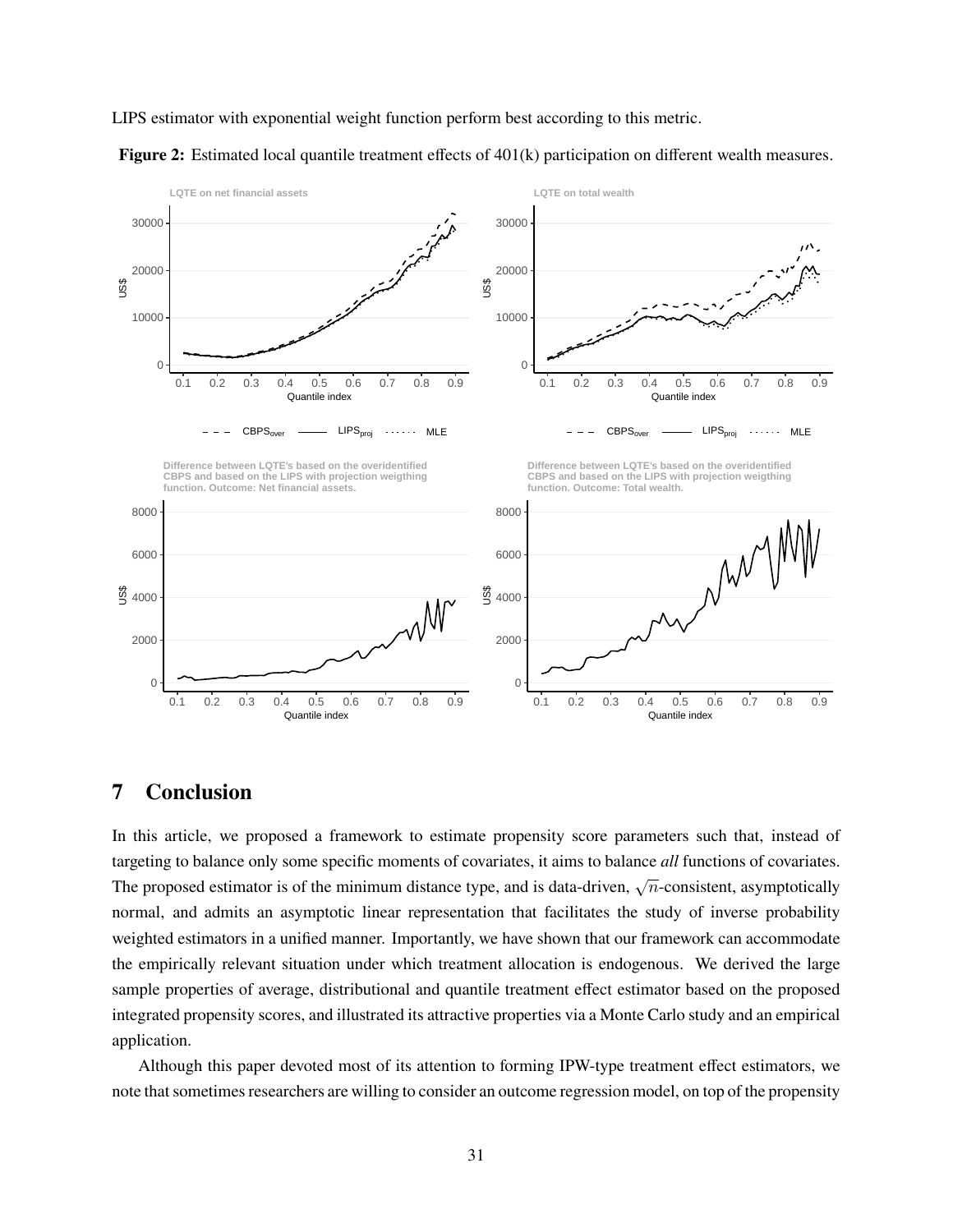score model. In such cases, we stress that one can easily combine our IPS estimation procedure with such outcome regression model to form doubly-robust, locally efficient treatment effect estimators, see, e.g., [Słoczyński and Wooldridge](#page-33-15) [\(2018\)](#page-33-15) and references therein. Perhaps even better, one can use the integrated moment approach adopted in this paper to estimate not only the propensity score, but also the outcome regression model. We leave the detailed discussion of such procedure for future research.

## **References**

- <span id="page-31-3"></span>Abadie, A. (2003), "Semiparametric instrumental variable estimation of treatment response models," *Journal of Econometrics*, 113, 231–263.
- <span id="page-31-14"></span>Abadie, A., Angrist, J. D., and Imbens, G. W. (2002), "Instrumental variables estimates of the effect of subsidized training on the quantiles of trainee earnings," *Econometrica*, 70(1), 91–117.
- <span id="page-31-5"></span>Ai, C., and Chen, X. (2003), "Efficient estimation of models with conditional moment restrictions containin unknown functions," *Econometrica*, 71(6), 1795–1843.
- <span id="page-31-12"></span>Angrist, J. D., Imbens, G. W., and Rubin, D. B. (1996), "Identification of causal effects using instrumental variables," *Journal of the American Statistical Association*, 91(434), 444–455.
- <span id="page-31-17"></span>Belloni, A., Chernozhukov, V., Fernández-Val, I., and Hansen, C. (2017), "Program Evaluation and Causal Inference With High-Dimensional Data," *Econometrica*, 85(1), 233–298.
- <span id="page-31-15"></span>Benjamin, D. J. (2003), "Does 401(k) eligibility increase saving? Evidence from propensity score subclassification," *Journal of Public Economics*, 87(5-6), 1259–1290.
- <span id="page-31-7"></span>Bierens, H. J. (1982), "Consistent model specification tests," *Journal of Econometrics*, 20(1982), 105–134.
- <span id="page-31-8"></span>Bierens, H. J., and Wang, L. (2012), "Integrated Conditional Moment Tests for Parametric Conditional Distributions," *Econometric Theory*, 28(2), 328–362.
- <span id="page-31-6"></span>Bitler, M. O., Gelbach, J. B., and Hoynes, H. H. (2006), "What mean impacts miss: Distributional effects of welfare reform experiments," *The American Economic Review*, 96(4), 988–1012.
- <span id="page-31-10"></span>Busso, M., Dinardo, J., and McCrary, J. (2014), "New Evidence on the Finite Sample Properties of Propensity Score Reweighting and Matching Estimators," *The Review of Economics and Statistics*, 96(5), 885–895.
- <span id="page-31-2"></span>Chen, X., Hong, H., and Tarozzi, A. (2008), "Semiparametric efficiency in GMM models with auxiliary data," *The Annals of Statistics*, 36(2), 808–843.
- <span id="page-31-13"></span>Chernozhukov, V., Fernández-Val, I., and Galichon, A. (2010), "Quantile and Probability Curves Without Crossing," *Econometrica*, 78(3), 1093–1125.
- <span id="page-31-11"></span>Chernozhukov, V., Fernández-Val, I., Melly, B., and Wüthrich, K. (2019), "Generic Inference on Quantile and Quantile Effect Functions for Discrete Outcomes," *Journal of the American Statistical Association*, pp. 1–24.
- <span id="page-31-16"></span>Chernozhukov, V., and Hansen, C. (2004), "The impact of 401(k) participation on the wealth distribution: an instrumental quantile regression analysis," *The Review of Economics and Statistics*, 86(3), 735–751.
- <span id="page-31-0"></span>Dehejia, R., and Wahba, S. (2002), "Propensity score-matching methods for nonexperimental causal studies," *The Review of Economics and Statistics*, 84(1), 151–161.
- <span id="page-31-4"></span>Díaz, J., Rau, T., and Rivera, J. (2015), "A Matching Estimator Based on a Bilevel Optimization Problem," *Review of Economics and Statistics*, 97(4), 803–812.
- <span id="page-31-9"></span>DiNardo, J., Fortin, N. M., and Lemieux, T. (1996), "Labor Market Institutions and the Distribution of Wages , 1973-1992 : A Semiparametric Approach," *Econometrica*, 64(5), 1001–1044.
- <span id="page-31-1"></span>Dominguez, M. A., and Lobato, I. N. (2004), "Consistent Estimation of Models Defined by Conditional Moment Restrictions," *Econometrica*, 72(5), 1601–1615.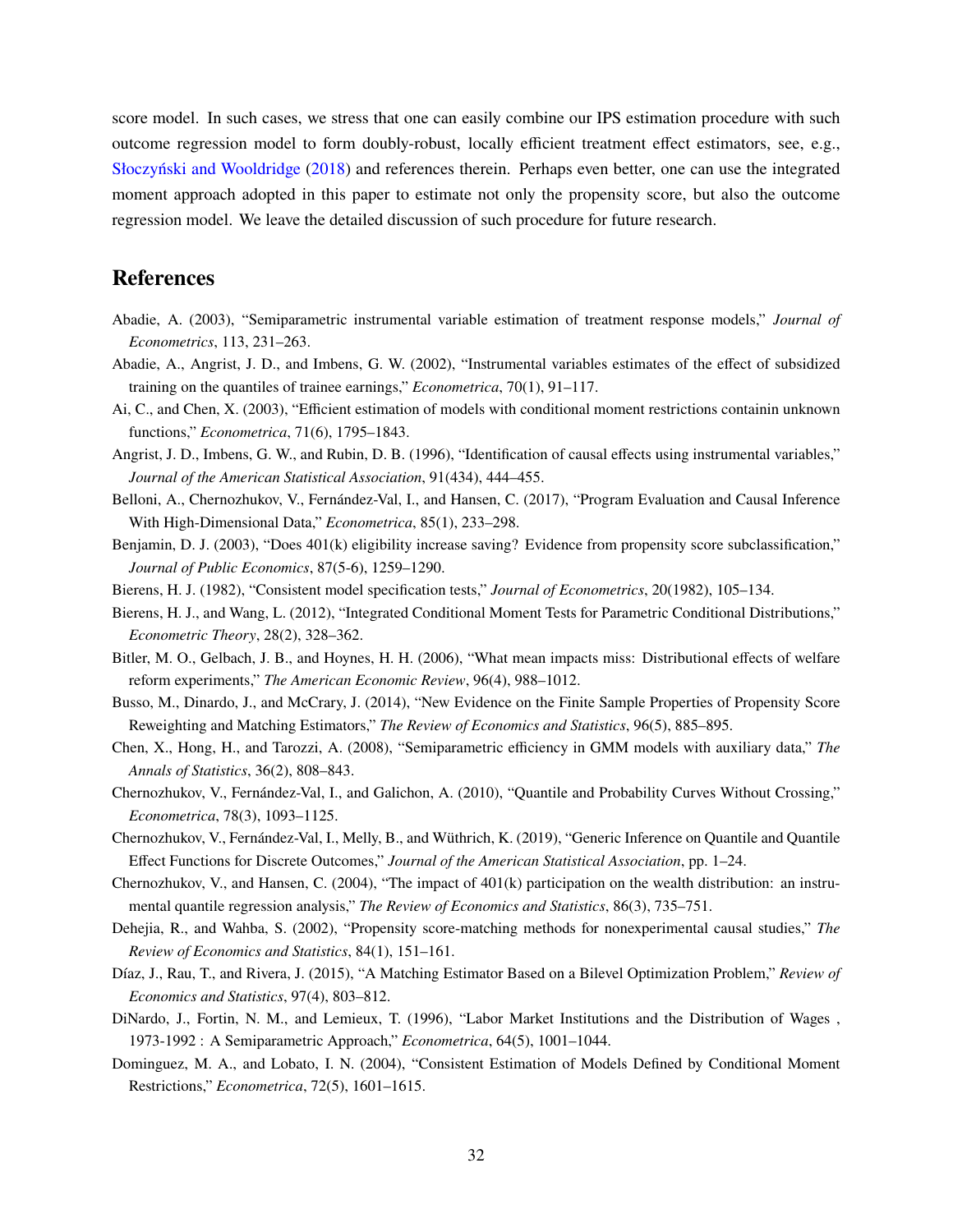- <span id="page-32-17"></span>Dominguez, M. A., and Lobato, I. N. (2015), "A Simple Omnibus Overidentification Specification Test for Time Series Econometric Models," *Econometric Theory*, 31(04), 891–910.
- <span id="page-32-12"></span>Donald, S. G., Imbens, G. W., and Newey, W. K. (2003), "Empirical likelihood estimation and consistent tests with conditional moment restrictions," *Journal of Econometrics*, 117(1), 55–93.
- <span id="page-32-5"></span>Escanciano, J. C. (2006*a*), "A consistent diagnostic test for regression models using projections," *Econometric Theory*, 22, 1030–1051.
- <span id="page-32-16"></span>Escanciano, J. C. (2006*b*), "Goodness-of-Fit Tests for Linear and Nonlinear Time Series Models," *Journal of the American Statistical Association*, 101(474), 531–541.
- <span id="page-32-6"></span>Escanciano, J. C. (2018), "A simple and robust estimator for linear regression models with strictly exogenous instruments," *Econometrics Journal*, 21(1), 36–54.
- <span id="page-32-11"></span>Fan, J., Imai, K., Liu, H., Ning, Y., and Yang, X. (2016), "Improving Covariate Balancing Propensity Score : A Doubly Robust and Efficient Approach," *Mimeo*, pp. 1–47.
- <span id="page-32-14"></span><span id="page-32-8"></span>Firpo, S. (2007), "Efficient semiparametric estimation of quantile treatment effects," *Econometrica*, 75(1), 259–276.
- Firpo, S., and Pinto, C. (2016), "Identification and Estimation of Distributional Impacts of Interventions Using Changes in Inequality Measures," *Journal of Applied Econometrics*, 31(3), 457–486.
- <span id="page-32-22"></span>Frölich, M. (2007), "Nonparametric IV estimation of local average treatment effects with covariates," *Journal of Econometrics*, 139(1), 35–75.
- <span id="page-32-9"></span>Frölich, M., and Melly, B. (2013), "Unconditional Quantile Treatment Effects Under Endogeneity," *Journal of Business & Economic Statistics*, 31(3), 346–357.
- <span id="page-32-15"></span>González-Manteiga, W., and Crujeiras, R. M. (2013), "An updated review of Goodness-of-Fit tests for regression models," *Test*, 22(3), 361–411.
- <span id="page-32-2"></span>Graham, B., Pinto, C., and Egel, D. (2012), "Inverse Probability Tilting for Moment Condition Models with Missing Data," *The Review of Economic Studies*, 79(3), 1053–1079.
- <span id="page-32-3"></span>Hainmueller, J. (2012), "Entropy balancing for causal effects: A multivariate reweighting method to produce balanced samples in observational studies," *Political Analysis*, 20(1), 25–46.
- <span id="page-32-13"></span>Hájek, J. (1971), "Discussion of 'An essay on the logical foundations of survey sampling, Part I', by D. Basu," in *Foundations of Statistical Inference*, eds. V. P. Godambe, and D. A. Sprott, Toronto: Holt, Rinehart, and Winston.
- <span id="page-32-20"></span>Heckman, J. J., Ichimura, H., and Todd, P. (1997), "Matching as an econometric evaluation estimator: Evidence from evaluating a job training programme," *The Review of Economic Studies*, 64(4), 605–654.
- <span id="page-32-10"></span>Hellerstein, J. K., and Imbens, G. W. (1999), "Imposing moment restrictions from auxiliary data by weighting," *Review of Economics and Statistics*, 81(1), 1–14.
- <span id="page-32-7"></span>Hirano, K., Imbens, G. W., and Ridder, G. (2003), "Efficient estimation of average treatment effects using the estimated propensity score," *Econometrica*, 71(4), 1161–1189.
- <span id="page-32-4"></span>Imai, K., and Ratkovic, M. (2014), "Covariate balancing propensity score," *Journal of the Royal Statistical Society: Series B (Statistical Methodology)*, 76(1), 243–263.
- <span id="page-32-21"></span>Imbens, G. W., and Angrist, J. D. (1994), "Identification and estimation of local average treatment effects," *Econometrica*, 62(2), 467–475.
- <span id="page-32-0"></span>Imbens, G. W., and Rubin, D. B. (2015), *Causal Inference in Statistics, Social and Biometical Sciences*, Cambridge, MA: Cambridge University Press.
- <span id="page-32-1"></span>Kang, J. D. Y., and Schafer, J. L. (2007), "Demystifying Double Robustness: A Comparison of Alternative Strategies for Estimating a Population Mean from Incomplete Data.," *Statistical Science*, 22(4), 569–573.

<span id="page-32-19"></span><span id="page-32-18"></span>Kline, P. (2011), "Oaxaca-Blinder as a reweighting estimator," *American Economic Review*, 101(3), 532–537.

Koenker, R., and Bassett, G. (1978), "Regression Quantiles," *Econometrica*, 46(1), 33–50.